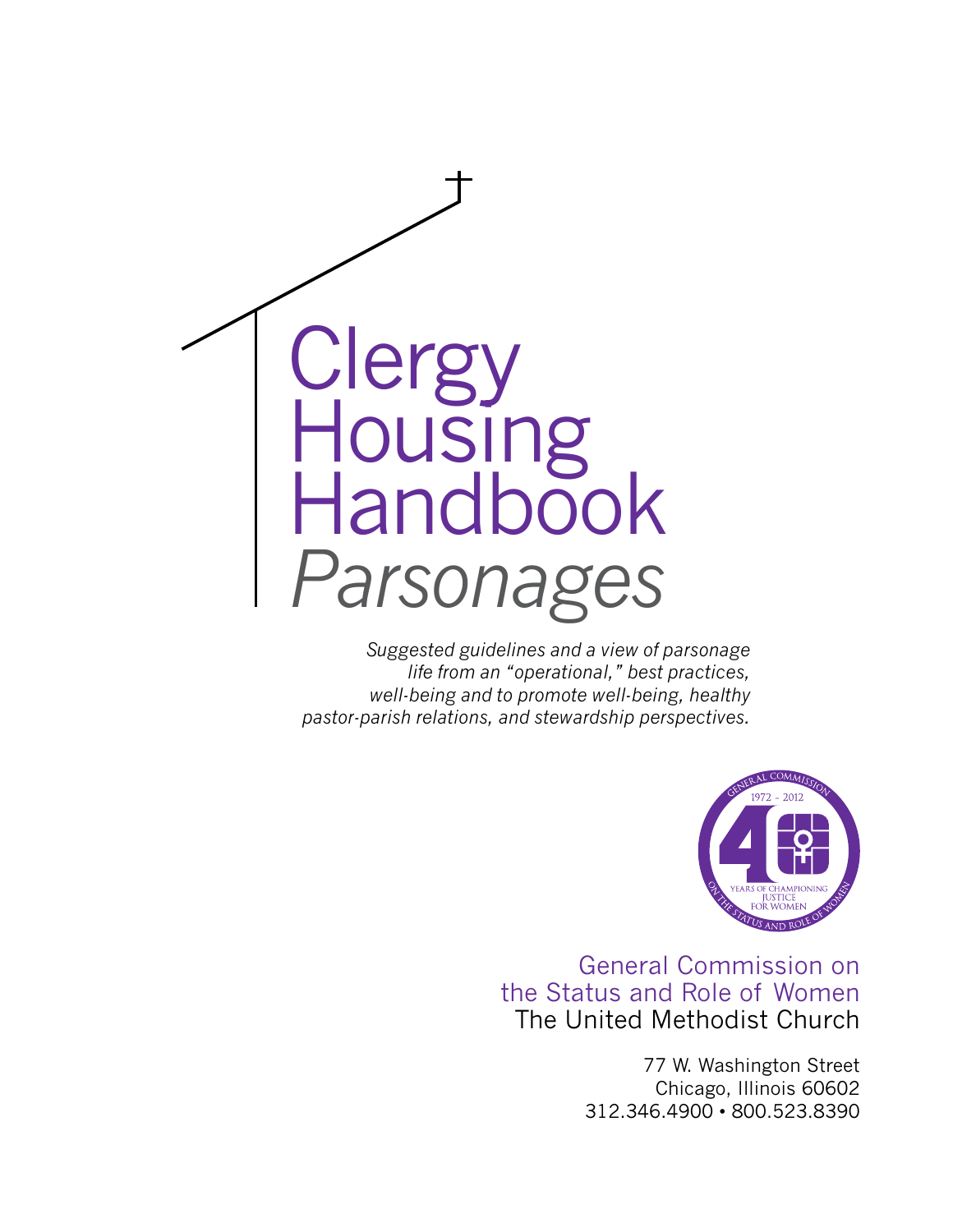## **Contents**

| L.                                   |  |
|--------------------------------------|--|
| <b>Background and Overview</b>       |  |
| Goals                                |  |
| Invested persons and entities        |  |
|                                      |  |
| Overview                             |  |
| <b>General Requirements</b>          |  |
| Room Sizes                           |  |
| Equipment                            |  |
| Maintenance                          |  |
| Utilities                            |  |
| Pets                                 |  |
| <b>Modifications to the Property</b> |  |
| In-Home Business                     |  |
| <b>Ethical &amp; Moral Practices</b> |  |
| Recommendations                      |  |
|                                      |  |
|                                      |  |
| Upkeep, Records & Inspection         |  |
| Parsonage Committee                  |  |
| Parsonage Record Book                |  |
| Inspection Schedule & Sample Forms   |  |
| <b>Helpful Boundaries</b>            |  |
| .15                                  |  |
|                                      |  |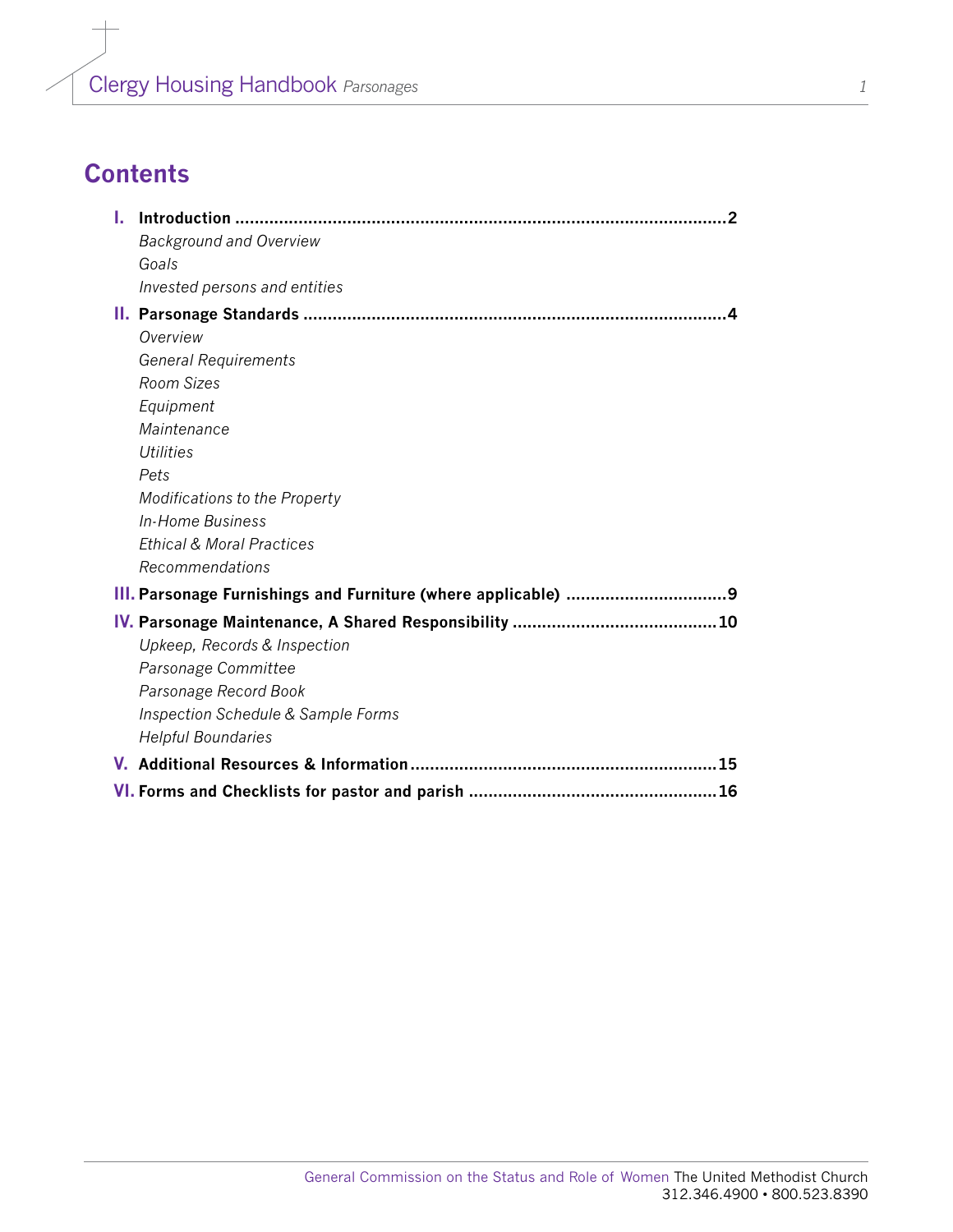### **I. Introduction**

#### **a. Background and overview**

Since the early days of Methodism, churches have provided a home for their appointed ministers. Traditionally, it has been a parsonage – a house adjacent or near the church, owned and maintained by the church, and furnished for the term of the appointment as part of the clergy compensation package.

#### **From the Florida Conference Cabinet 2005 study "Parsonage or Housing Allowance?"**

*"The itinerant system remains today as central to Methodism as it was in the days of the circuit riders. Nowadays, alongside itinerancy, the Church also expects clergy to become resident pastors and active members of the community in which they serve. With the practice of itinerancy and the expectation of residency United Methodist congregations are expected to provide flexible and appropriate housing for appointed clergy and their families. In order to meet these needs, to care for clergy and their families, and to call men and women to a dedicated ministry, congregations must provide reasonable living conditions either through a parsonage or a housing allowance.*

*"It is the privilege and responsibility of the members of the congregation to make every effort to provide the physical setting which will give the pastor and his or her family sufficient comfort and convenience so that the energies of the pastor may be more concentrated on their [sic] task and willing service in the Church of God."*

Historically perceived advantages for the clergy included:

- **»** A comfortable residence without the distractions of housing and utility expense, and property maintenance;
- **»** Close proximity to the workplace, allowing for family time and an economical lunch at home as well as a short, efficient walk to work rather than a time-consuming commute;
- **»** The possibility of living in a nicer home and better neighborhood than might otherwise be affordable; and
- **»** The freedom to relocate to the next church without the burden of selling the present property and searching for a home in the new location which, depending on the particular house, the duration of the appointment, and the present market conditions, may create financial loss and poor stewardship.

Among the advantages for the church, while not specifically addressed in these guidelines , are the comparatively lower cost of owning and maintaining a sound, well constructed parsonage than paying a housing allowance; and greater freedom to remove clergy from an unworkable clergy-congregation relationship if the clergy have not invested in local property.

However, for some clergy and churches, these benefits are now considered mixed blessings. From a clergy standpoint, relying on, and waiting for, the church to make needed repairs and upgrades to the parsonage can create a "renter" feeling in the family, at best, and feelings of resentment when there is not a shared value on parsonage furnishings and maintenance. In addition, close proximity to the church building can put the entire family experience on display, blur the boundary between ministry/work and family time, and reduce the clergy family's integration in the community at large. The one-size-fits-all parsonage may be more than, or less than, what a clergy family needs. And lack of home ownership translates directly to lack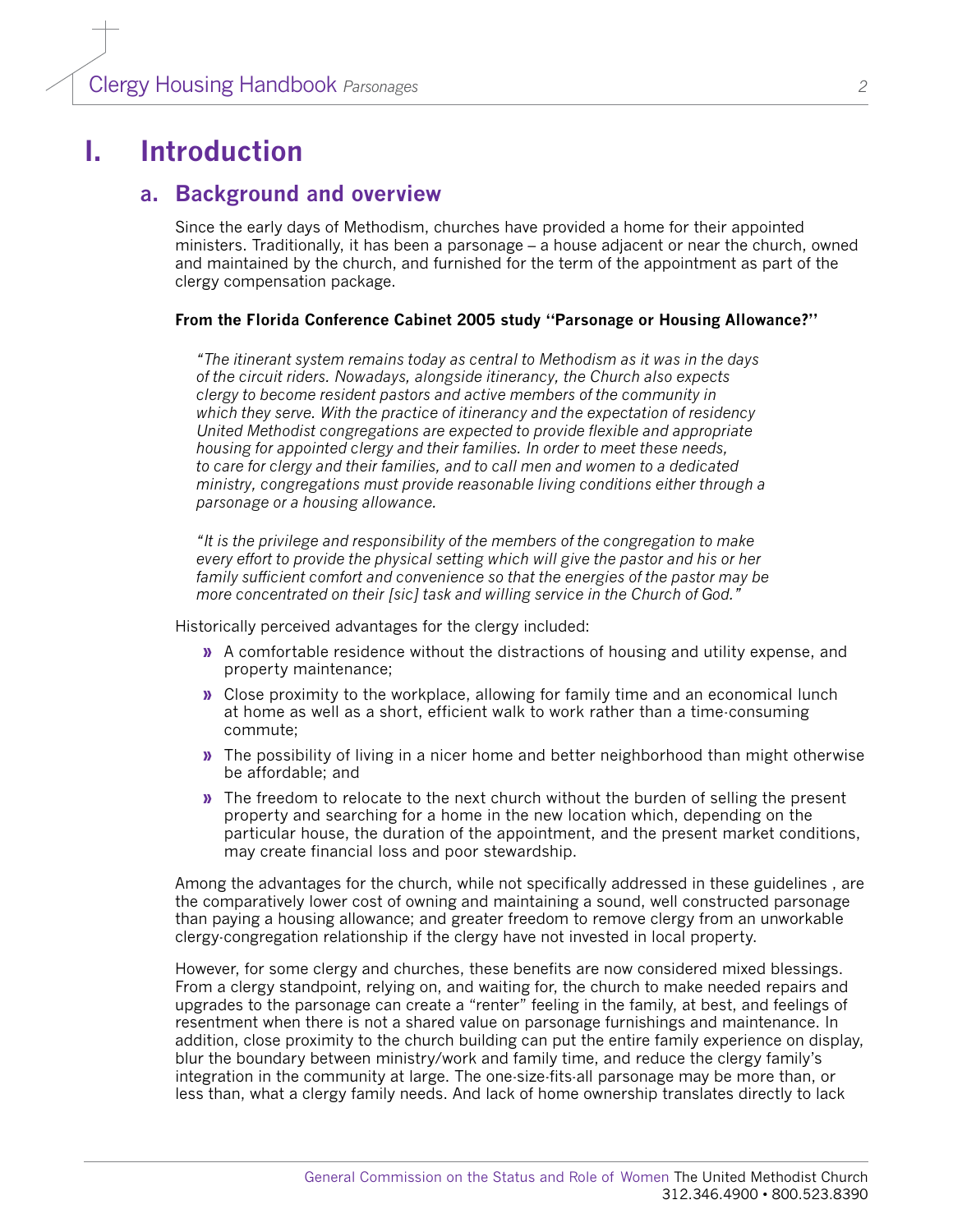of investment equity for retirement, the pros and cons of which, regardless of any theological implications, might well be considered from an investment standpoint.

From a church standpoint, committing capital, budgeting for ongoing, routine expenses, and utilizing lay leadership to own and maintain an aging parsonage may negatively impact the church. It is also noteworthy that churches are not exempt federal regulations regarding indoor air quality and hazardous materials (such as asbestos, lead-based paint, and mold), and the Americans With Disabilities Act (**[www.ada.gov](file:///C:\Documents and Settings\Garlinda Burton\Local Settings\Temp\www.ada.gov)**), all of which add to the cost of maintaining a parsonage.

There is no one formula that simplifies these considerations for clergy and churches. Although United Methodist Church studies suggest that the present trend is toward supplying a housing allowance, there are many situations in which the parsonage accommodation is more appropriate.

Concerned churches are directed to the additional document on the Clergy Spouse and Families page: Florida "Parsonage or Housing Allowance" paper as a starting point for further reflection. These guidelines focus on parsonages and parsonage life.

### **b. Goals of these guidelines**

These guidelines seek to promote through these recommendations normative standards for parsonage living. It is understood from the outset that standards for accommodation and maintenance vary across the denomination; that this is a collection of best practices gathered annual conferences in the United Methodist Church U.S.A. rather than a policy recommendation, and that any resources that provide a useful model for structure will necessarily be adapted to suit the current and emerging needs of engaged churches.

The General Commission on the Status and Role of Women recognizes that, for the time being, the majority of clergy spouses in church ministry are women. These guidelines have been created to meet the needs of both male and female clergy spouses and was borne of the expressed needs of clergy spouses in the –United Methodist Church who were asked in 2008 to describe their experiences living in parsonages. Many detailed an unenviable lack of privacy, feelings of homelessness due to lack of ownership, poor furnishings and poorer living conditions.

Further, there was an expressed overall lack of congregation sympathy to the wear and tear of the moving in and moving out experience itself on clergy families.

Therefore, the following four goals have been identified for the use and application of this Parsonage Handbook.

- **»** Identify effective approaches already in place throughout the United Methodist Church U.S.A. that address clergy spouse issues across the denomination; help eliminate gender-based clergy spouse role bias specific to parsonage life;
- **»** Identify and promote helpful patterns of communication and relationships within jurisdictions and annual conferences
- **»** Offer a model of expectations and resources for transitions that help standardize clergy family relocation;
- **»** Suggest systems for excellent care of parsonages and parsonage families

### **c. Persons and organizations invested in the housing discussion**

For the purpose of guidelines, the following stakeholders will be considered integral to all discussions: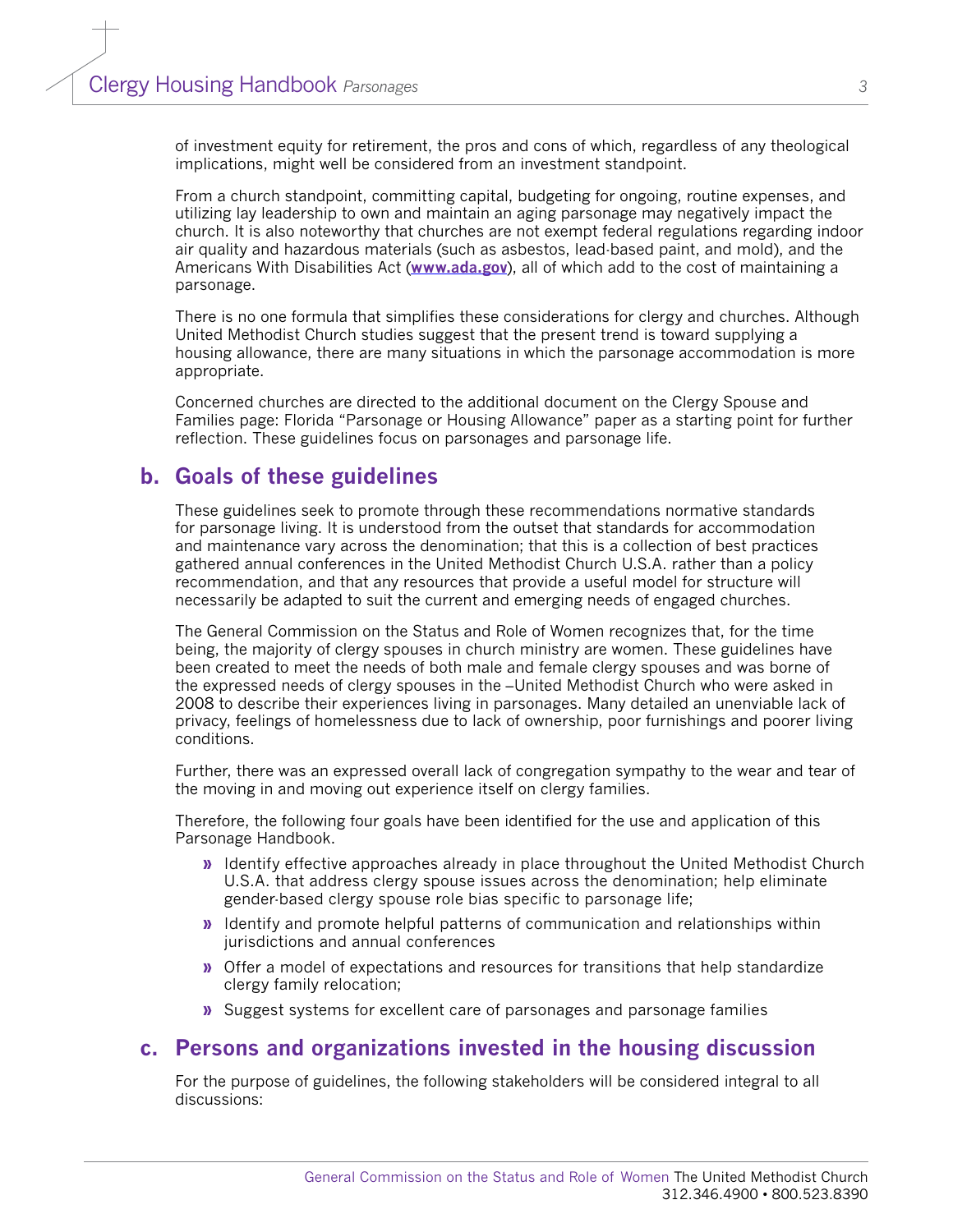- » *Pastor and family, both current and future*
- » *Church and committees*
- » *Local community*
- » *United Methodist Church Offices and Officers, such as District committees, Conference Board of Trustees, District Superintendent*

For the purpose of these guidelines, the following three groups will be defined as:

- **» Parsonage Committee** Primary group within the church designated to oversee maintenance and improvements to the Parsonage. Schedules and conducts inspections. Reports to the Staff-Parish Relations Committee or Pastor-Parish Relations Committee. Maintains Parsonage Record Book. Membership includes representatives from Staff-Parish, Trustees, and Finance, as well as the pastor and spouse, and at least 3 lay members.
- **» Trustees** Responsible for conducting work on the parsonage, whether the work is done by themselves, by volunteer church work crews, or by licensed, certified, or otherwise professional laborers contracted to do work for the church. May function under the supervision of the Council on Ministries, Administrative Board, or other governing body of the local church.
- **» District Clergy Housing Subcommittee** centralized group that oversees all district parsonage acquisition, sale, and maintenance; intermediates pastor-parish parsonage conflicts.

### **II. Parsonage Standards**

*The chairperson of the board of trustees or the chairperson of the parsonage committee, if one exists, the chairperson of the committee on pastor-parish relations and the pastor shall make an annual review of the church-owned parsonage to ensure proper maintenance.* The 2008 Book of Disciple, *¶*2532.4

#### **a. Parsonage Standards – Overview**

Our thanks to the many annual conferences who have worked faithfully to create, evaluated, adapt, modify parsonage standards, procedures, policies, and checklists. We have benefited and borrowed liberally from their published works, most notably the following annual conferences: CENTRAL PENNSYLVANIA – now SUSQUEHANNA, FLORIDA, KANSAS EAST, KANSAS WEST, NORTH CENTRAL NEW YORK – now UPPER NEW YORK, OKLAHOMA, OREGON-IDAHO, SOUTH GEORGIA, TENNESSEE, VIRGINIA, and WEST OHIO.

#### **b. Parsonage Standards: General requirements and good sense**

House shall meet all local building, health, and safety codes.

Equipment shall be good quality, dependable, and replaced with energy efficient models when it's time.

Electrical wiring shall meet code (200 amp minimum grounded, with circuit breaker), sufficient for today's electrical needs without overloading any one outlet and risking fire, including GFI outlets in all bathrooms, kitchen, and laundry areas. All installations and upgrades to be performed by licensed electrician.

Railings shall be installed on all indoor and outdoor stairways, and around any porch more than 30 inches from the ground.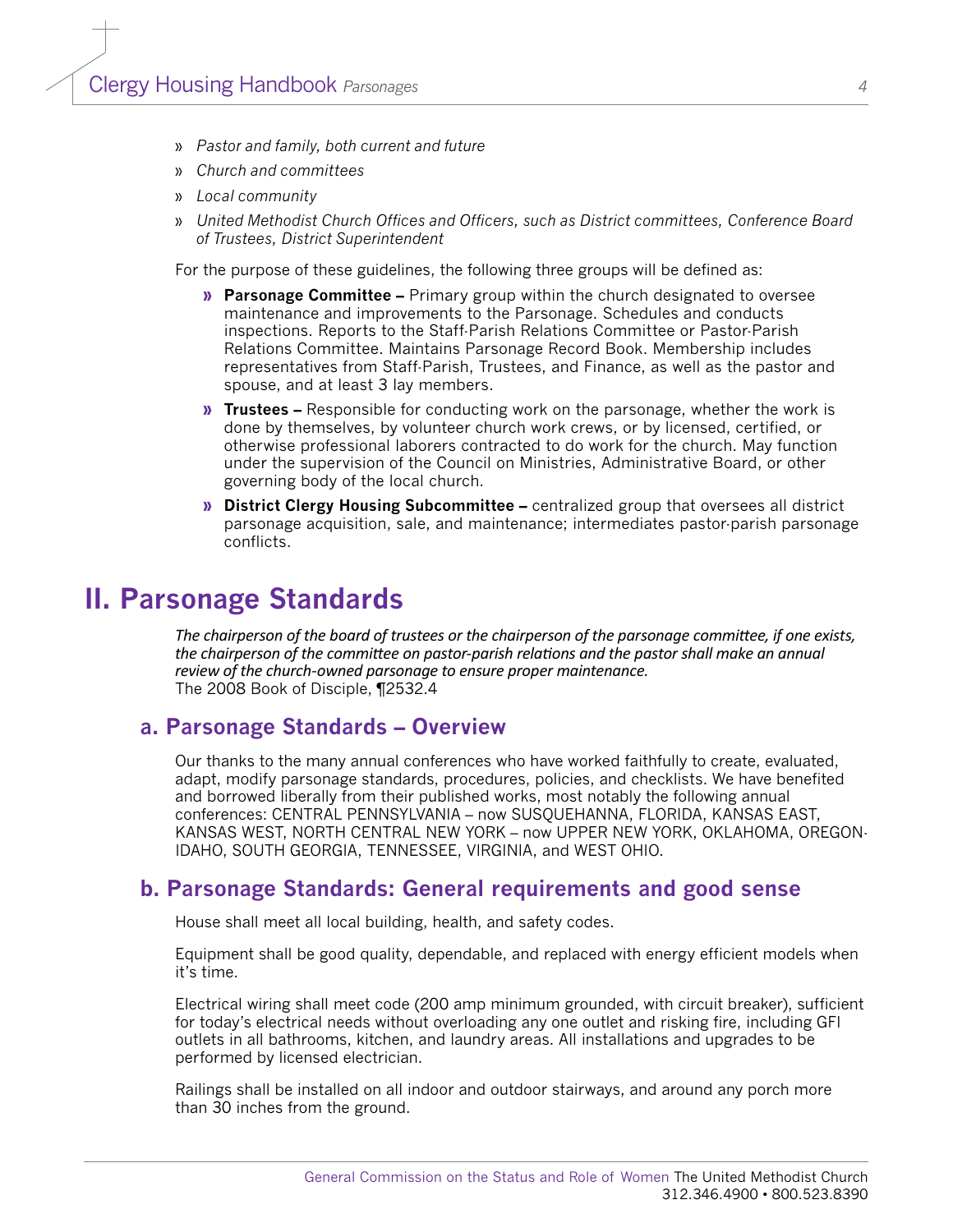Entry door shall have a window or device by which a caller may be observed before door is opened

Locks shall be installed on all doors and windows to reasonably prevent home invasion

There shall be at least one egress window in any basement area used as a bedroom.

Some conferences recommend posting copies of an emergency escape plan being posted conspicuously on each level of the home (at least two on the main floor) for the benefit of the residing family as well as any guests in the home. Include: highlighted exits, emergency phone numbers, outside rendezvous point. Flashlights and batteries should be located near the emergency exit plan.

#### **c. Parsonage Standards: Rooms and sizes**

- » *Living room or great room*
- » *Guest closet*
- » *Dining room or eating area large enough for 8 or more people*
- » *3 bedrooms, each with a closet or armoire*
- » *Kitchen*
- » *Bathrooms, indoor: Acceptable 1.5, better 2, with available storage in or nearby for linens and supplies; 1 on main living level*
- » *Indoor laundry area*
- » *Shelter for 2 vehicles*
- » *Secure, dry storage area*

**Note on room sizes.** This document does not specify recommended room sizes. While such specifications could be seen as clear guidelines for both church and incoming clergy on what is, and is not, provided, and doing so may be desirable within an Annual Conference, such standards cannot be offered in any denomination-wide advocacy paper. One helpful model is the designated room size ranges used by the Holston (**[www.holston.org](http://www.holston.org)**) and the West Ohio (**[www.westohioumc.org](http://www.westohioumc.org)**) conferences:

|                  | Minimum square feet | Good | <b>Excellent</b> |
|------------------|---------------------|------|------------------|
| Living room      | 240                 | 280  | 320              |
| Bedrooms         | 120                 | 150  | 210              |
| Dining room      | 120                 | 150  | 210              |
| Family room/den  | 224                 | 255  | 320              |
| Kitchen          | 90                  | 140  | 180              |
| Office/study     | 80                  | 96   | 120              |
| <b>Bathrooms</b> | 35                  | 50   | 60               |

#### **d. Parsonage Standards: Equipment**

- » *Climate control: heating and air conditioning as necessary for region*
- » *Bins for recycling and any additional garbage collection for recycled materials. Lawn waste stickers will be supplied by church as needed. Available and required municipal services will vary.*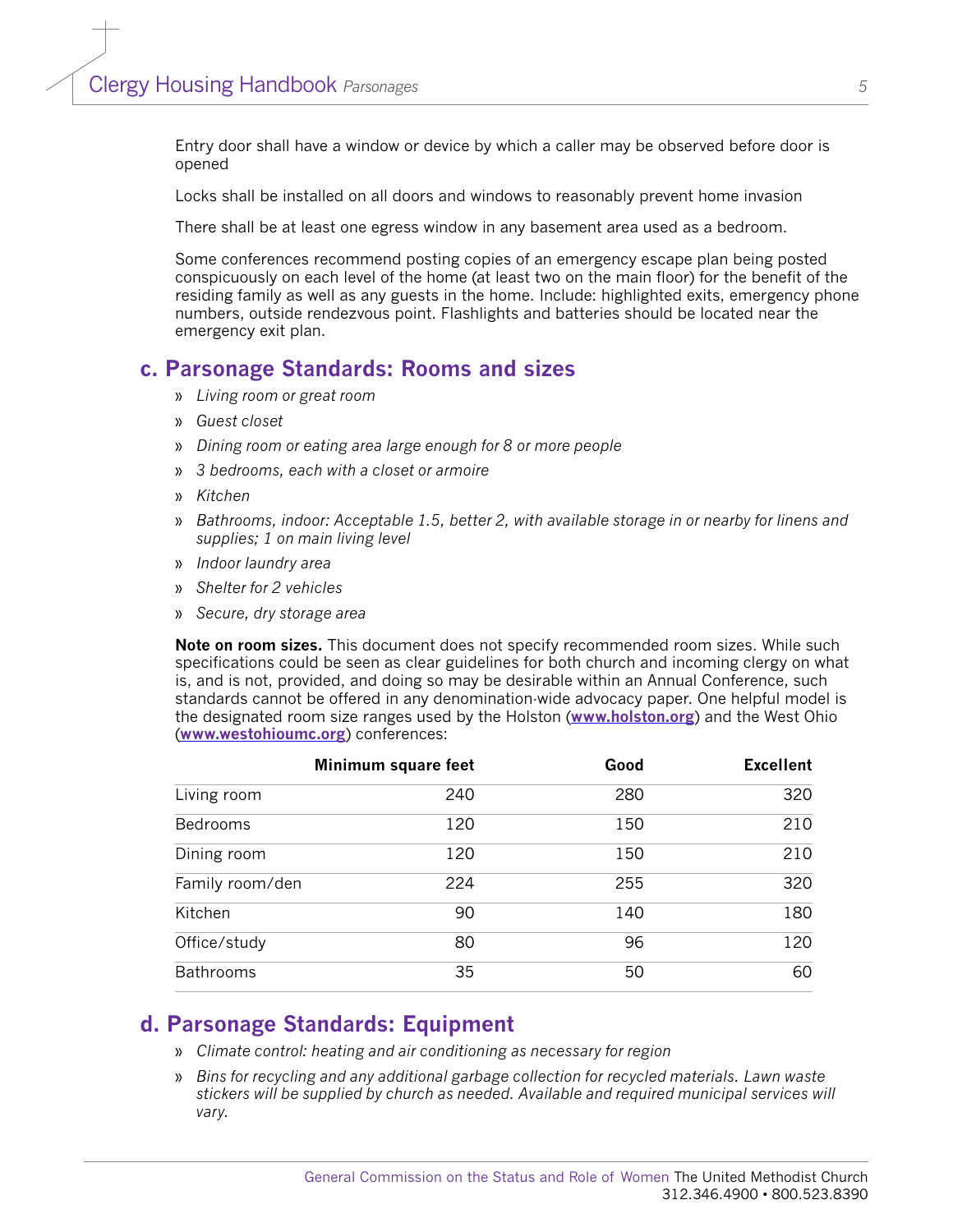- » *Stove with oven*
- » *Sink and counter workspace*
- » *Microwave*
- » *Exhaust fan in each bathroom, per building code*
- » *Refrigerator with freezer compartment*
- » *Automatic washing machine and dryer*
- » *Hot water heater, 40 gallons or more*
- » *Combination storm windows and screens*
- » *Whole house fan, window fans, and/or power fan, if needed*
- » *Fire escape ladder or other provision for upstairs bedrooms*
- » *TV antenna or basic cable or satellite service paid by church*
- » *Maintained smoke alarms throughout house, carbon monoxide alarm*
- » *Current fire extinguishers for kitchen and other required areas. TESTED ANNUALLY, replaced as necessary*
- » *Vacuum for rugs, carpets, upholstery, drapes*
- » *If there is no lawn service: gas mower, trimmer or weed eater, rake, shovel, hedge trimmer if needed, garden hoses and sprinklers*
- » *Water conditioner if needed*
- » *Sump pump with battery backup, shutters, lightning rod, special roofing, etc. as needed. See "Recommended"*
- » *Backup generator in areas with frequent, prolonged power outages*
- » *Annual inspection needed to ensure waterproofing integrity tightness*
- » *Telephone service with private line. Consider maintaining account in church's name*
- » *Basic internet service provided*
- » *Any local library membership fees paid by church*
- » *Dehumidifier in the basement and/or other high humidity areas*
- » *Outdoor lighting, preferably with motion sensor*
- » *At least one, preferably 2, outdoor water spigots, one in front, one in the rear of the house*
- » *Doorbell at the main entrance*

#### **e. Parsonage Standards: Maintenance and services**

*Recommendation*: The church should authorize and conduct a baseline evaluation of property, house and grounds. It is further recommended that this be done by a licensed, professional outside inspector, and updated with a complete audit at least once every ten years.

Regular inspections (annual in some cases, other periodic inspections to be specified and conducted as recommended by the Parsonage Committee and/or the District Clergy Housing Subcommittee) will vary by region and parsonage age. All results, reports, and correction records are to be stored in the Parsonage Record Book. The church pays for all annual and periodic inspections. (See "Checklists" on website.)

- » *Radon gas*
- » *Condition of any exposed asbestos insulation and siding*
- » *Formaldehyde foam insulation and paneling*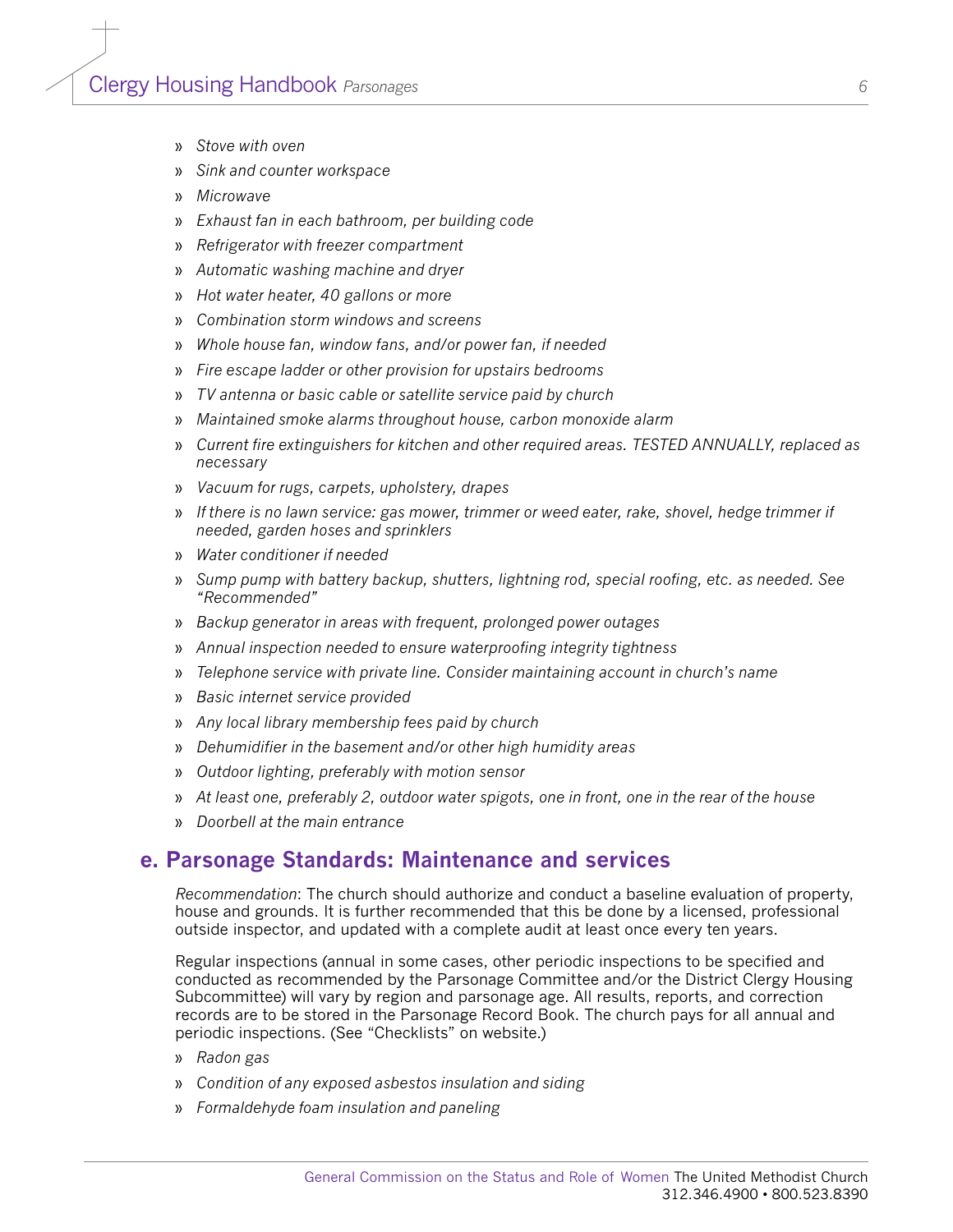- » *Condition of exposed, unencapsulated lead-based paint*
- » *Fungus, mildew, molds*
- » *Water quality. Municipal supply should be free of organic and synthetic pollutants; testing for nitrates, bacteria, and other toxins should be conducted annually on well water. Some sort of water purification system, whether whole house or individual faucets shall be provided as deemed necessary by church and clergy; bottled water shall be provided as necessary*
- » *Environmental setting, especially if the parsonage is near an old industrial complex, any disposal area, or chemical plant. The local health department should be contacted to obtain educational information, and the results of the baseline and periodic setting inspections by a certified environmental inspector/service provider be kept in the Parsonage Record Book*
- » *Periodic pest control inspection and treatment to ensure the foundation walls, attic eaves, soffit areas shall be secure to keep out rats, mice, bats, birds, squirrels. Will vary by region and season*
- » *Periodic inspection and treatment for termites and other insects. Will vary by region and season. Biennial inspection of duct work, cleaning as needed*
- » *Landscaping should be representative of the neighborhood and included in the annual parsonage inspection*
- » *Church is responsible for any large, permanent plantings such as trees and shrubs, including major pruning and/or replacement*
- » *Regular schedule for inside painting, outside painting/tuck pointing*
- » *Annual hardscape inspection and repairs as needed*
- » *Annual carpet cleaning*
- » *Annual fireplace and chimney inspection and cleaning, if they exist*
- » *Weekly trash collection*
- » *Annual air conditioner, furnace, and wiring inspection by licensed contractor*
- » *Replacement insurance coverage for church property, including liability and vandalism provided by church*

*Recommendation*: Like many standard rental procedures and agreements between landlords and renters in communities across the United States, churches may wish to require proof of such renter's insurance to cover the pastor's personal property, including library collection, or a signed waiver of responsibility in case of damage or loss to personal property.

*Recommendation*: Prayerful and practical consideration should be given to the budget amount set aside for routine parsonage maintenance and for large, predictable expenses for replacement mechanicals and roof. A starting point for consideration may be to two- to two and one-half percent of the replacement value of the parsonage to be set aside annually in an accruing, interest-bearing account.

#### **f. Parsonage Standards: Utilities**

Utility costs call for shared stewardship of pastor and parish. For the church's part, every good faith effort should be made to keep costs down with energy efficient installations and upgrades. For the pastor's part, keeping consumption within reasonable expectations, given the age, stage, and number of family members living in the parsonage in any given year, should be a daily act of stewardship. Demonstrating a shared goal of energy efficiency and frugal consumption benefits the family, church, community, and environment.

Depending on the conference by-laws, the local church or churches in a charge are responsible for paying all basic utilities: gas, electric, or fuel oil expenses to heat and cool the parsonage, fuel for a fireplace or woodburning stove when used as primary or supplemental heating; gas or electricity for cooking, water, trash collection and recycling, basic cable TV or satellite dish signal, telephone. Premium services, such as expanded cable, cell phone and service package,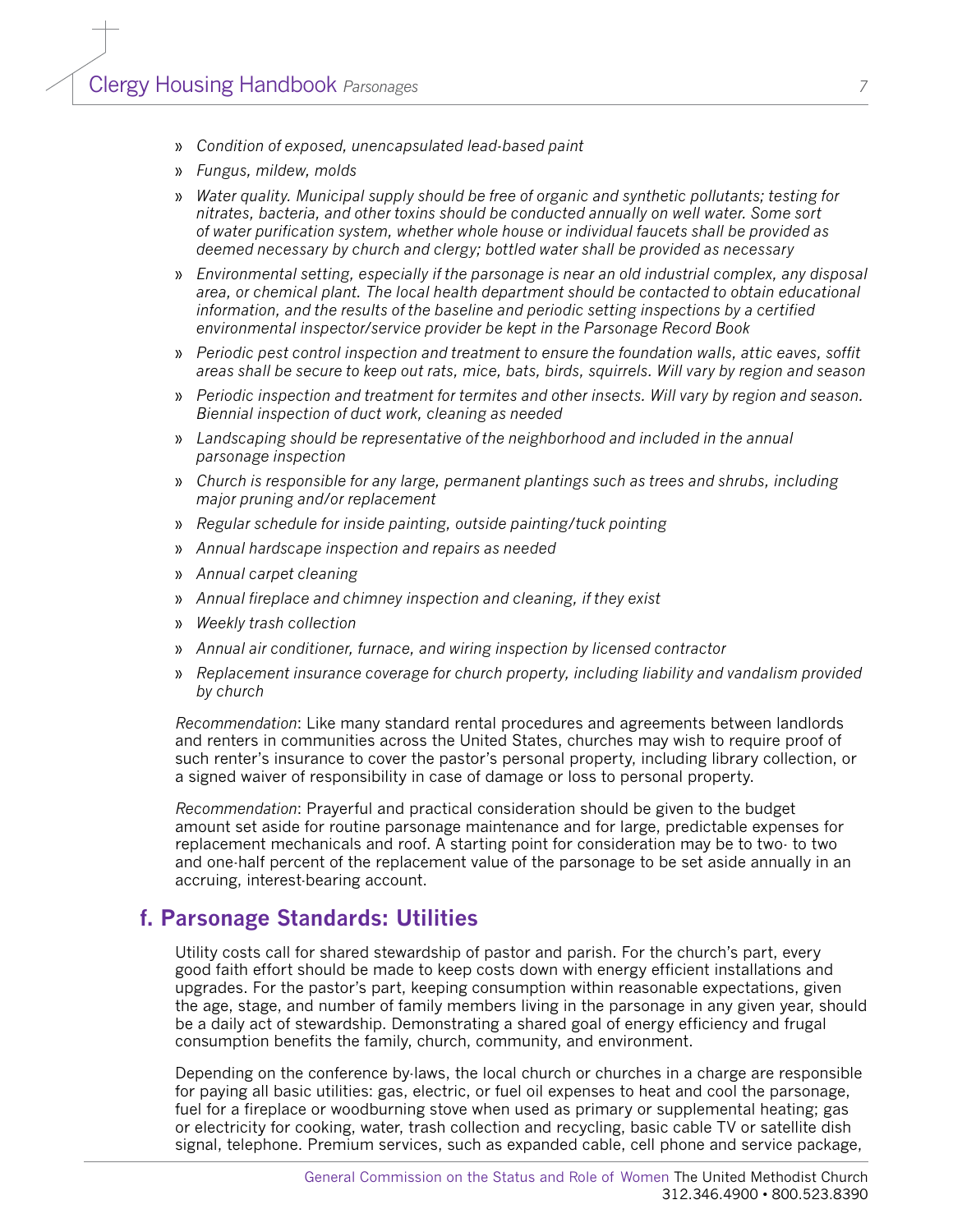long-distance land line charges, are the responsibility of the Pastor. In all cases except the pastor's personal cell phone, the name on the account is the church and the treasurer is responsible for paying the bills on time.

### **g. Parsonage Standards: Pets**

Not surprisingly, openness to pets living at the Parsonage varies widely across jurisdictions. Constants in published policies include that the pastor is entirely responsible for replacing any furnishings damaged for removing any shelters and containments before vacating the Parsonage, and for providing consistent, humane care in every aspect of the pet's life and death.

Best practices suggest the following recommendations in addition to these general views.

- » *To avoid a host of problems associated with pets that get loose and risk being hurt, harmed, lost or stolen, and to avoid creating conflicts with neighbors, pets should be kept indoors.*
- » *To enable all church members to visit the Parsonage when invited, including persons with pet allergies, one room for receiving visitors in the Parsonage shall be kept pet-free. Certainly forewarning visitors that pets have had free access to all parts of the parsonage is advised.*

Non-compliance with the above responsibilities/agreements by the pastor and/or family may result in the church billing the pastor for costs and repairs and/or services. If not satisfactorily resolved, disciplinary charges may result. (HOLSTON)

### **h. Parsonage Standards: Modifications to the property**

The pastor or spouse may choose to make small repairs to the Parsonage, in consultation with the appropriate church committee, but shall not be required to do so.

Changes to the existing parsonage structure and property, such as playgrounds, decks, sheds, or a permanent or temporary nature designed to enhance the livability for the parsonage family including children, pets, and persons with handicapping conditions or unique situations shall be negotiated between the pastor, Parsonage Committee, Staff-Parish Relations Committee, and Trustees. (WEST OHIO)

#### **i. Parsonage Standards: In-home businesses**

At no time may anyone residing in the church parsonage conduct a for-profit business that will compromise the tax-free status of church-owned property. Any questions about such businesses should be referred to the District Superintendent or conference treasurer or chancellor before establishing the business.

### **j. Parsonage Standards: Ethical and moral practices**

A large question here is: What is the relationship of the parsonage to the United Methodist Church policy on sexual ethics? In general, any property where church activities are conducted, as well as any property owned by the church, including any dwelling used as a residence by a pastor of the church, whether owned by the church and provided to the pastor as part of a compensation package (a "Parsonage"), or owned or rented by a pastor of the local church by agreement of a housing stipend or allowance, shall be governed by the United Methodist Church Social Principles and *The 2008 Book of Discipline*, ¶¶ 161*H,* 161*I* and 2702. GCSRW recommends an explicit statement in all housing/parsonage agreements identifying the residence of the pastor as "the Parsonage", therefore, subject to all UMC policies related to Safe Sanctuaries and to be compliant to UMC sexual ethic policies.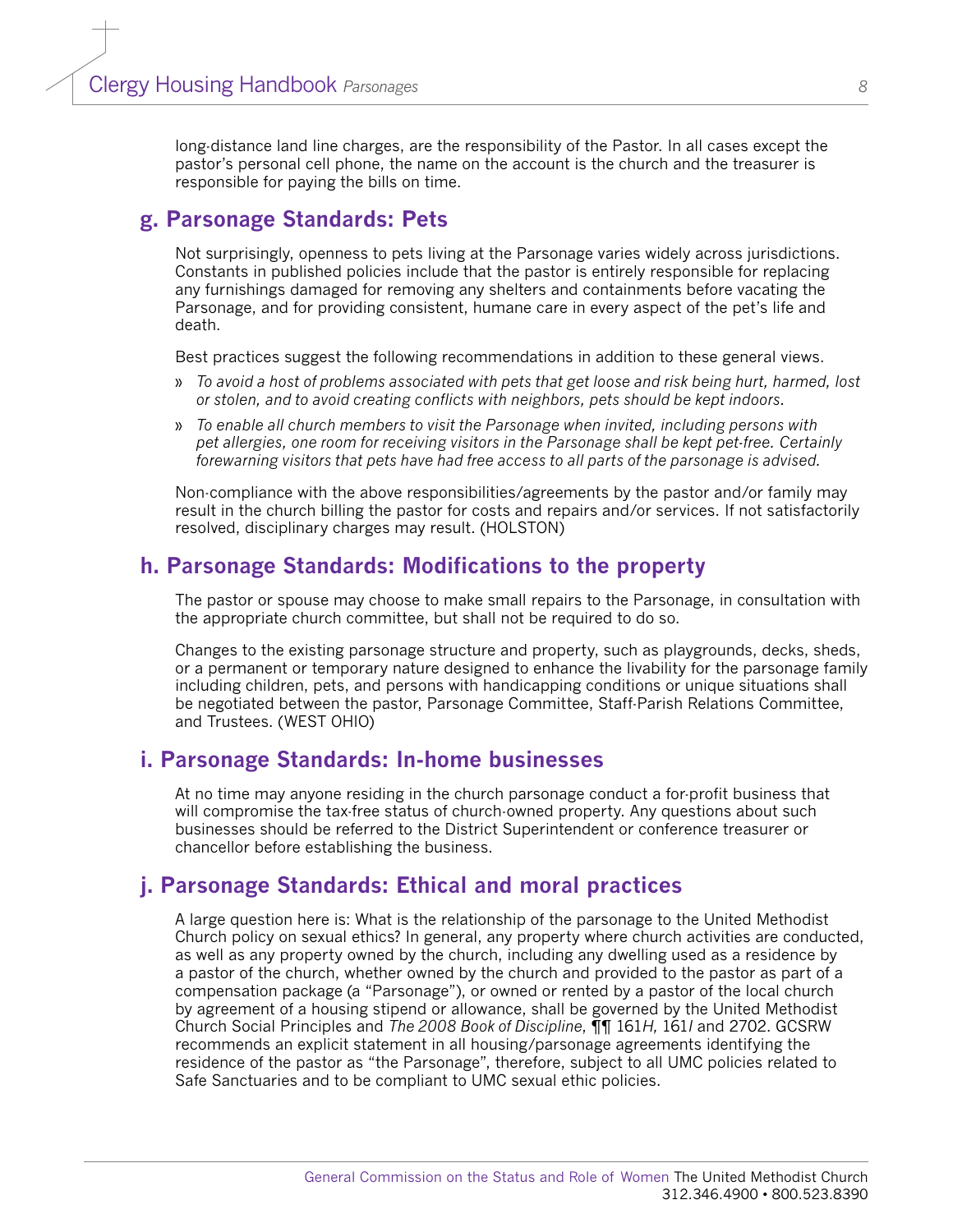### **k. Recommended (not required) Parsonage Standards:**

In addition to the list of required Parsonage Standards, the following is to be considered favorably when possible.

- » *4 bedrooms*
- » *Family room*
- » *Study*
- » *Garbage disposal*
- » *Stand-alone deep freezer*
- » *At least one walk-in shower and one tub*
- » *Permanent, maintained weather proofing in regions where extreme weather is expected, such as severe lightning (need rod), hurricanes (need permanent, sturdy shutters for exterior glass surfaces), flooding (sump pump), power outages (need backup generator), or extreme snow (appropriate roofing, etc.) Needs and precautions will vary by region*
- » *Safe storage areas for paints, gasoline, or other flammables*
- » *Irrigation system for the yard, as practical*
- » *Monitored security system that ensures the security of the entire house, to be determined in consultation with pastor's family*
- » *Floor lamps in homes without overhead lighting*
- » *At time of window replacement, purchase high efficiency windows with insulating thermal pane*
- » *Increase insulation in walls and ceilings to maximize energy efficiency. Consider at time of roof replacement and any remodeling projects that affect insulated walls*

### **III. Parsonage Furnishings and Furniture Proposal – Where Applicable**

It will be most helpful for both the clergy family and the congregation to be mindful and supportive of each other's goals and needs in adopting standards for parsonage furnishings. Well meaning congregations may not be able to afford the full extent of Parsonage furnishings they would like to provide, and believe that second-hand furnishings with life left in them show good faith and stewardship of limited resources. Clergy families may feel some resentment using furniture and furnishings relegated to the parsonage as the last step before recycling into the community at large or, worse, landfill. Understanding budget limitations and appreciating certain comfort and aesthetic preferences will allow for constructive dialog and transition.

The clearest, most proactive approaches we have seen recommend a phasing out of churchowned parsonage bedroom furniture, and the eventual phasing out of all church-owned furniture within a number of years sufficient to allow pastors to acquire their own furniture.

From an edited statement from 2002 Florida Annual Conference Committee on Clergy Housing document shines some light in this area:

*As the Committee checked with other conferences about parsonage guidelines, it came to our attention that many require the clergy family to provide the furniture … and many clergy families wish to provide the furniture.* 

*It is often traumatic for children when families move. This trauma is greatly reduced if the child's bedroom contains some of the furniture from the previous address. Many clergy are now entering as*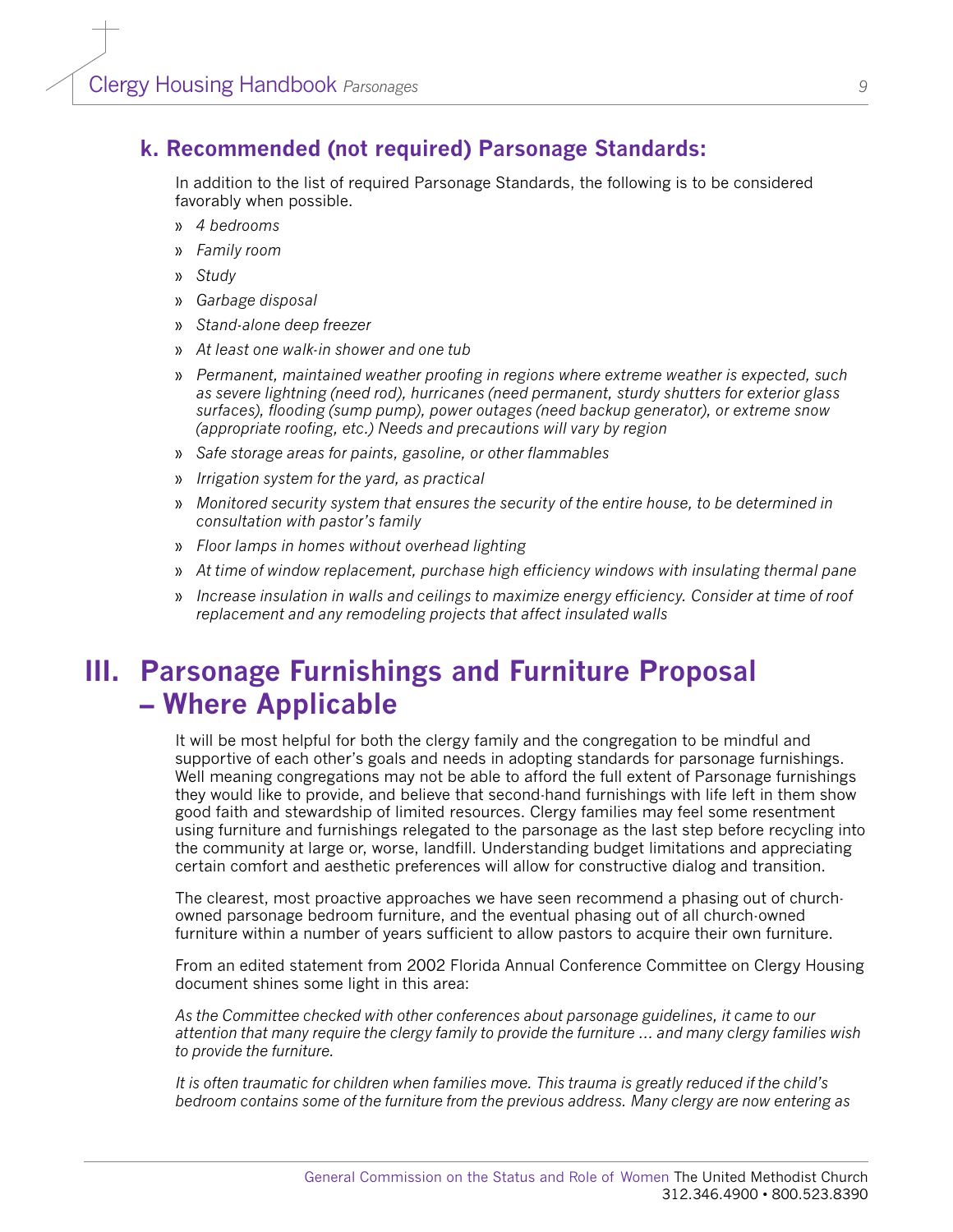*second careers and own quite a bit of furniture they would like to keep. Other families, whether or not in second careers inherit and wish to keep furniture from relatives. Furniture ownership would make the transition into retirement easier and less expensive.* 

*Getting out of the furniture business would reduce conflicts within the church about the quality of furniture. It would reduce the many conflicts over the damage of furniture, whether from normal use or abuse. The church would no longer have to worry about the different style preferences of incoming families*

*Finally, a growing number of churches provide a housing allowance, which requires a clergy person to provide his or her own furniture. To be relocated to a parsonage with furniture creates many difficulties.* 

*The Committee recommends the following: The clergy person will provide the furniture in parsonages, excepting appliances and window and floor coverings. The clergy person shall be required to provide all furniture for bedrooms by (year) and all other areas of the house by (year.)*

*However, if the clergy person wants some of the furnishings presently in the house, it is hoped the church will provide a process to make that possible.* 

*Young clergy serving small churches may not have sufficient furnishings for the parsonage. In that case, the church may make furnishings available for every room except the bedroom which should be furnished by each incoming pastor.*

### **Parsonage Furnishings Summary**

Used furniture and equipment donated to the church shall not be placed in the parsonage except by request of the clergy family. In that case, it shall remain the property of the church.

New furniture and equipment donated to the church for use in the parsonage must meet all specifications set forth by the Parsonage Standards and Parsonage Committee should be clearly designated as items to become part of the parsonage furnishings owned by the church OR designated as personal gifts to the pastor's family. Photos of these items should be kept with the Parsonage Record Book.

Church owned and maintained furnishings include:

- » *Quality window coverings in neutral colors that ensure privacy and increase energy efficiency of home*
- » *Quality floor coverings in neutral colors that are durable and easily maintained*
- » *Medicine cabinet in bathroom*
- » *Any furniture remaining in the Parsonage until the full phase-in of pastor-owned furniture*

When furnishings are to be replaced, all church-owned window coverings, rugs and carpets, and upholstered furniture, purchases shall be replaced with new items in neutral colors and fabrics, in styles that will coordinate easily with the clergy's own items, and will not quickly become outdated (not trendy or faddish.)

### **IV. Parsonage maintenance, a shared responsibility**

The parsonage is the pastor's home, the church's investment, and a visible example of church stewardship in the community. Therefore, it is in everyone's interest to maintain the parsonage with the utmost care. Best practices include periodic inspections and ongoing maintenance by the church, and an attitude of cleanliness and respect for house, lawn and garden by the pastor.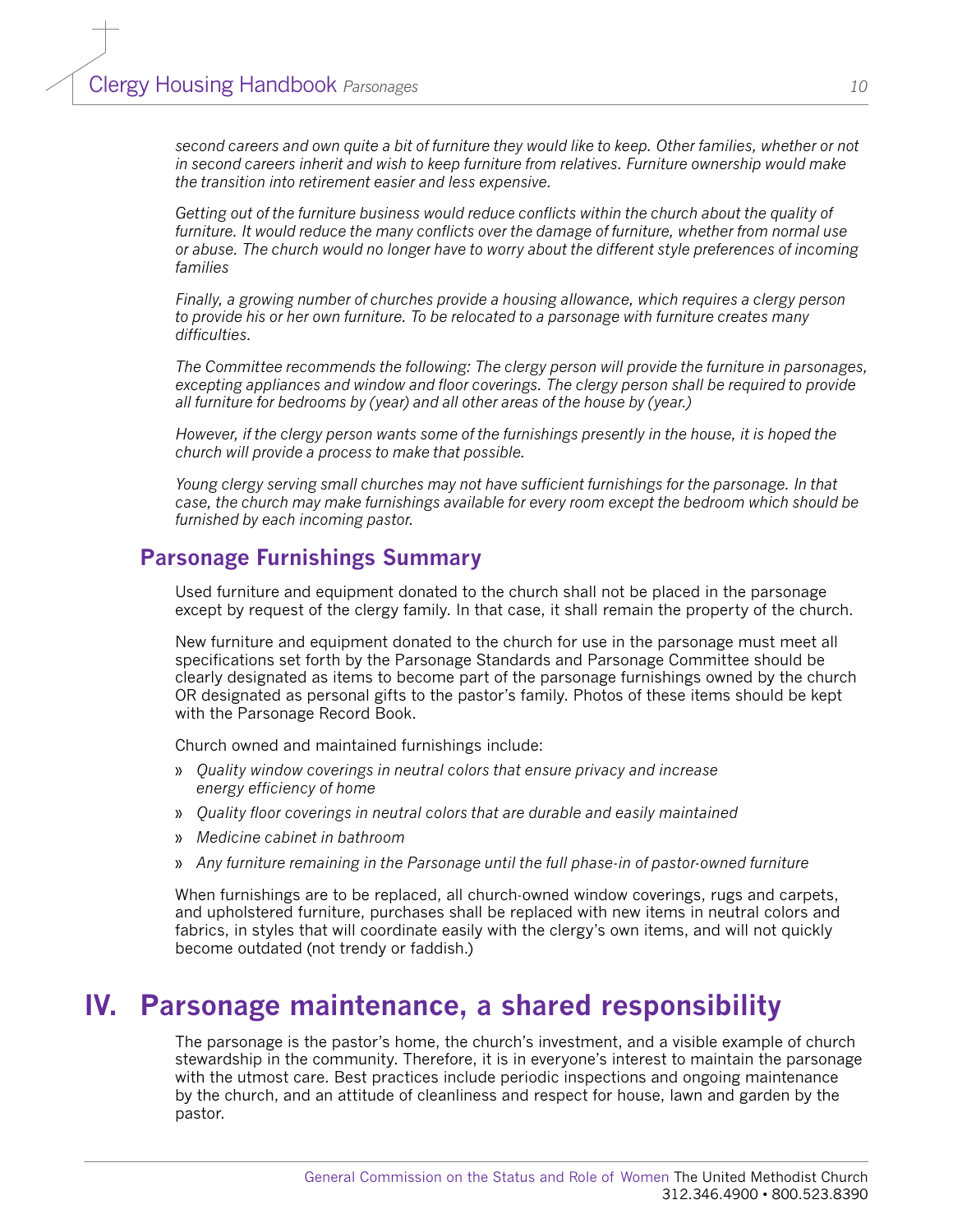### **a. Upkeep, records, and inspections**

Basic property upkeep is the sole responsibility of the pastor. This includes all routine interior and exterior cleaning that can be done without outside help (excluding, for example, dry cleaning window treatments), keeping the grounds neat, mowed, and trimmed, shoveling snow, refraining from smoking indoors, and repairing at the pastor's expense any damage to the property or furnishings created by the pastor, family, or pets.

All property improvements, large repairs, equipment replacement, and periodic cleaning of the parsonage, including furniture and furnishings, is the responsibility of the church. Examples include roof and gutter work, heating and cooling equipment repairs, buffing hardwood floors, replacing warn or worn out furniture, lamps, appliances; window washing, etc. When possible, service can be provided by church members; otherwise, services should be contracted and performed by outside providers at times that do not incur special overtime or holiday fees and are convenient for the pastor's schedule.

### **b. Parsonage Committee**

One duty of the church's Pastor-Parish/Staff-Parish Relations Committee (*The 2008 Book of Discipline,* ¶ 258.2) and the Board of Trustees ( *Discipline* ¶¶ 2524-2532) is to ensure that the parsonage is optimally maintained for the pastors who live there and for the church who owns it. Membership and leadership of the Parsonage Committee should rotate, as does membership in other church committees and boards, and includes, but is not limited to:

- » *The pastor and pastor's spouse*
- » *Member of the Finance Committee*
- » *Member of the Trustees*
- » *Three members who have a special knowledge and experience of buildings and construction, including representative carpenters, contractors, architects, etc. for both the building and the mechanical equipment. Other member profiles might include interior design and landscaping.*

From time to time, members of the congregation may be invited to serve for a special one- to two-year term to work on a special project, such as when the need for a new roof or new heating-ventilation-air conditioning (HVAC) system will be needed in the coming year. This person will work with the committee to identify the scope of work, obtain and evaluate proposals and bids, and help oversee the work to completion. Note, while church members can be invaluable in this way and can consider it part of their stewardship of time and talent, the church should not expect that a member with, for example, a roofing business, will contribute anything more than project administration and supervision. This could create a conflict of interest with the member's liability insurance, business partners, and more.

### **c. Parsonage Record Book**

All records about the parsonage, including but not limited to completed inspection forms and one blank (original) copy of the current inspection forms, relevant photos, details of parsonage improvements, repairs, purchases, specifications, vendors and proposals, paint colors and samples, etc., but excluding light bulbs and other routine small purchases, should be maintained and kept up to date in the Parsonage Record Book. This book will be stored in an office in the church building. Keeping the Parsonage Record Book up to date and complete is the responsibility of the Parsonage Committee and should be reviewed at least once per year by the Trustees.

Important and helpful items to be included: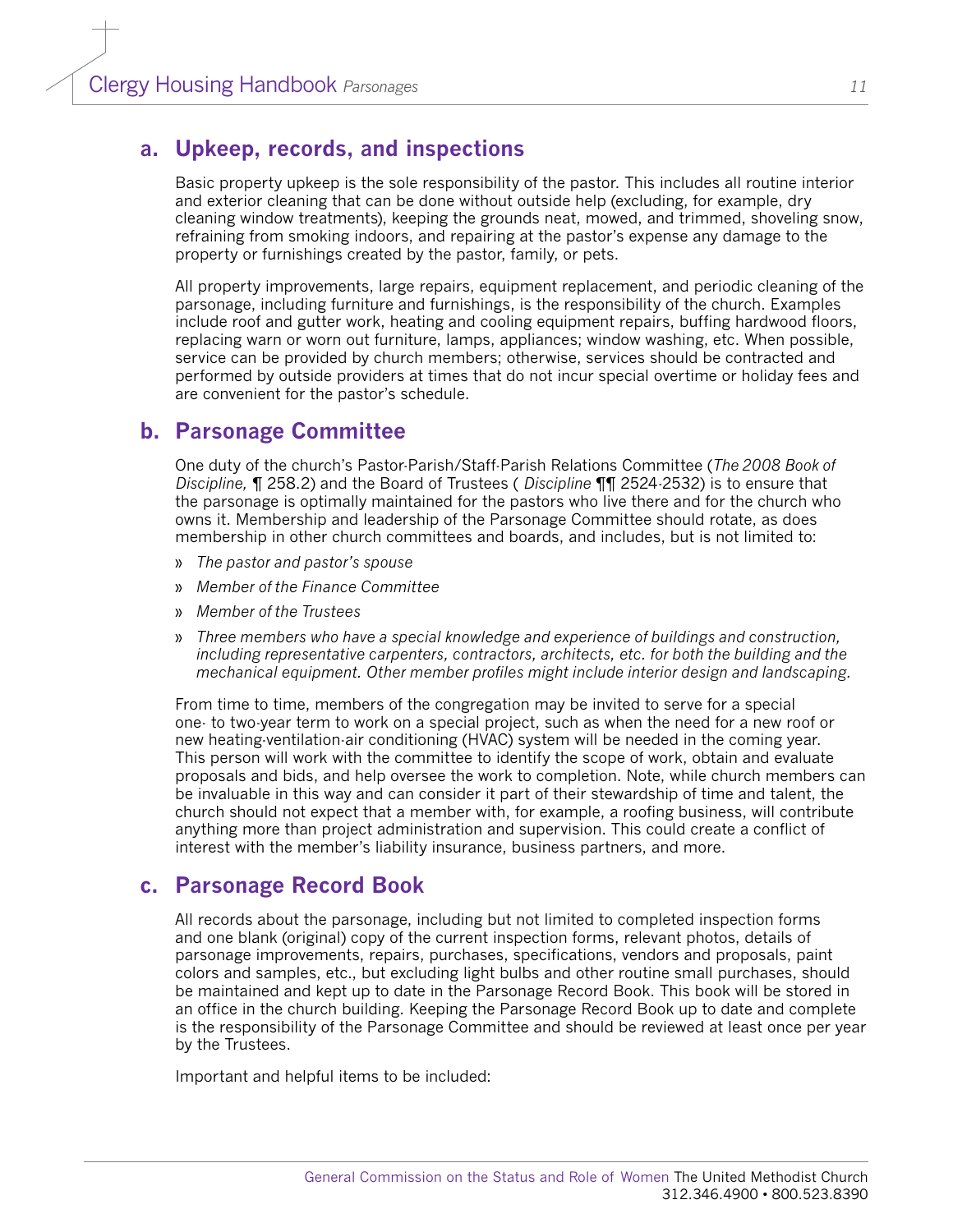- » *An up-to-date inventory of all parsonage furnishings including, if possible, the date purchased, cost, present condition, and a projected replacement time*
- » *For each appliance: operating instructions or manuals, repair instructions, service personnel to call and which, if any, Parsonage Committee member to call*
- » *Where to find: turn-off valve for gas, turn-off valves for outside and inside water; meters, fuse or switch boxes, circuit breakers, and main switch, all properly labeled*
- » *Size and change intervals for heating and cooling filters*
- » *Various permanent plants which are seasonal*
- » *Any unusual appliances, equipment, or household features, such as drop-down attic ladder through bedroom closet*
- » *Sprinkler system instructions*
- » *Sewer clean outs, septic tank cleaning*
- » *Numbers to call in emergencies: police, fire, ambulance, insurance company, church representatives, etc.*
- » *Basic information for cleaning carpets and draperies. The local church is responsible for this cleaning.*
- » *Photographs of the property, inside and out, updated periodically as appropriate*

(ROCKY MOUNTAIN CONFERENCE)

#### **d. Inspection schedule and sample forms**

To facilitate timely maintenance, a brief walk-through parsonage review should be conducted by the Parsonage Committee every six months in the first year of a new appointment, then once each year following. A thorough inspection should be conducted 30 days before a pastor leaves a charge, then a shorter follow-up walkthrough after everything has been moved out. These inspections are to be written, signed, and kept with the Parsonage Record Book.

Because housing and acreage standards vary across the denomination nationally, the following inspection forms could be considered reference points for your own inspections.

#### **» [Complete Property Description](#page-18-0)**

This is done once and updated every 10 years unless there are significant changes, such as new roof, a new addition, Americans With Disabilities Act modifications, garage replaced, basement waterproofing, etc. In that case, it is to be updated at the time of the work completion. It is recommended that these decennial inspections be conducted by a paid professional home inspector outside of the church.

- **» [Move-in Form](#page-43-0)**
- **» [6-month Walk-through](#page-46-0)**
- **» [12-month Annual Review and Report](#page-32-0)**
- **» ["Checklist When Vacating a Parsonage" and Parsonage Accountability Review](#page-34-0)**
- **» [Parsonage Agreement Form](#page-17-0)**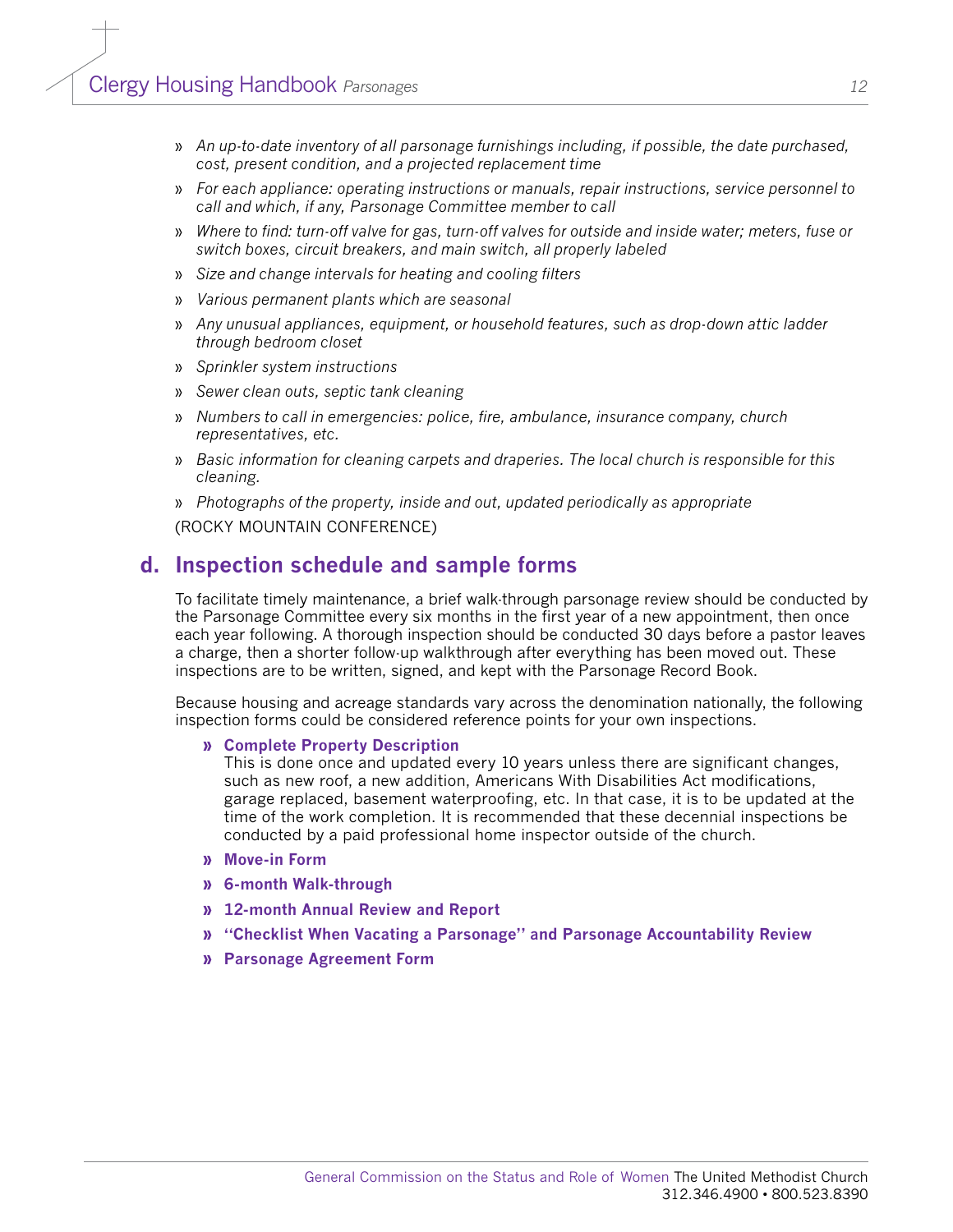### **e. Helpful boundaries: early assessment, orderly remediation of problems**

#### **Process to remedy neglect of the parsonage by the pastor**

Unfortunately, it has been the experience of a number of churches that pastors have demonstrated a lack of care for the parsonage. Published practices from U.S.A. annual conferences suggest two different approaches to remediation of pastor negligence in parsonage care. One is to withhold the final paycheck until any damage is fixed and any disputes are resolved. Another is to collect a security deposit from any incoming pastor.

The benefit of the former is to establish a positive expectation from the start of the new pastor-parish relationship and only respond to problems if necessary at the end. However, the drawback is that the final paycheck may be needed by the pastor, and may not be sufficient to cover cleaning and damages before the new next pastor moves in.

The benefit of the security deposit model is the neutrality of collecting this money from everyone and having the money available as needed throughout the appointment. Among the drawbacks is the immediate sense that the pastor is a renter from the church landlord, the pastor may have no history of parsonage abuse and feels unfairly penalized, and the amount of the deposit may be more than or less than needed for final cleaning and repairs.

Best practice offers a third model:

- » *Pastor and parish do a walkthrough inspection of the parsonage before the pastor moves in, and together sign a care, conduct, and maintenance parsonage agreement.*
- » *At six months, the pastor fills out a 6-month inspection form indicating what, if any, attention is needed by the church; the Parsonage Committee inspects the parsonage for evident lack of care and/or damage. If, at that time, a security deposit is warranted, it shall be collected and escrowed in a parsonage account by the SPRC/PPRC, and the District Superintendent will be notified in writing.*
- » *At twelve months, the annual parsonage inspection is conducted. If necessary, another inspection is scheduled for eighteen months. The security deposit is retained in any case. Inspections would follow annually thereafter.*

The amount of this deposit should be determined by the local church, in conjunction with annual conference policy on this matter, in the range of \$150 for cleaning to \$2500 for damages. When the pastor leaves the charge, the church will spend as much as necessary to clean and/or correct damages outside of normal daily use by the pastor and notify the District Superintendent of the remaining balance of principal and interest that can be returned to the pastor. If at any time the deposit is depleted, the church may withhold the final paycheck to clean and repair damage, as per the Parsonage Agreement signed at the beginning of the appointment.

A photographic record shall be made of damages discovered during the final moving out inspection and determined to be the responsibility of the clergyperson. This photograph shall be filed with the local church trustees who will submit a bid for the necessary repair work. A copy of this bid will be forwarded to both the pastor and the district superintendent in whose district the parsonage is located. The chairperson of the church trustees will notify the district superintendent when these repair costs have been paid in full either with the security deposit or withholdings from the final paycheck.

The District Clergy Housing Subcommittee will be the final arbiters in any disputes between clergypersons and local church Parsonage Committees and Trustees concerning the cleanliness and condition of the parsonage.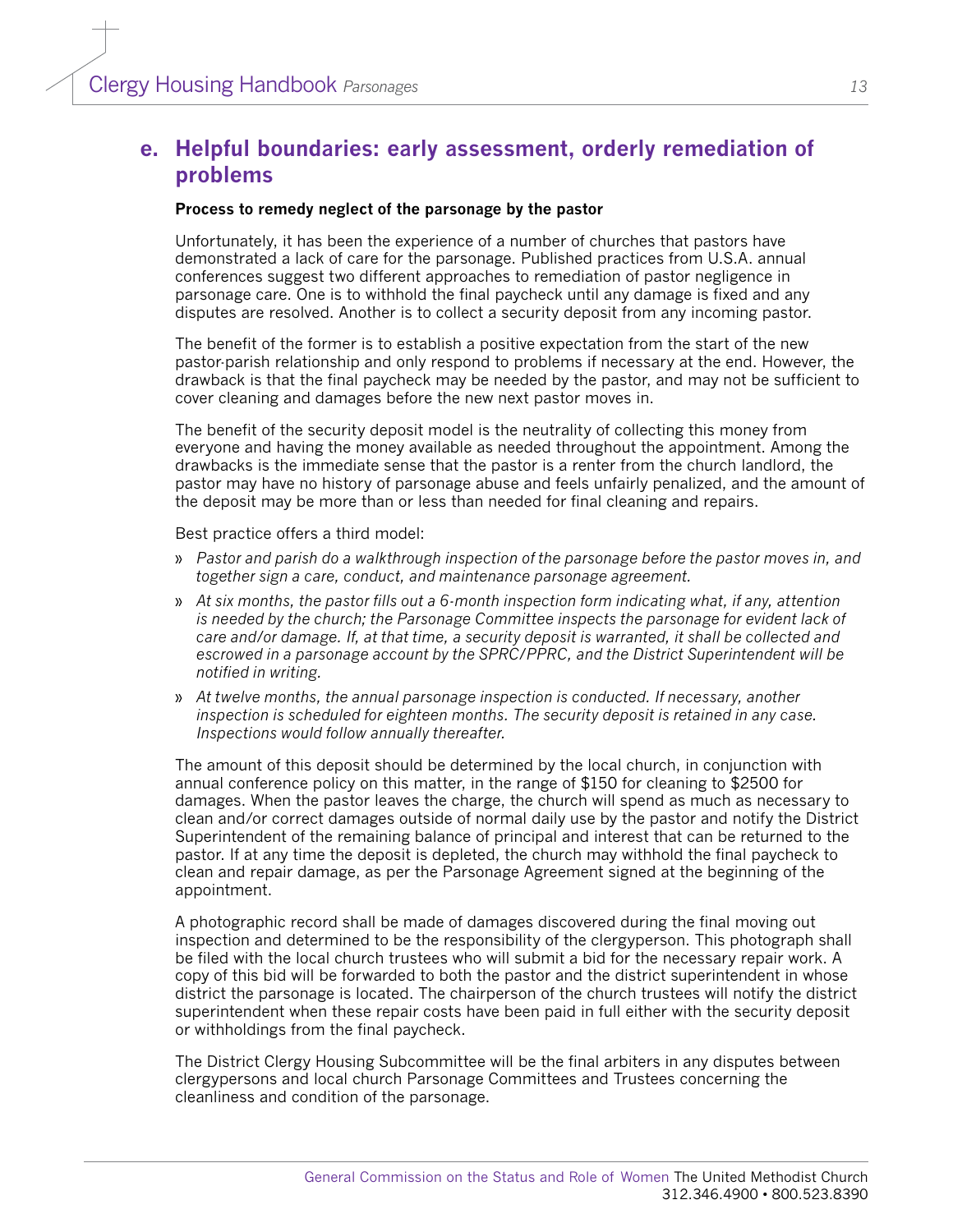If, conversely, after three years there is no more need for the security deposit, the principal and interest may be returned to the pastor. There will be no administration fee collected from any church for holding or distributing this fund.

If the pastor does not pay the security deposit, or there are any other ongoing problems with the way the parsonage is used, the District Superintendent and, if necessary, the District Clergy Housing Subcommittee may be asked to intervene.

(Conferences with helpful policies online: HOLSTON, KANSAS WEST, SOUTH GEORGIA)

#### **Process to remedy neglect of the parsonage by the church**

Unfortunately, there are also cases of parsonage neglect by churches. If at the six- and twelvemonth reviews there is a pattern of inattention to maintenance issues by the local church, the pastor will submit the Request for Parsonage Care form to the District Superintendent who will rectify the problems directly with the church Board of Trustees and Staff-Parish Relations Committee.

This will be an indication to both the DS and the SPRC that additional attention is needed to provide satisfactory housing for the pastor and establish an eighteen-month inspection. If by then there has been no solution, the District Superintendent will ask the District Clergy Housing Subcommittee to work directly with the local church in rectifying both the problems at the parsonage and overall parsonage management.

### **f. District Clergy Housing Subcommittee (DCHS)**

In some annual conferences, the upward line of communication for parsonage oversight and management is as follows:

Pastor –> Parsonage Committee –> SPRC/Church Trustees –> District Superintendent –>District Clergy Housing Subcommittee of the Annual Conference or District Board of Trustees.

This subcommittee oversees all of the parsonages in the district, makes buy/sell property recommendations, and establishes district standards for housing allowances in lieu of the parsonage provision. The members of this subcommittee are representative of the entire district and contribute expertise in three main areas: the spiritual/motivational gift of administration, interest and experience in money management and finance, and special interest and experience in building construction and maintenance (architects, contractors, builders.)

The DCHS can also be helpful when a District Superintendent is unable to help a pastor and congregation reach a mutually acceptable agreement on a parsonage issue. The DCHS will take the matter under advisement and seek a workable solution.

The Florida Annual Conference uses a model for the DCHS as follows.

*Membership of the District Clergy Housing Subcommittee shall be comprised of six to nine lay and clergy persons, elected annually at the same time and method as other leadership of the District is elected, on a rotating basis. Membership of the Committee should be reflective of the churches of that District, including size, race, and ethnic makeup, and as recommended by the current Discipline for Conference committees: 1/3 clergy, 1/3 laywomen, 1/3 laymen.* 

*The DCHS will be responsible for tasks specific to the district's parsonages, as assigned by the District Superintendent. Specifically:*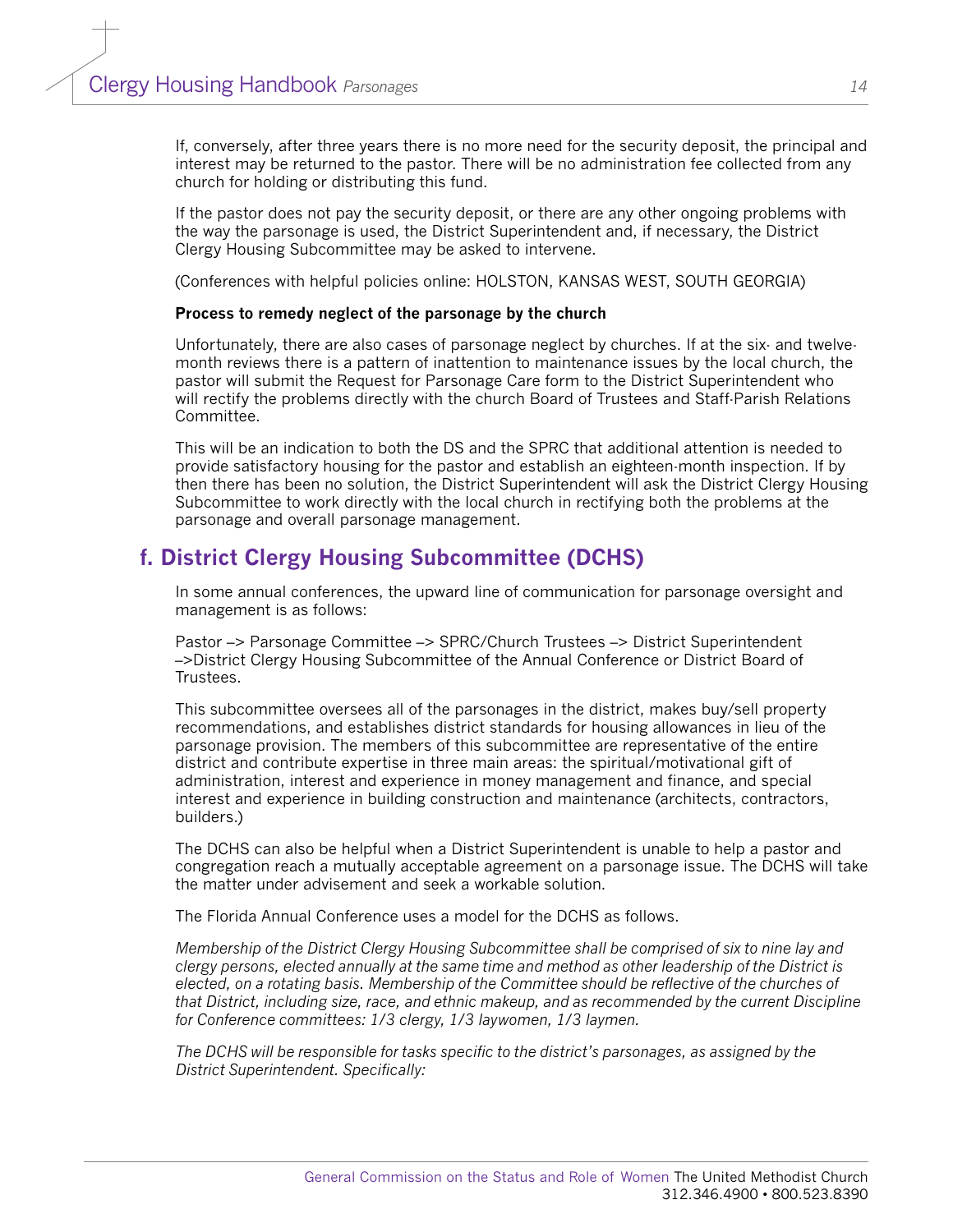*Work in cooperation with the District Board of Buildings and Locations to assure that all proposed parsonages fulfill the requirements for parsonages as stated in the Conference standing rules and the current Discipline;*

*Mediate conflicts as needed between churches and pastors in regard to parsonages or housing allowances at the invitation of the District Superintendent. Local church trustees, Parsonage Committee, Staff-Parish Committee, or clergy family may request mediation.* 

*Any church wishing to offer a housing allowance instead of a parsonage shall have the allowance approved by this Committee. In reviewing and approving all housing allowances for clergy in the District, the Committee shall insure the allowance fulfills the current Discipline requirements and the Annual Conference Standing Rules. The Committee must review these allowances at least once every four years to ensure they represent the housing market of the time.*

*Ensure all clergy housing meets the Annual Conference Standing Rules requirements by (year). Assist local churches in developing plans to bring parsonages up to the required standard.* 

*Inspect each parsonage in the District at least once every four years or when there is a clergy change, whichever comes later, and as needed when requested to mediate concerns.*

*The DCHS will have the authority to make exceptions to the Conference Parsonage Standards and Recommendations and housing allowances when special needs exist in consultation with the District Superintendent.*

### **V. Additional Resources & Information**

- **»** *Guidelines 2009-2012: Trustees*. Cokesbury. 1-800-672-1789. **[www.cokesbury.com](http://www.cokesbury.com)**
- **»** *Guidelines 2009-2012: Pastor-Parish Relations.* Cokesbury. 1-800-672-1789. **[www.](http://www.cokesbury.com) [cokesbury.com](http://www.cokesbury.com)**
- **»** Americans With Disabilities Act -- **[www.ada.gov](file:///C:\Documents and Settings\Garlinda Burton\Local Settings\Temp\www.ada.gov)**
- **»** "Guidelines for Pastoral Transitions". Prepared for the Virginia Conference of The United Methodist Church. Published by the Leadership Development Institute, Board of Laity. **[http://vaumc.org/NCFileRepository/Cabinet/Guidelines%20for%20](http://vaumc.org/NCFileRepository/Cabinet/Guidelines for Pastoral Transitions.pdf) [Pastoral%20Transitions.pdf](http://vaumc.org/NCFileRepository/Cabinet/Guidelines for Pastoral Transitions.pdf)**
- **»** *Healthy Disclosure: Solving Communication Quandaries in Congregations*, by Kibbie Simmons Ruth and Karen A. McClintock. Alban Institute, © 2007. ISBN: 978-1-56699- 346-3.
- **»** "Starting Again with a New Church." Prepared for the North Georgia Annual Conference of The United Methodist Church. **[http://northgaumc.s3.amazonaws.com/](http://northgaumc.s3.amazonaws.com/E60FD5FDE42B4EF6AE7A6AC62333E208_Move Pack - Starting Again - Clergy - NEW.pdf) [E60FD5FDE42B4EF6AE7A6AC62333E208\\_Move%20Pack%20-%20Starting%20](http://northgaumc.s3.amazonaws.com/E60FD5FDE42B4EF6AE7A6AC62333E208_Move Pack - Starting Again - Clergy - NEW.pdf) [Again%20-%20Clergy%20-%20NEW.pdf](http://northgaumc.s3.amazonaws.com/E60FD5FDE42B4EF6AE7A6AC62333E208_Move Pack - Starting Again - Clergy - NEW.pdf)**
- **»** United Methodist Judicial Council Decisions -- search related to "housing" and "parsonages". Note in particular: While it is noted that housing is not a matter of right (See Judicial Council Decision 562), it is also noted that there is nothing in *The Book of Discipline* which would prevent a pastor that does not need housing from negotiating for more compensation (Judicial Council Decisions 547 and 562).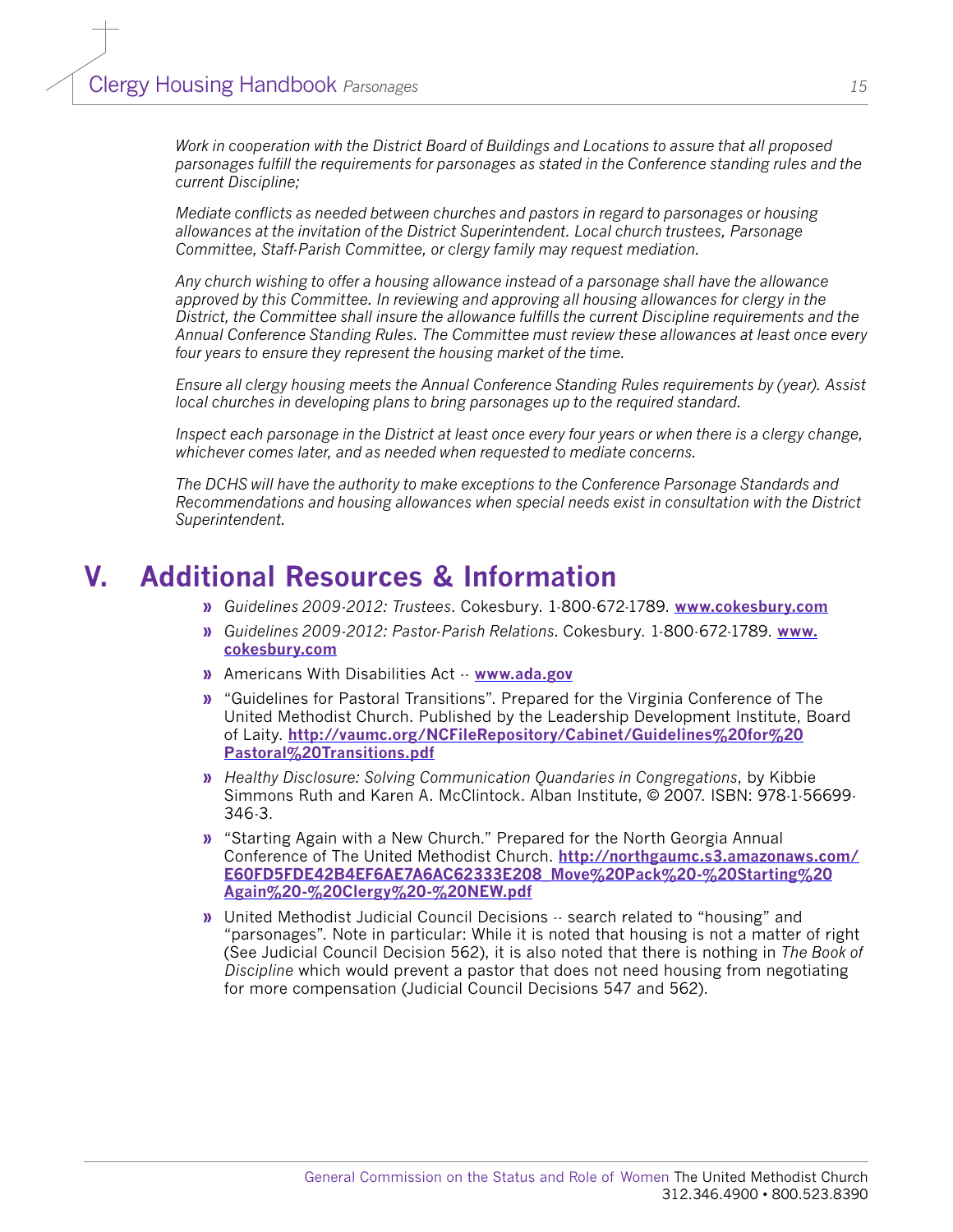## **VI. Sample Forms**

**[Parsonage Agreement](#page-17-0) [10-Year Inspection Form](#page-18-0) [Annual Parsonage Review Report](#page-32-0) [Checklist When Vacating a Parsonage: Pastor](#page-34-0) [House Checklist](#page-36-0) [Move-In Form: Pastor](#page-36-0) [Six-Month Parsonage Inspection Form](#page-46-0)**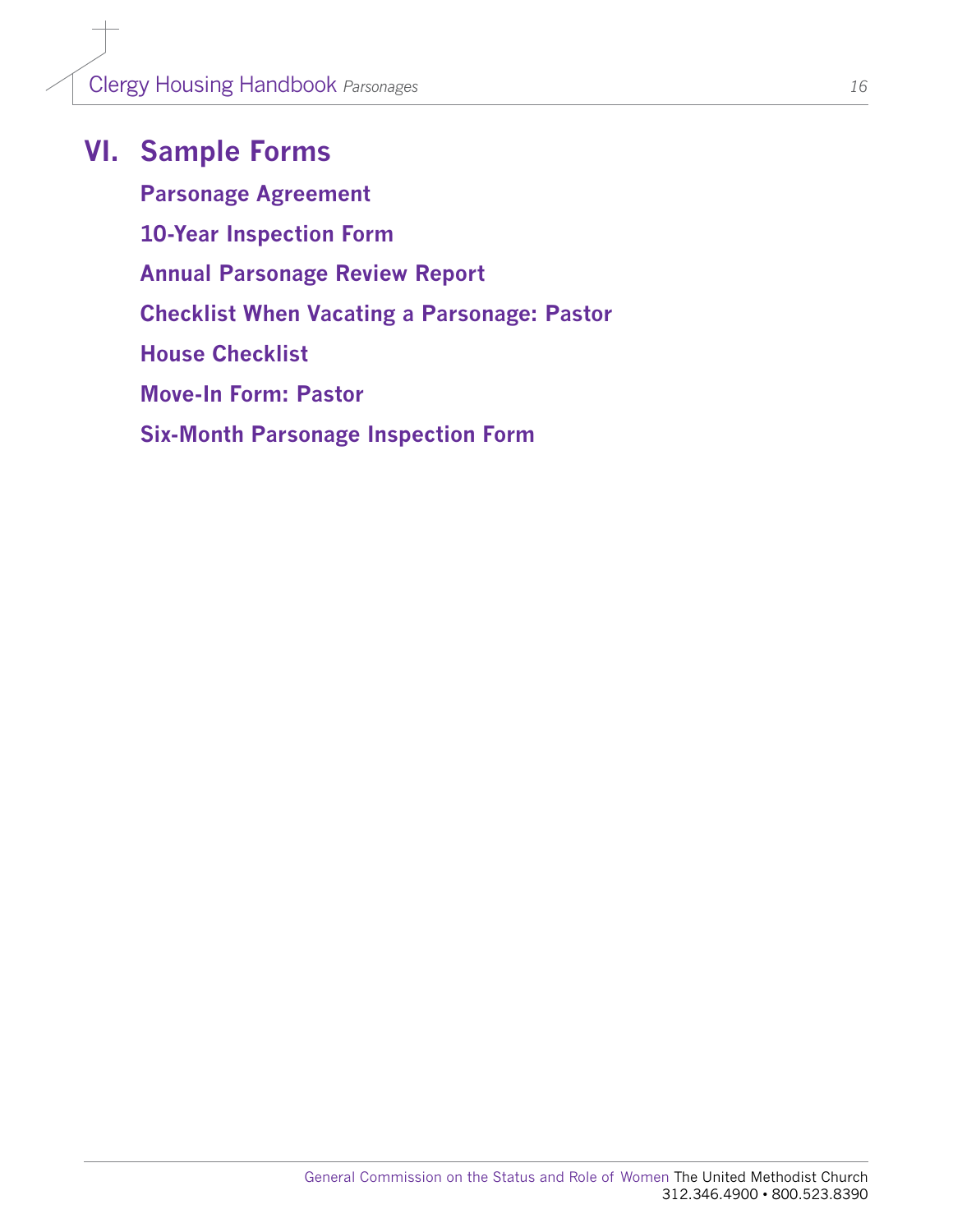## <span id="page-17-0"></span>**Parsonage Agreement** *(Sample)*

The pastor and family shall be entitled to the use of the premises for their own peaceful enjoyment and beneficial use. They may not keep anything on the premises which will affect the validity of standard fire insurance policies; violate a building, zoning or health code of the community; engage in or sponsor any activity illegal by local, state, or federal laws or inappropriate by the United Methodist Church Social Principles; or engage in any incomeproducing activity which would compromise the tax-free status of the church. The property shall also not be used in any manner which tends to interfere with the peaceful possession of adjoining premises by other tenants.

Persons occupying the premises shall keep them in a clean and habitable condition. They are not liable for repairs or damages caused by normal wear and tear or negligence of the owning congregation. They are liable for damage and repairs thereof resulting from their or any guest's intentional or negligent conduct. No addition, alteration, improvement or redecoration shall be undertaken in the parsonage without prior agreement of the [Board of Trustees or Staff-Parish/Pastor-Parish Relations Committee] of the owning congregation. Occupants who keep any animal(s) within or outside of the parsonage are responsible for woodwork or drapery repair, carpet cleaning by a professional cleaner, carpet replacement if necessary and any landscaping damage resulting from the pet animal(s).

The owning congregation is responsible for property maintenance and improvements; will make good faith efforts to improve energy efficiency with each replacement roof, appliance, window, door and heating/ventilation/air conditioning unit and will set aside an amount of money each year in an accumulating account sufficient to anticipate and complete major, predictable parsonage repairs such as roof replacement and new heating/cooling equipment.

Members of the [Board of Trustees or Staff-Parish/Pastor-Parish Relations Committee] and the pastor shall together, within five days of the pastor moving in, inventory the premises. A detailed record of the premises, furnishings and equipment owned by the church, and furnishings and equipment owned by the incoming pastor, shall be completed in writing, submitted to the District Superintendent, and filed in the church's Parsonage Record Book. Duplicate copies shall be signed and retained by both parties.

At intervals specified by the Annual Conference but recommended to be at 6 months, 12 months, 18 months if necessary, annually thereafter, and a whole-house licensed professional inspection every 10 years, the [Board of Trustees or Staff-Parish/Pastor-Parish Committee] will inspect the parsonage.

At move-out time, both parties shall together re-inspect the parsonage and complete another inventory of furnishings and equipment. Normal wear and tear must be expected, but the last salary check shall not be distributed by the church treasurer until both parties are satisfied with the condition of the parsonage.

| Pastor's Name:                   | Date:  |
|----------------------------------|--------|
|                                  |        |
| PPRC/SPRC/Trustee's Chairperson: | Date:  |
|                                  |        |
| Representative's Address         | Phone: |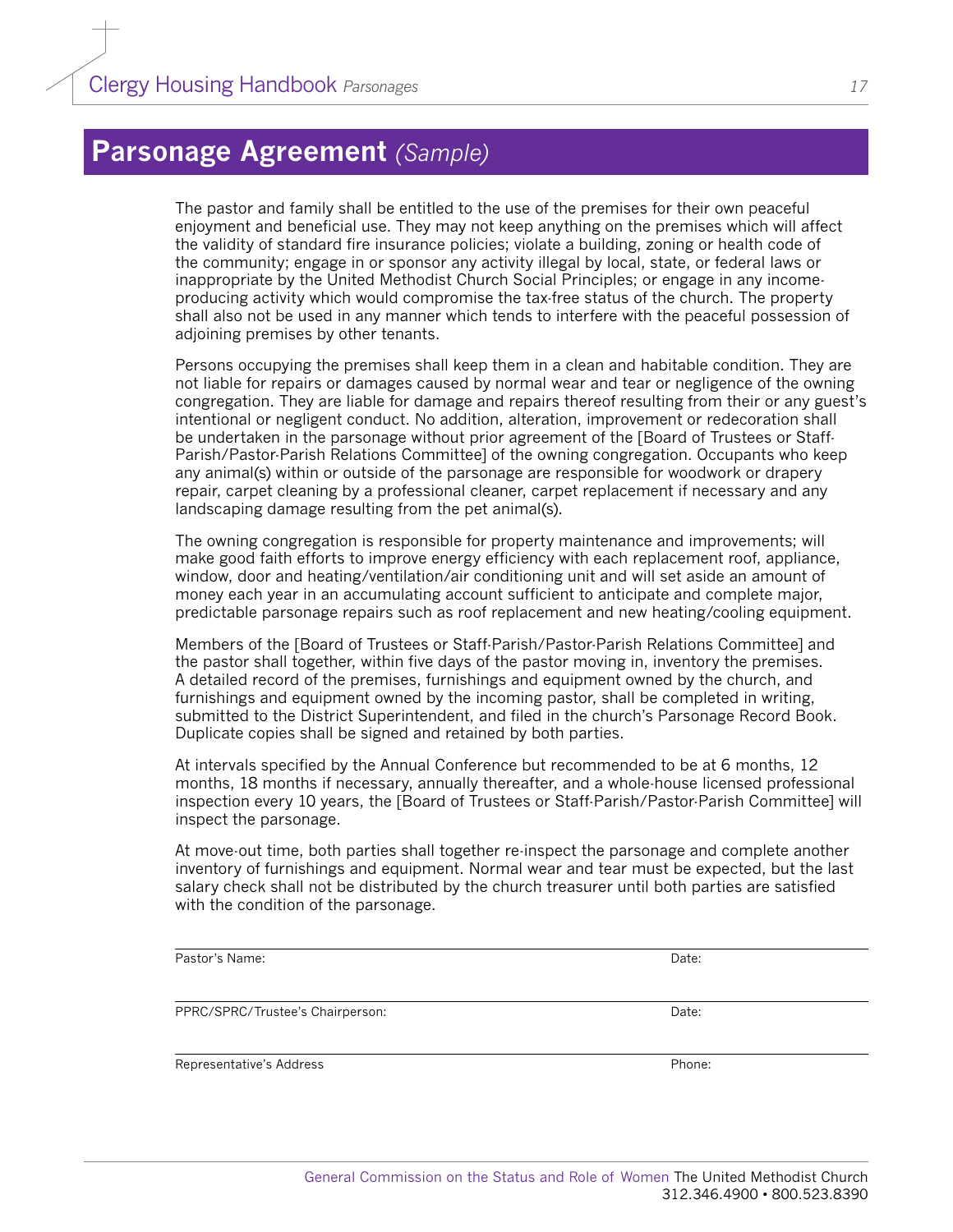# <span id="page-18-0"></span>**10 Year Inspection Form** *(Sample)*

### **EXTERIOR**

| <b>Siding</b>                                                                                                                      | $\Box$ Yes | $\Box$ No |  |
|------------------------------------------------------------------------------------------------------------------------------------|------------|-----------|--|
| Type: $\Box$ brick $\Box$ stucco $\Box$ vinyl siding $\Box$ steel $\Box$ clapboard $\Box$ other<br>Condition/comments/description: |            |           |  |
|                                                                                                                                    |            |           |  |
| Date of last maintenance:                                                                                                          |            |           |  |
| Describe the work done:                                                                                                            |            |           |  |
|                                                                                                                                    |            |           |  |
| <b>Windows and doors</b>                                                                                                           |            |           |  |
|                                                                                                                                    |            |           |  |
| Condition of windows:                                                                                                              |            |           |  |
|                                                                                                                                    |            |           |  |
| Are the windows insulated glass? $\Box$ Yes                                                                                        |            | $\Box$ No |  |
| Date windows installed:                                                                                                            |            |           |  |
| Are they operable?<br>Condition of any special art glass windows. When have any repairs been made?                                 | $\Box$ Yes | $\Box$ No |  |
|                                                                                                                                    |            |           |  |
|                                                                                                                                    |            |           |  |
| Date art glass windows inspected:                                                                                                  |            |           |  |
| Are there storm doors?                                                                                                             | $\Box$ Yes | $\Box$ No |  |
| Do doors seal well?                                                                                                                | $\Box$ Yes | $\Box$ No |  |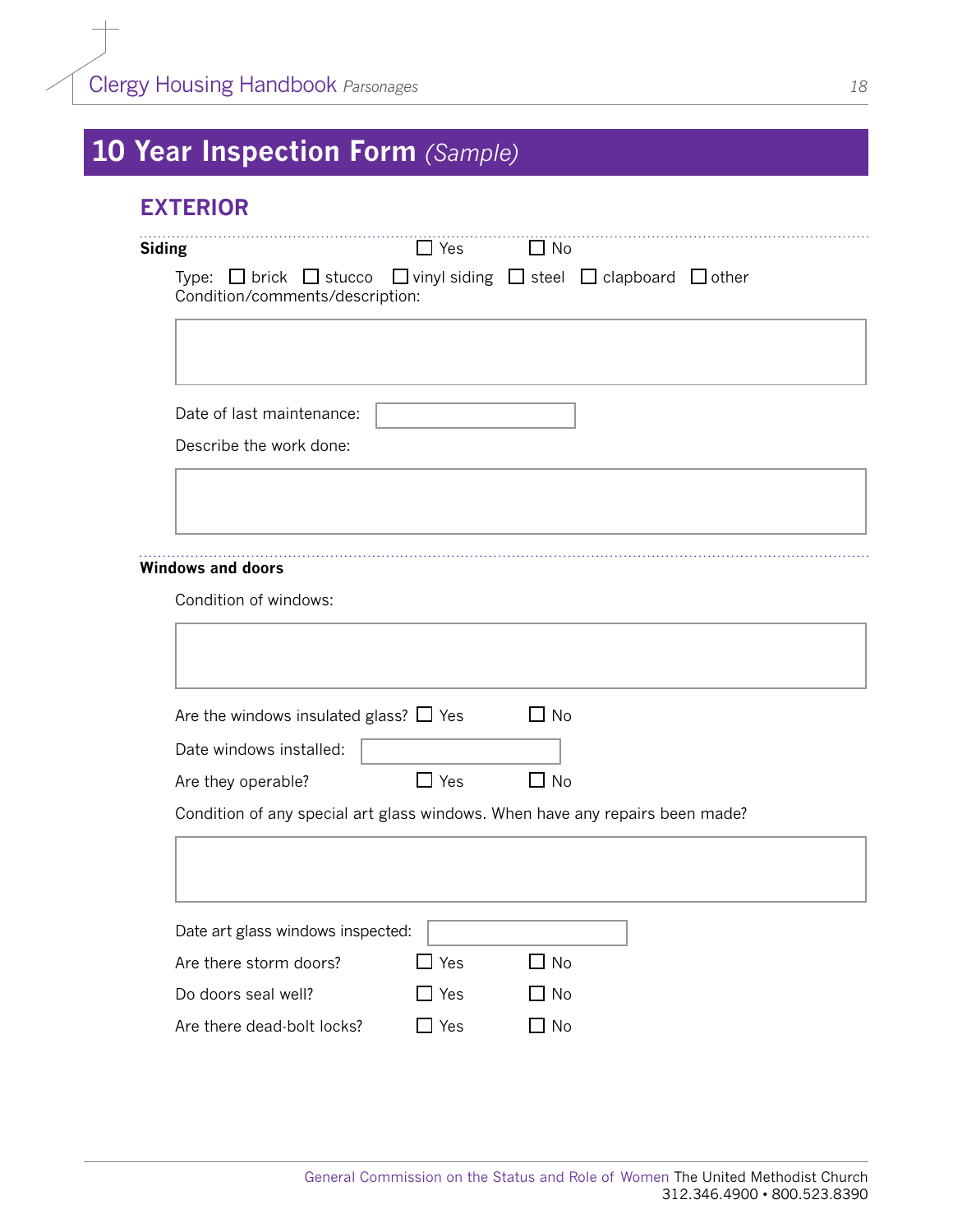|      | Type: $\Box$ asphalt $\Box$ fiberglass shingles $\Box$ tiles $\Box$ other |
|------|---------------------------------------------------------------------------|
|      | Condition of roof:                                                        |
|      |                                                                           |
|      |                                                                           |
|      | Year installed<br>Date of last maintenance:                               |
|      | Describe the work done:                                                   |
|      |                                                                           |
|      |                                                                           |
|      | Condition of gutters, downspouts:                                         |
|      |                                                                           |
|      |                                                                           |
|      |                                                                           |
|      |                                                                           |
|      | Condition of ridge vents, soffit vents:                                   |
|      |                                                                           |
|      |                                                                           |
|      |                                                                           |
| Yard |                                                                           |
|      | Condition of lawn, trees, shrubs, etc.:                                   |
|      |                                                                           |
|      |                                                                           |
|      | Condition of paved patio, walks, drive:                                   |
|      |                                                                           |
|      |                                                                           |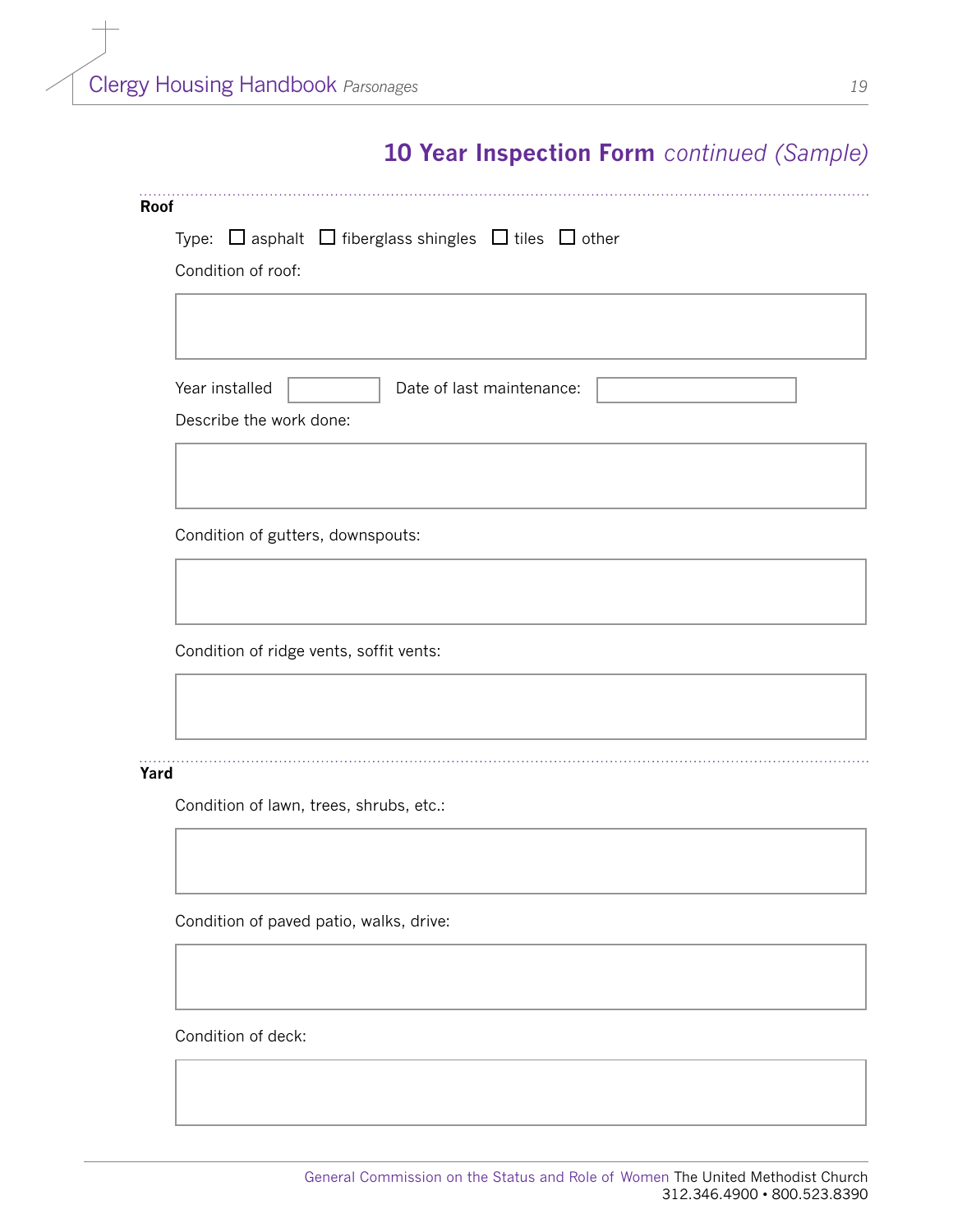| Does the church provide a lawn mower?                                     | $\Box$ Yes | $\Box$ No                             |
|---------------------------------------------------------------------------|------------|---------------------------------------|
| Does the church provide a snow blower?                                    | $\Box$ Yes | $\Box$ No                             |
| Is there a sprinkler system?                                              | $\Box$ Yes | $\Box$ No                             |
| Is there a storage shed for yard tools?                                   | $\Box$ Yes | $\Box$ No                             |
| Does the ground slope away from the house? (Evidence of ponding in yard?) |            |                                       |
|                                                                           | $\Box$ Yes | $\Box$ No                             |
| Garage                                                                    |            |                                       |
| Age of garage                                                             | to         |                                       |
| Condition of garage inside and out:                                       |            |                                       |
|                                                                           |            |                                       |
|                                                                           |            |                                       |
| Dimensions of garage:                                                     | by         | (width by depth)                      |
| Number of stalls:                                                         |            |                                       |
| Is there an automatic door opener? $\Box$ Yes                             | No L       |                                       |
|                                                                           |            |                                       |
| <b>INTERIOR</b>                                                           |            |                                       |
| Number of rooms:                                                          |            |                                       |
| Number of bedrooms:                                                       |            |                                       |
| Number of indoor bathrooms:                                               |            |                                       |
| <b>Living room</b>                                                        |            |                                       |
| Dimensions:<br>by                                                         |            | (width by depth)                      |
| Type of floor covering:                                                   |            | Year installed:                       |
| Walls: $\Box$ Papered $\Box$ Painted                                      |            | Year of most recent refresh, replace: |
| Describe window treatments:                                               |            |                                       |
|                                                                           |            |                                       |
|                                                                           |            |                                       |
|                                                                           |            |                                       |
| Date curtains/drapes professionally cleaned:                              |            |                                       |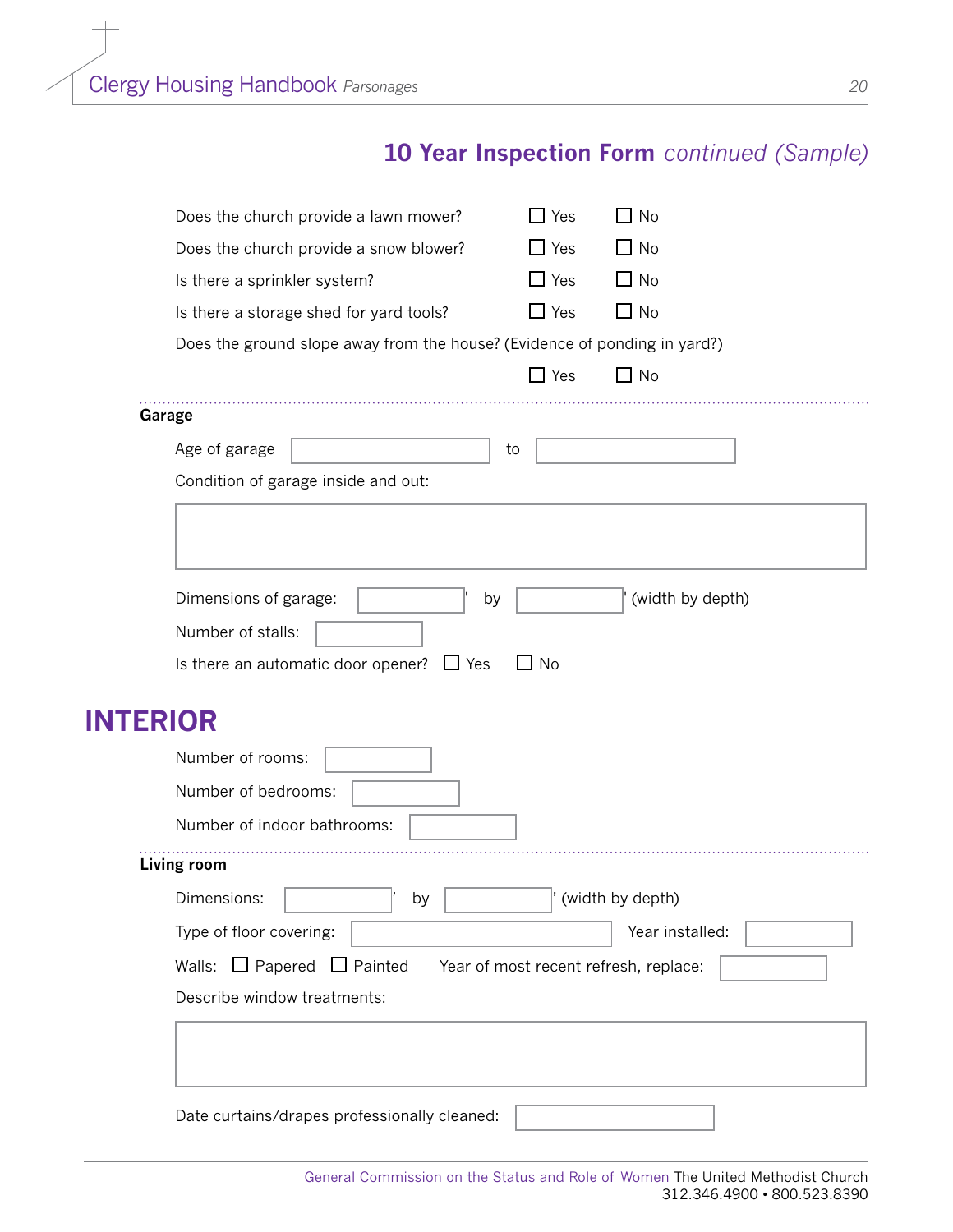| Dimensions:                                  | by |                                       | (width by depth) |  |
|----------------------------------------------|----|---------------------------------------|------------------|--|
| Type of floor covering:                      |    |                                       | Year installed:  |  |
|                                              |    |                                       |                  |  |
| $\Box$ Papered $\Box$ Painted<br>Walls:      |    | Year of most recent refresh, replace: |                  |  |
| Describe window treatments:                  |    |                                       |                  |  |
|                                              |    |                                       |                  |  |
|                                              |    |                                       |                  |  |
| Date curtains/drapes professionally cleaned: |    |                                       |                  |  |
| <b>Family Room</b>                           |    |                                       |                  |  |
| Dimensions:                                  | by | (width by depth)                      |                  |  |
| Type of floor covering:                      |    |                                       | Year installed:  |  |
| Walls: $\Box$ Papered $\Box$ Painted         |    | Year of most recent refresh, replace: |                  |  |
| Describe window treatments:                  |    |                                       |                  |  |
|                                              |    |                                       |                  |  |
|                                              |    |                                       |                  |  |
|                                              |    |                                       |                  |  |
|                                              |    |                                       |                  |  |
|                                              |    |                                       |                  |  |
| Date curtains/drapes professionally cleaned: |    |                                       |                  |  |
| <b>Kitchen</b>                               |    |                                       |                  |  |
| Dimensions:                                  | by |                                       | (width by depth) |  |
| Type of floor covering:                      |    |                                       | Year installed:  |  |
| $\Box$ Papered $\Box$ Painted<br>Walls:      |    | Year of most recent refresh, replace: |                  |  |
|                                              |    |                                       |                  |  |
| Describe window treatments:                  |    |                                       |                  |  |
|                                              |    |                                       |                  |  |

General Commission on the Status and Role of Women The United Methodist Church 312.346.4900 • 800.523.8390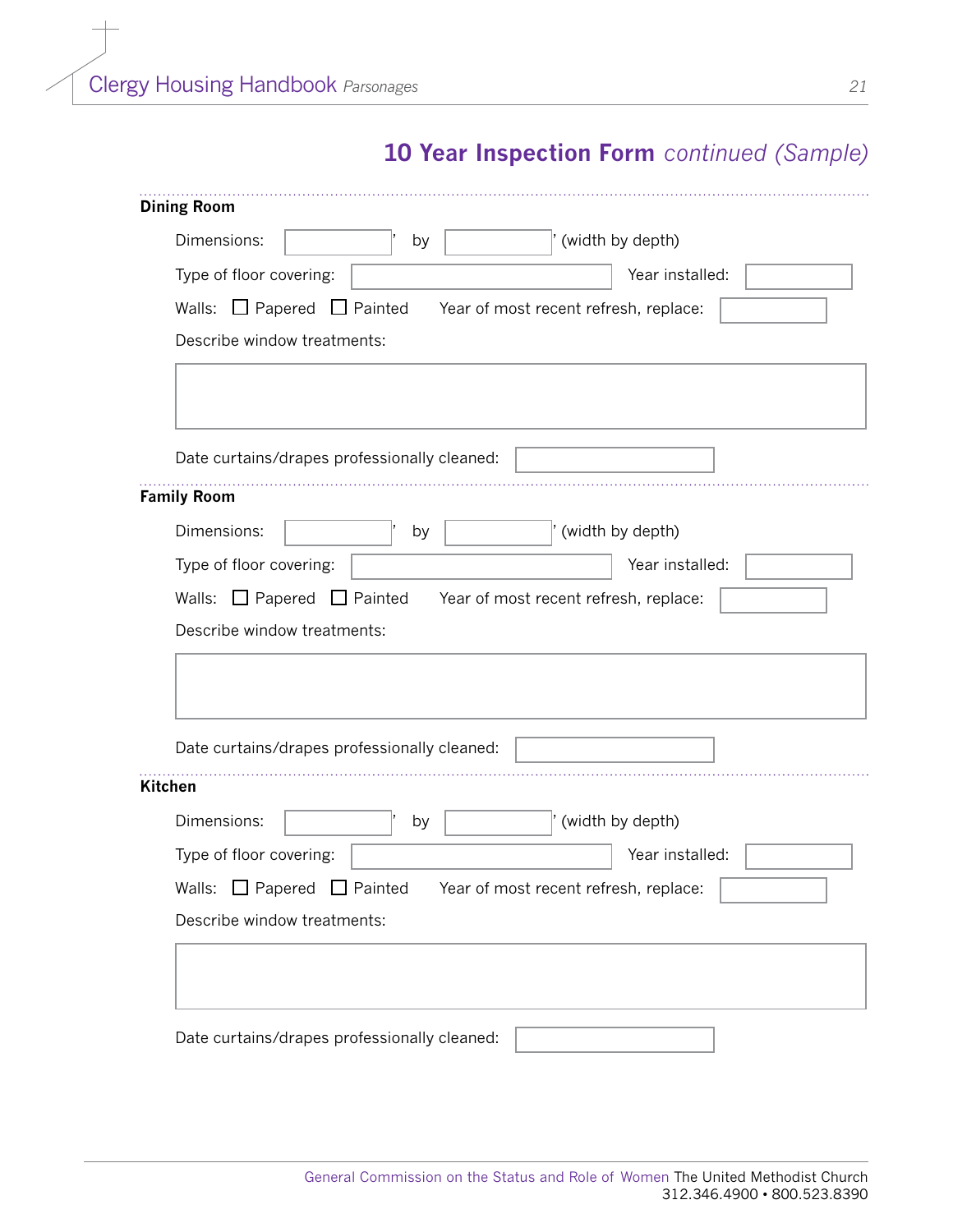| Dimensions:                                  | by |                                       | (width by depth) |  |
|----------------------------------------------|----|---------------------------------------|------------------|--|
| Type of floor covering:                      |    |                                       | Year installed:  |  |
| Walls: $\Box$ Papered $\Box$ Painted         |    | Year of most recent refresh, replace: |                  |  |
| Describe window treatments:                  |    |                                       |                  |  |
|                                              |    |                                       |                  |  |
|                                              |    |                                       |                  |  |
|                                              |    |                                       |                  |  |
| Date curtains/drapes professionally cleaned: |    |                                       |                  |  |
| <b>Bathroom 1</b>                            |    |                                       |                  |  |
| Dimensions:                                  | by |                                       | (width by depth) |  |
| Type of floor covering:                      |    |                                       | Year installed:  |  |
|                                              |    |                                       |                  |  |
|                                              |    |                                       |                  |  |
| Walls: $\Box$ Papered $\Box$ Painted         |    | Year of most recent refresh, replace: |                  |  |
| Describe window treatments:                  |    |                                       |                  |  |
|                                              |    |                                       |                  |  |
|                                              |    |                                       |                  |  |
|                                              |    |                                       |                  |  |
| Date curtains/drapes professionally cleaned: |    |                                       |                  |  |
| <b>Bathroom 2</b>                            |    |                                       |                  |  |
| Dimensions:                                  | by |                                       | (width by depth) |  |
| Type of floor covering:                      |    |                                       | Year installed:  |  |
| $\Box$ Papered $\Box$ Painted<br>Walls:      |    | Year of most recent refresh, replace: |                  |  |
|                                              |    |                                       |                  |  |
| Describe window treatments:                  |    |                                       |                  |  |
|                                              |    |                                       |                  |  |
|                                              |    |                                       |                  |  |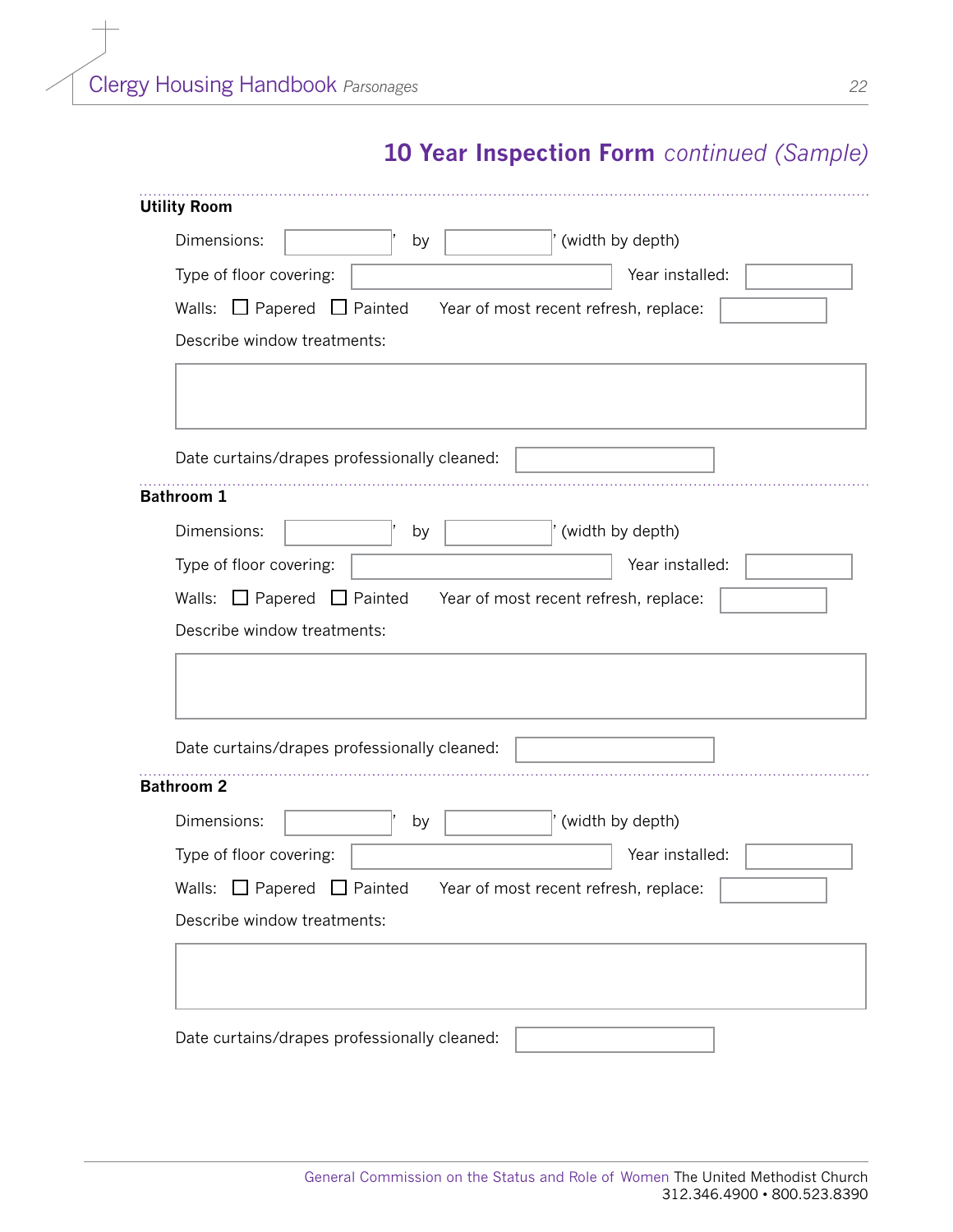| Dimensions:                                  | by |                                       | (width by depth) |  |
|----------------------------------------------|----|---------------------------------------|------------------|--|
| Type of floor covering:                      |    |                                       | Year installed:  |  |
| Walls: $\Box$ Papered $\Box$ Painted         |    | Year of most recent refresh, replace: |                  |  |
| Describe window treatments:                  |    |                                       |                  |  |
|                                              |    |                                       |                  |  |
|                                              |    |                                       |                  |  |
|                                              |    |                                       |                  |  |
| Date curtains/drapes professionally cleaned: |    |                                       |                  |  |
| <b>Bedroom 2</b>                             |    |                                       |                  |  |
| Dimensions:                                  | by |                                       | (width by depth) |  |
| Type of floor covering:                      |    |                                       |                  |  |
|                                              |    |                                       | Year installed:  |  |
|                                              |    |                                       |                  |  |
| Walls: $\Box$ Papered $\Box$ Painted         |    | Year of most recent refresh, replace: |                  |  |
| Describe window treatments:                  |    |                                       |                  |  |
|                                              |    |                                       |                  |  |
|                                              |    |                                       |                  |  |
|                                              |    |                                       |                  |  |
| Date curtains/drapes professionally cleaned: |    |                                       |                  |  |
| <b>Bedroom 3</b>                             |    |                                       |                  |  |
| Dimensions:                                  | by |                                       | (width by depth) |  |
| Type of floor covering:                      |    |                                       | Year installed:  |  |
| Walls:                                       |    |                                       |                  |  |
| $\Box$ Papered $\Box$ Painted                |    | Year of most recent refresh, replace: |                  |  |
| Describe window treatments:                  |    |                                       |                  |  |
|                                              |    |                                       |                  |  |
|                                              |    |                                       |                  |  |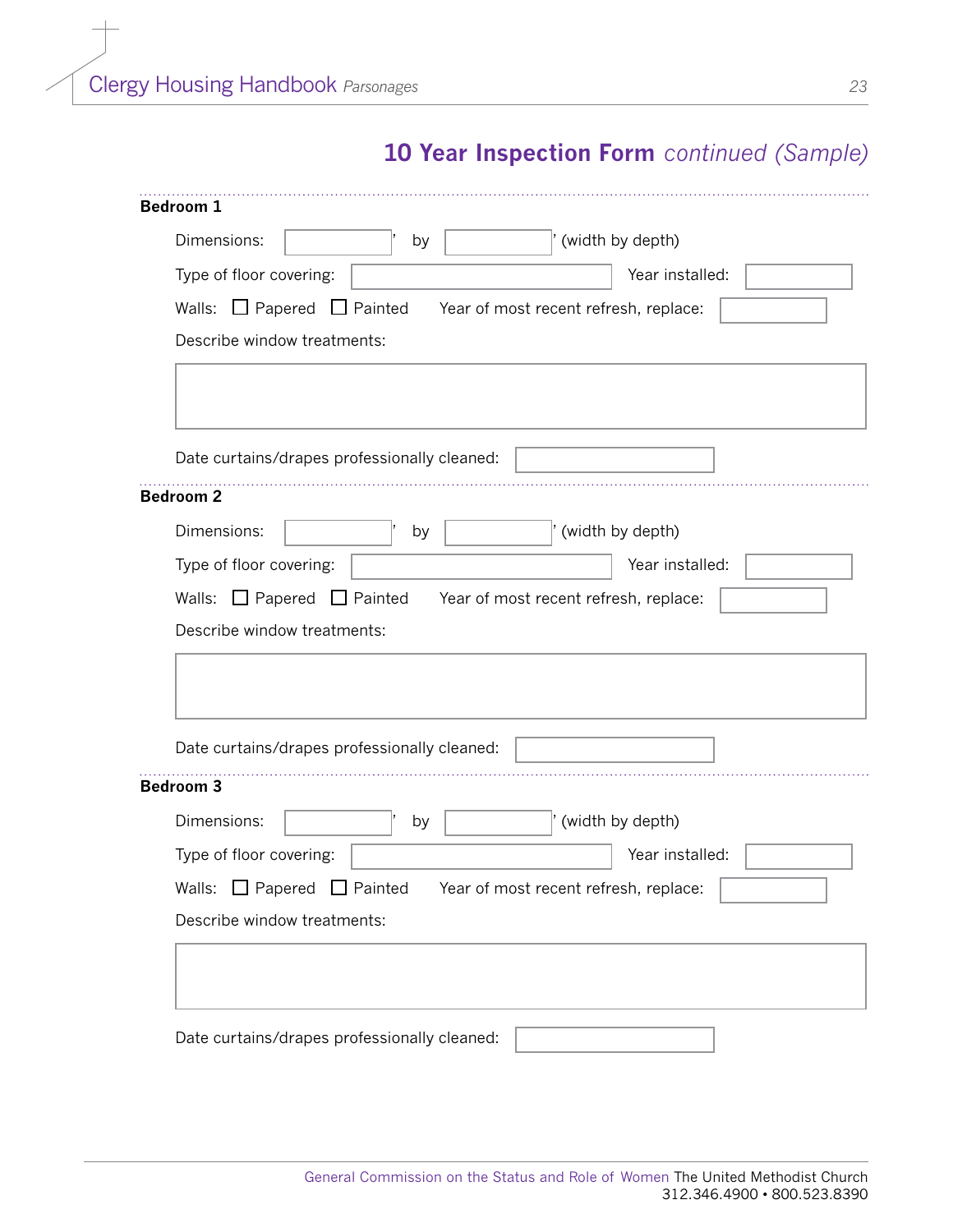| Dimensions:                                  | by | (width by depth)                                     |  |
|----------------------------------------------|----|------------------------------------------------------|--|
| Type of floor covering:                      |    | Year installed:                                      |  |
| Walls: $\Box$ Papered                        |    | $\Box$ Painted Year of most recent refresh, replace: |  |
| Describe window treatments:                  |    |                                                      |  |
|                                              |    |                                                      |  |
|                                              |    |                                                      |  |
|                                              |    |                                                      |  |
| Date curtains/drapes professionally cleaned: |    |                                                      |  |
| Office/Den                                   |    |                                                      |  |
| Dimensions:                                  | by | (width by depth)                                     |  |
| Type of floor covering:                      |    | Year installed:                                      |  |
| Walls: $\Box$ Papered $\Box$ Painted         |    | Year of most recent refresh, replace:                |  |
|                                              |    |                                                      |  |
| Describe window treatments:                  |    |                                                      |  |
| Date curtains/drapes professionally cleaned: |    |                                                      |  |
| <b>Basement</b>                              |    |                                                      |  |
| Describe basement:                           |    |                                                      |  |
|                                              |    |                                                      |  |
|                                              |    |                                                      |  |
| <b>Finished Space</b>                        |    |                                                      |  |
| Dimensions:                                  | by | (width by depth)                                     |  |
| Condition:                                   |    |                                                      |  |
|                                              |    |                                                      |  |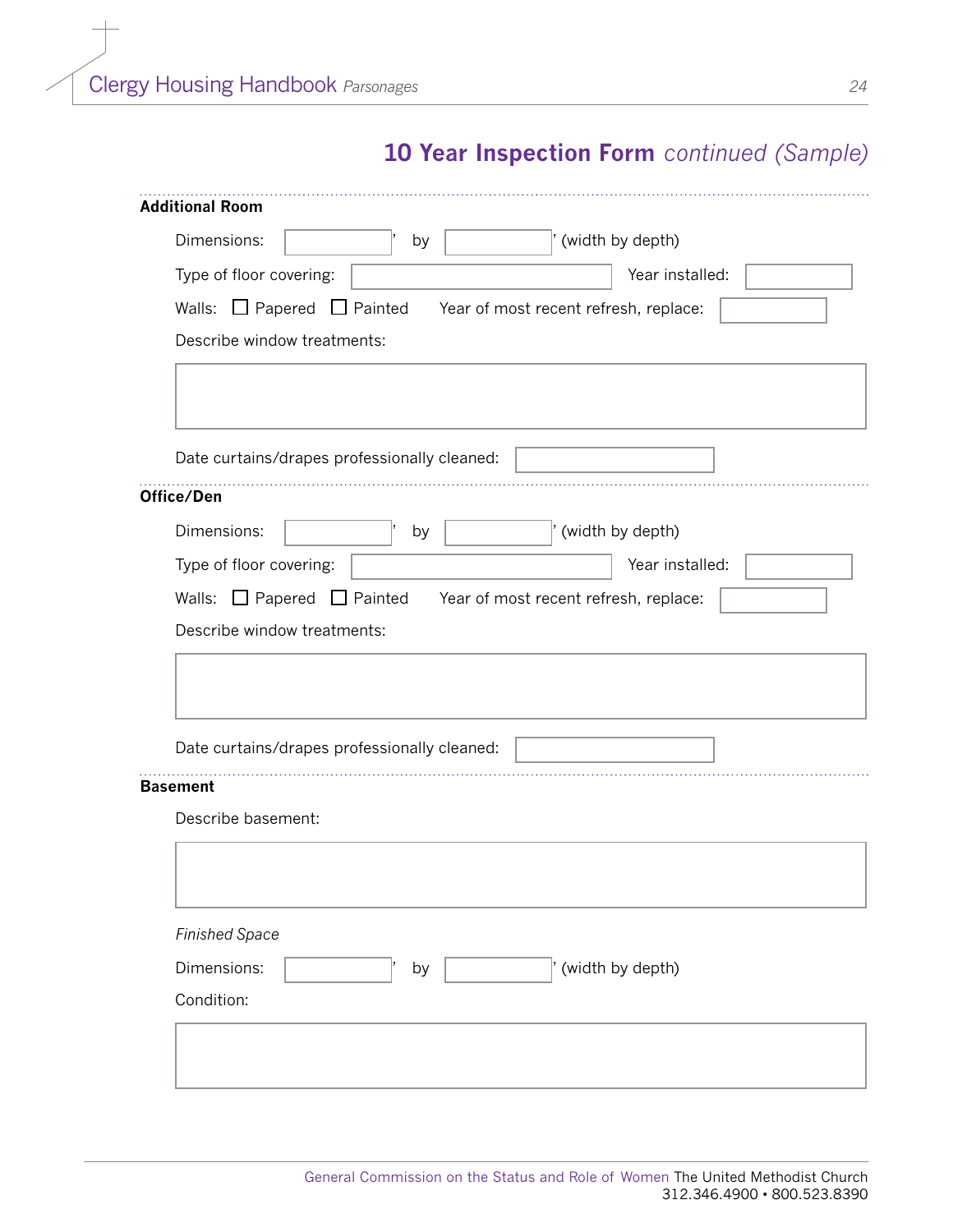| Dimensions:<br>by                                                                    |            | (width by depth) |
|--------------------------------------------------------------------------------------|------------|------------------|
| Condition:                                                                           |            |                  |
|                                                                                      |            |                  |
|                                                                                      |            |                  |
| Does each basement bedroom have an egress (exit) window in addition to the stairway? |            |                  |
| $\Box$ Yes $\Box$ No                                                                 |            |                  |
| Is there insulation on foundation walls?                                             | $\Box$ Yes | $\Box$ No        |
| Condition:                                                                           |            |                  |
|                                                                                      |            |                  |
|                                                                                      |            |                  |
| Is there insulation between floor joists?                                            | $\Box$ Yes | $\Box$ No        |
| $\Box$ Yes<br>Is there a crawl space?                                                | $\Box$ No  |                  |
| Condition and date of last inspection.                                               | $\Box$ Yes | $\Box$ No        |
| Is there a vapor barrier and operable vents?                                         | $\Box$ Yes | $\Box$ No        |
| Any evidence of standing water in the crawl space?                                   |            |                  |
| $\Box$ Yes                                                                           | $\Box$ No  |                  |
| <b>Attic</b>                                                                         |            |                  |
| Describe attic:                                                                      |            |                  |
|                                                                                      |            |                  |
|                                                                                      |            |                  |
|                                                                                      |            |                  |
| Describe attic access and condition:                                                 |            |                  |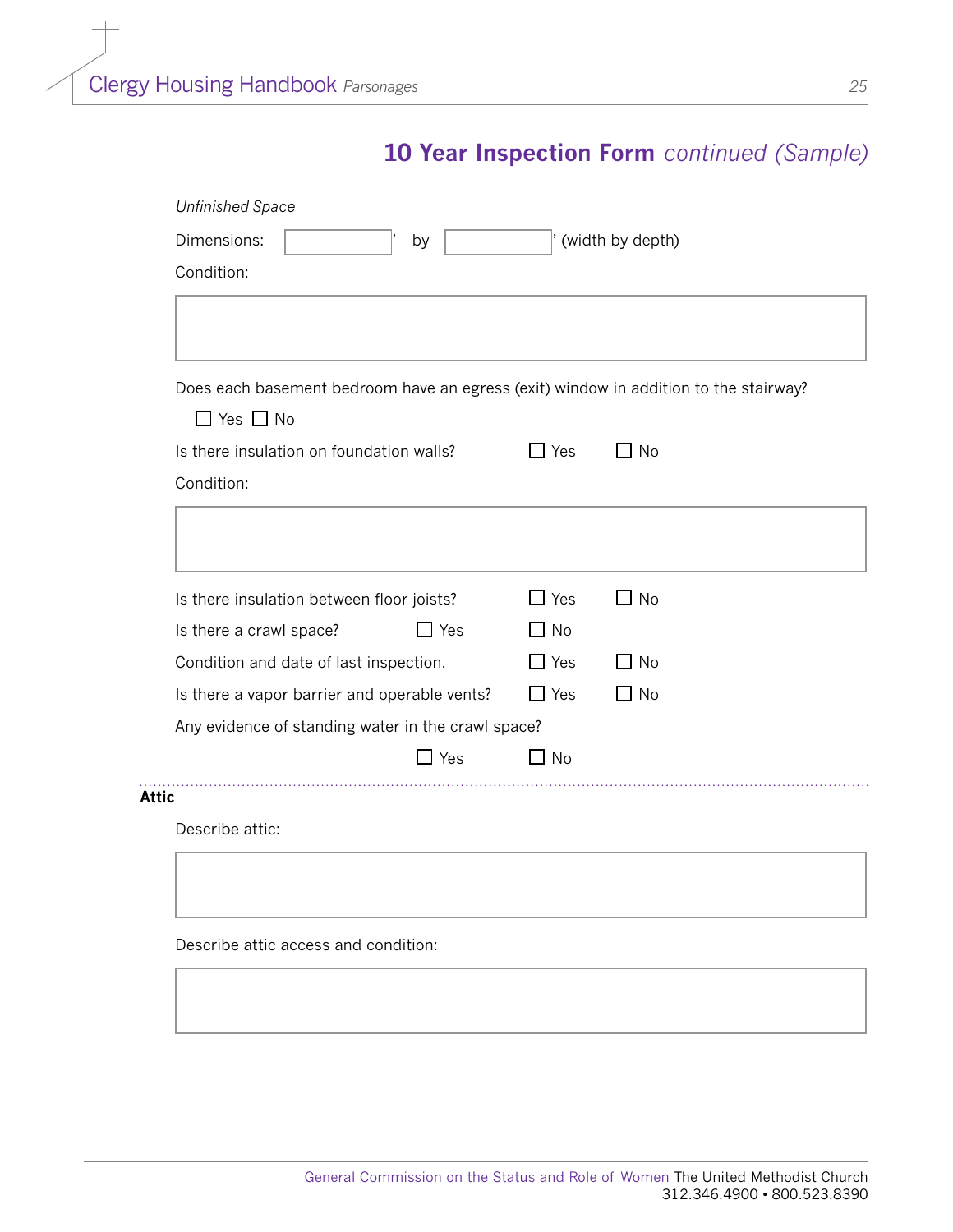| Type?                                                   |                       |                                                                                                                                                                                                             |
|---------------------------------------------------------|-----------------------|-------------------------------------------------------------------------------------------------------------------------------------------------------------------------------------------------------------|
| Age?                                                    |                       |                                                                                                                                                                                                             |
| Is there free space at the eves for soffit ventilation? |                       |                                                                                                                                                                                                             |
|                                                         | $\Box$ Yes            | $\Box$ No                                                                                                                                                                                                   |
|                                                         |                       | Is there evidence of moisture damage on the underside of the roof deck?                                                                                                                                     |
|                                                         | $\Box$ Yes            | $\Box$ No                                                                                                                                                                                                   |
| for leaks and moisture damage.)                         |                       | Does light shine in through openings on the roof? (Note, some visible outside light around the<br>sides or floor provides for some extra ventilation. Light coming in from the roof indicates the potential |
| $\Box$ Yes $\Box$ No                                    |                       |                                                                                                                                                                                                             |
| Does exhaust fan ductwork go directly to the outside?   |                       |                                                                                                                                                                                                             |
|                                                         | $\Box$ Yes            | $\Box$ No                                                                                                                                                                                                   |
| <b>Equipment and Mechanicals</b>                        |                       |                                                                                                                                                                                                             |
|                                                         | <b>Purchase date:</b> | <b>Condition:</b>                                                                                                                                                                                           |
| Stove/oven                                              |                       |                                                                                                                                                                                                             |
| Microwave oven                                          |                       |                                                                                                                                                                                                             |
| Refrigerator/freezer                                    |                       |                                                                                                                                                                                                             |
| Stand-alone freezer                                     |                       |                                                                                                                                                                                                             |
| Clothes washer                                          |                       |                                                                                                                                                                                                             |
| Clothes dryer                                           |                       |                                                                                                                                                                                                             |
| Dishwasher                                              |                       |                                                                                                                                                                                                             |
| Garbage disposal                                        |                       |                                                                                                                                                                                                             |
| Water conditioner                                       |                       |                                                                                                                                                                                                             |
| Air conditioning unit                                   |                       |                                                                                                                                                                                                             |
| Air conditioner # tons                                  |                       |                                                                                                                                                                                                             |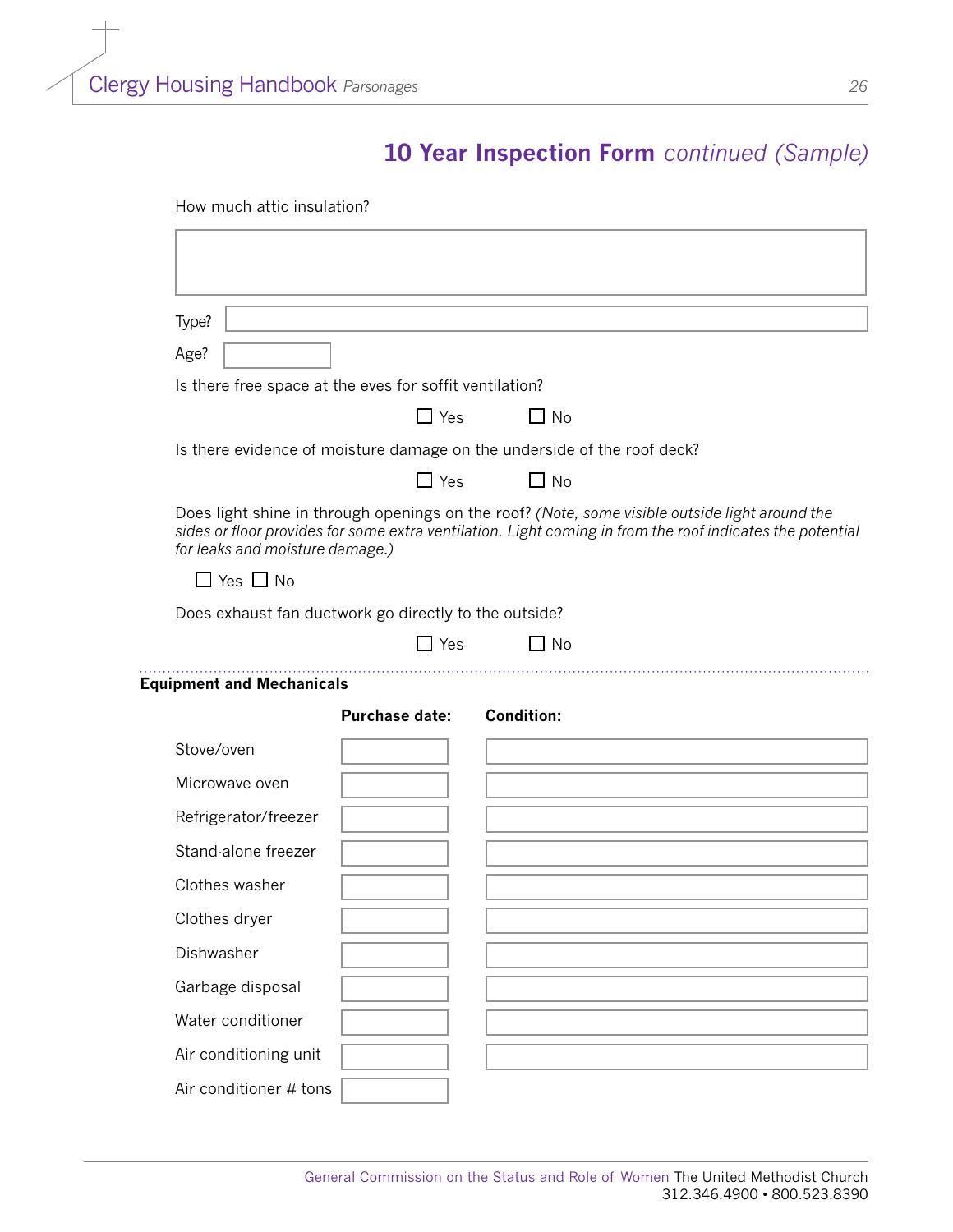| Whole house fans                                                             |
|------------------------------------------------------------------------------|
| <b>Heating Units</b>                                                         |
| Furnace ( $\Box$ Gas $\Box$ Electric $\Box$ Heat pump $\Box$ Geothermal)     |
|                                                                              |
| Wood-corn-burning stove                                                      |
| Space heaters                                                                |
| Water heater                                                                 |
| Size<br>(gallons)<br>Type<br>Age                                             |
| Location:                                                                    |
| No<br>If not in basement, is there an intact drip pan underneath? $\Box$ Yes |
| Dehumidifier                                                                 |
| Humidifier                                                                   |
| Sump pump                                                                    |
| Backup generator                                                             |
| Lawn mower                                                                   |
| Snow blower                                                                  |
|                                                                              |

### **General Information**

Year house built:

Has there ever been any damage due to wind, hail, fire, flood, sewer backup, sump pump failure, leaks or other natural disaster? Please describe:

What was done to mitigate the damage?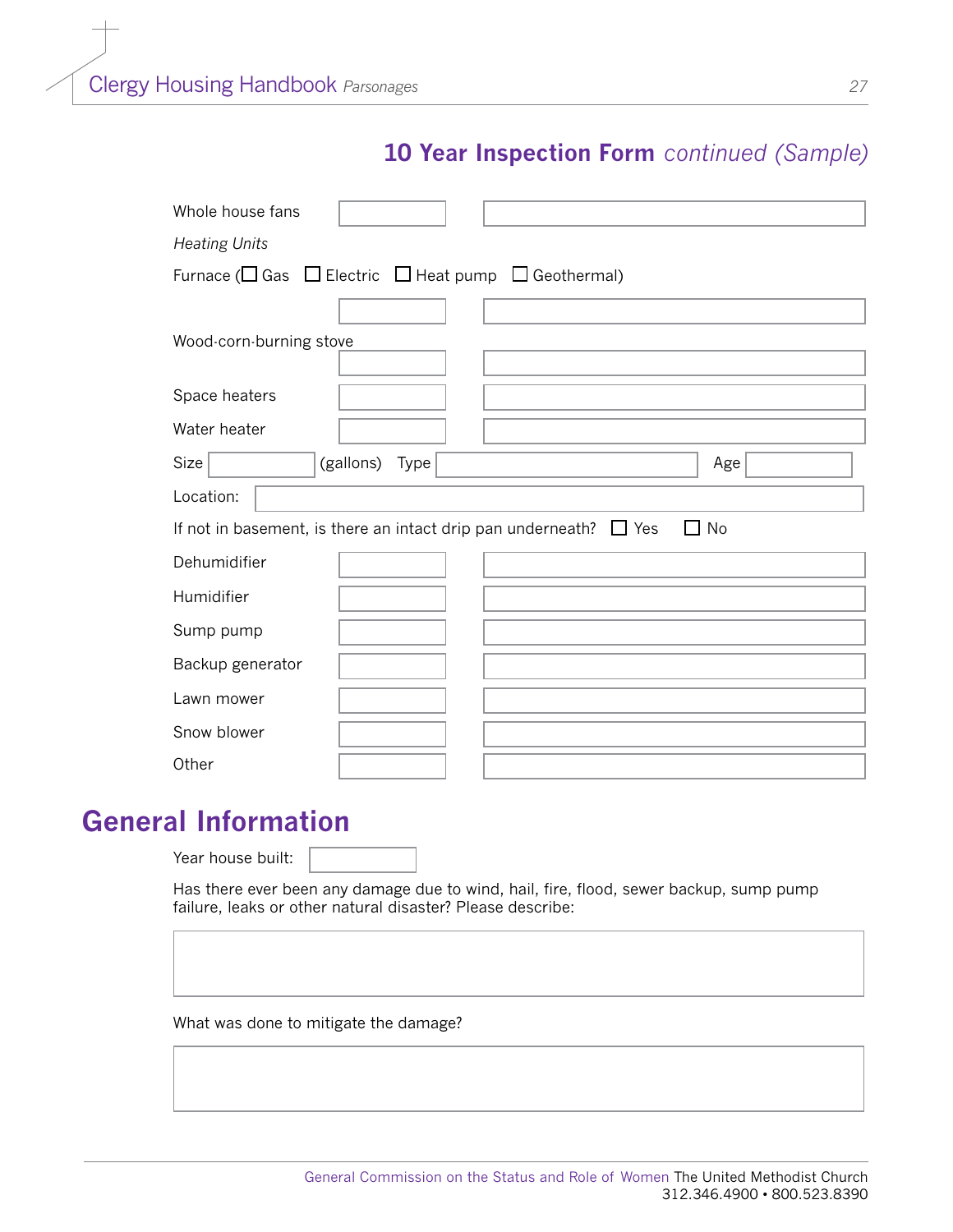#### **Mold**

**Note:** *Any moisture damage remaining 48 or more hours probably resulted in mold growth. Remediation regulations vary by state and jurisdiction. For the health of current and future parsonage inhabitants, all inspections and corrective measures should be undertaken by a professional trained in mold remediation. Baseline readings should be recorded and routine periodic inspections conducted more frequently following moisture damage.*

| Has there ever been / is there now evident mold in the house? $\Box$ Yes | $\Box$ No |  |
|--------------------------------------------------------------------------|-----------|--|
| Describe:                                                                |           |  |
|                                                                          |           |  |

|          | If yes to above mold question, what was done to mitigate the damage? $\Box$ Yes                              | N <sub>0</sub> |
|----------|--------------------------------------------------------------------------------------------------------------|----------------|
|          |                                                                                                              |                |
|          | Has the mold mitigation been documented by professional trained<br>in mold remediation? $\Box$ Yes<br>l I No |                |
| Radon    |                                                                                                              |                |
|          | Has radon testing been conducted? $\Box$ Yes<br>No.                                                          |                |
| When?    |                                                                                                              |                |
| Results? |                                                                                                              |                |
|          | $\Box$ No<br>Were levels within normal range for geographic area? $\Box$ Yes                                 |                |
|          | If yes to above radon question, what was done to reduce/eliminate the exposure?                              |                |
|          |                                                                                                              |                |
|          |                                                                                                              |                |
|          |                                                                                                              |                |

#### **Asbestos**

Any asbestos which crumbles when touched (such as pipe insulation), or is of a condition that particles can become airborne when air passes over them (such as boiler insulation), or will break up or chip when disturbed (such as asbestos-containing floor tiles or glues) create an unhealthy situation for parsonage inhabitants and workers. Asbestos is a federally regulated substance and may also be governed by state, county, city, and township laws. Assessment of its condition, any liability issues, health hazards, and regulations should be undertaken by a certified, and (depending on the state) licensed professional trained in asbestos management.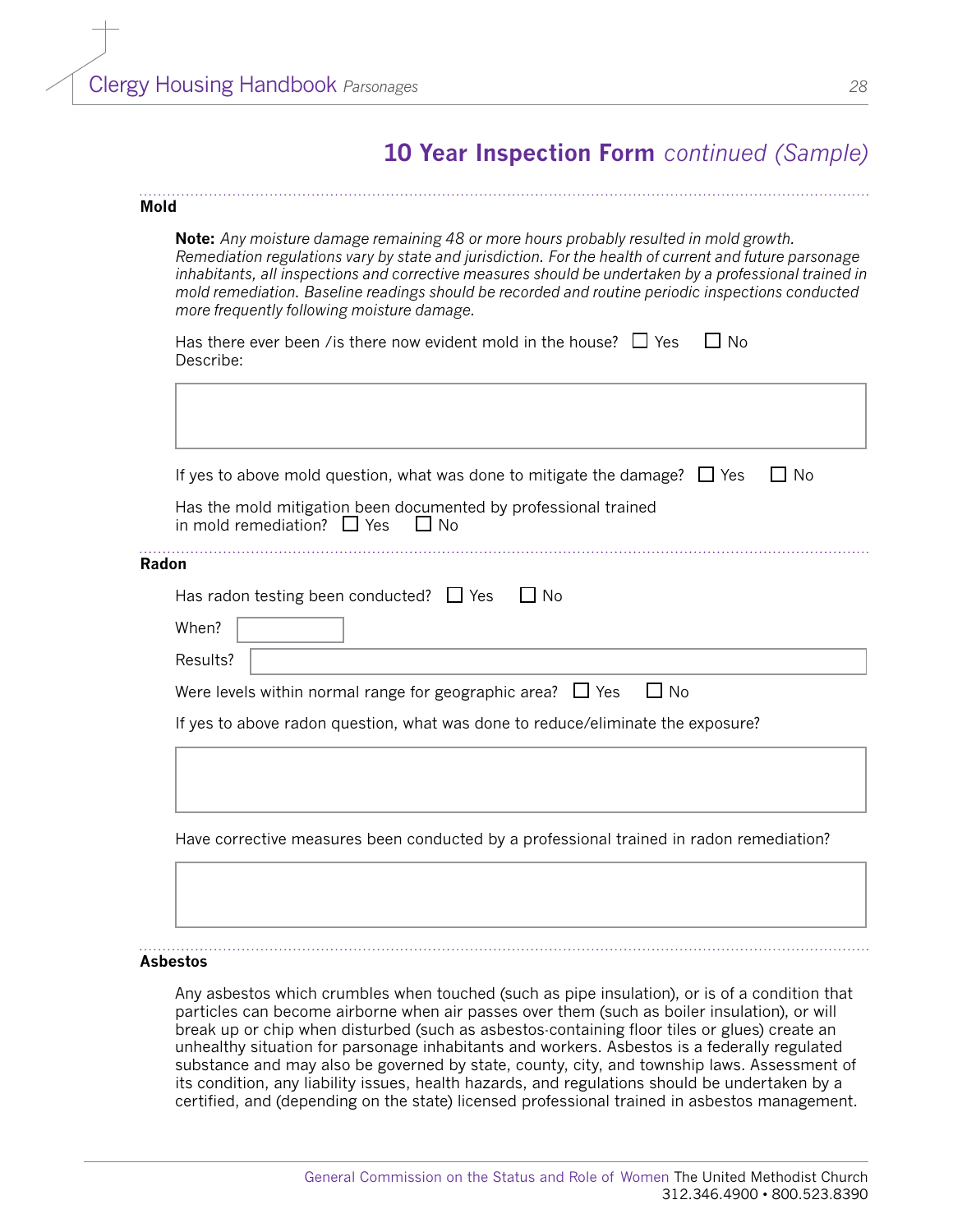Such professionals should produce current certificates of insurance at the church's request prior to inspections or removals.

Has there ever been/is there now asbestos in/on the house?  $\Box$  Yes  $\Box$  No

Describe:

If yes to above exposed asbestos question, what was done to mitigate the damage?

Have corrective measures been undertaken by professionals trained in asbestos remediation?  $\Box$  Yes  $\Box$  No

#### **Lead-based Paint**

Note: Federal regulations and other jurisdiction laws govern lead-based paint in homes built before 1978. While considered less of an issue for older couples because lead-based paint particles are unlikely to become airborne unless ground into powder, sanded, or heated, it is particularly dangerous to children who are more likely to ingest peeling or cracked paint and metabolize this toxic substance very quickly. Therefore, it must be removed, encapsulated, or carefully monitored in place. Assessment of its condition, any liability issues, health hazards, and regulations should be undertaken by a certified, and (depending on the state) licensed professional trained in lead-based paint management. Such professionals should produce current certificates of insurance at the owner's request prior to inspections or removals.

Has there ever been /is there now lead-based paint in the house interior, exterior?  $\Box$  Yes  $\Box$  No

#### Describe:

Are the paint films intact, not chipped and/or peeling?  $\Box$  Yes  $\Box$  No

If yes to above lead-based paint question, what was done to mitigate the damage?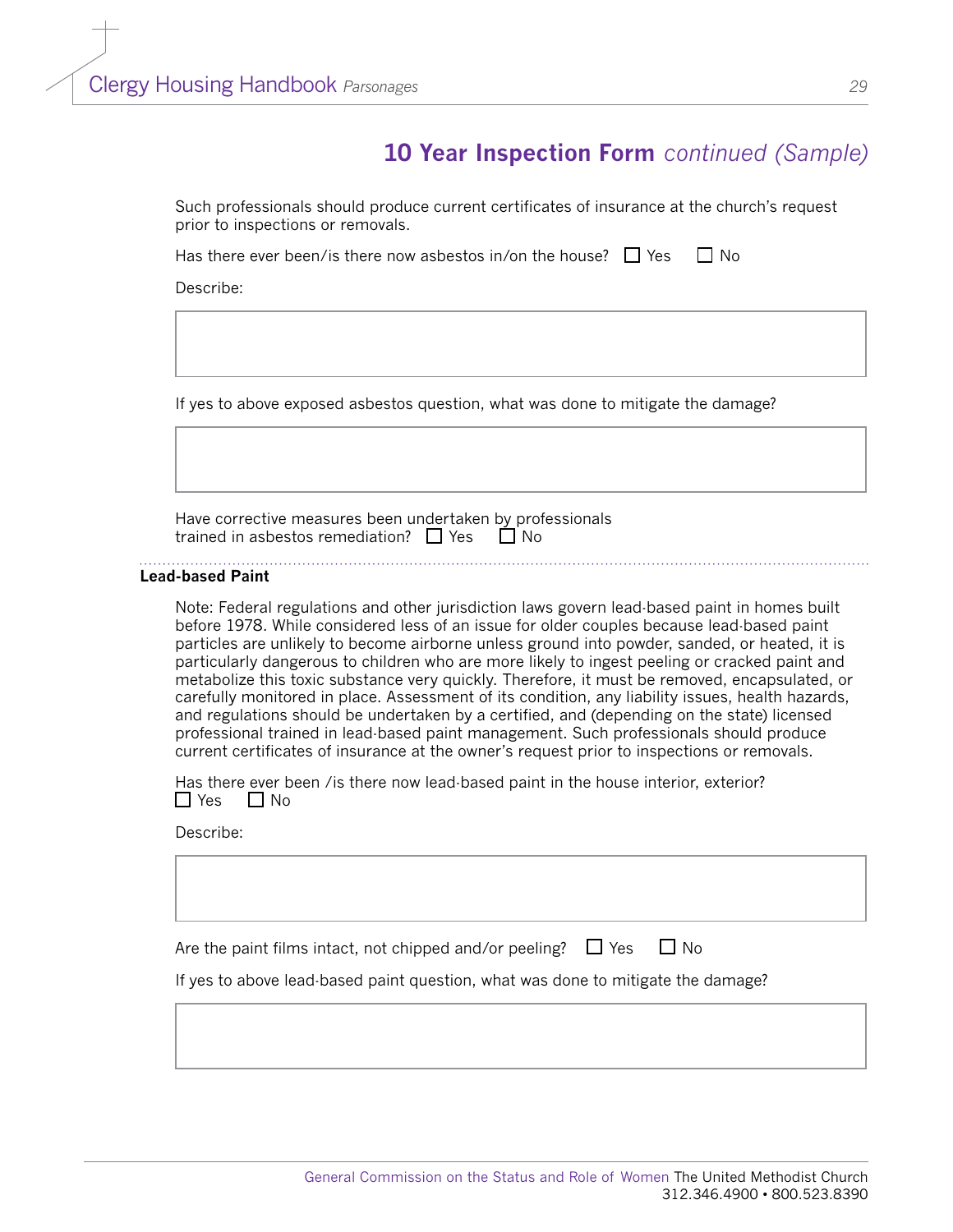Note: removal not always necessary. Was encapsulation practical?

Describe current condition.

Have assessments and any corrective measures, including remodeling/redecorating been documented by a professional trained in lead-based paint management?  $\Box$  Yes  $\Box$  No documented by a professional trained in lead-based paint management?  $\Box$  Yes

#### **Electrical and Energy Efficiency**

| Has an energy audit been done? $\Box$ Yes $\Box$ No |                 |  |  |  |
|-----------------------------------------------------|-----------------|--|--|--|
| Date:                                               | Attach results. |  |  |  |
| Number of storm doors:                              |                 |  |  |  |
| Condition:                                          |                 |  |  |  |

| Number of storm windows:                                                                |
|-----------------------------------------------------------------------------------------|
| Condition:                                                                              |
|                                                                                         |
|                                                                                         |
| Type of heating:                                                                        |
| $\Box$ Gas $\Box$ Electric $\Box$ Heat pump $\Box$ Geothermal $\Box$ Other              |
| $\Box$ No<br>Is the heating/cooling system high efficiency? $\Box$ Yes                  |
| Year heating/cooling system installed:                                                  |
| Year heating system professional inspected:                                             |
| Year water heater: $\Box$ gas $\Box$ electric installed:                                |
| Year air conditioning: $\Box$ central $\Box$ window $\Box$ none $\Box$ other installed: |

Year air conditioner professionally inspected: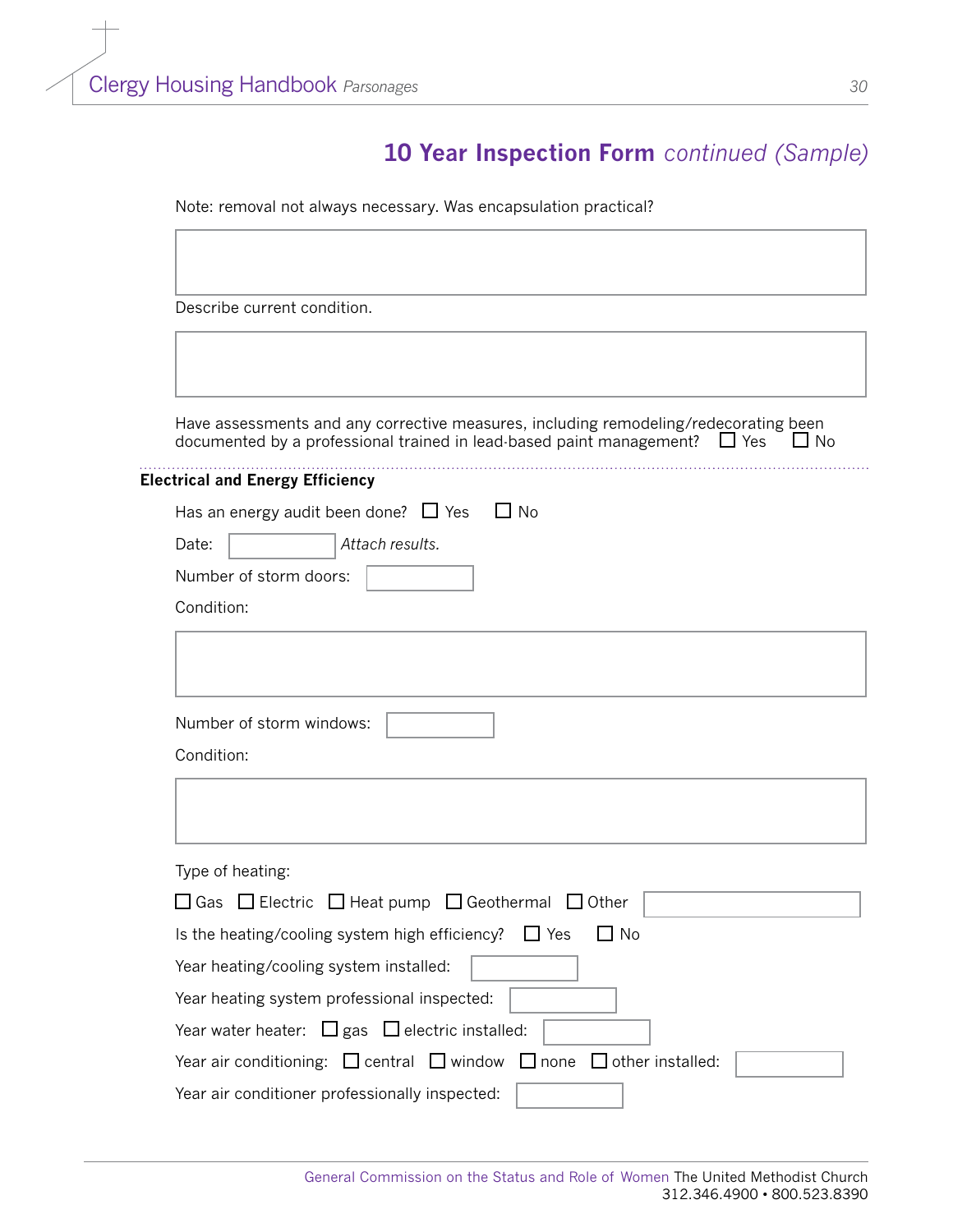|        | $\Box$ fuses?<br>Breaker: $\Box$ panel<br>Size of main electric panel. # Amps.:                                                                                                                       |
|--------|-------------------------------------------------------------------------------------------------------------------------------------------------------------------------------------------------------|
|        | $\Box$ No<br>All outlets grounded (3-prong): $\Box$ Yes                                                                                                                                               |
|        | Are there Ground Fault Circuit Interruptor outlets in bathrooms, kitchens, laundry?<br>$\Box$ Yes<br>$\Box$ No                                                                                        |
| Safety |                                                                                                                                                                                                       |
|        | Are there smoke alarms in the amount and locations recommended by local health codes?<br>$\Box$ Yes<br>$\Box$ No                                                                                      |
|        | Are there fire extinguishers near all open-flame equipment?<br>(kitchens, furnace, fireplaces, etc.) $\Box$ Yes<br>$\Box$ No                                                                          |
|        | Is there a record of annual fire extinguisher inspection in the Parsonage Record Book?<br>$\Box$ Yes<br>∐ No                                                                                          |
|        | Are there carbon monoxide detectors? $\Box$ Yes<br>1 N <sub>0</sub>                                                                                                                                   |
|        | Is there an escape ladder or second stairway out of all bedrooms above the ground level?<br>$\Box$ Yes<br>$\Box$ No                                                                                   |
|        | Is there an egress (escape) window near any basement space used as a bedroom?<br>$\Box$ Yes<br>$\Box$ No                                                                                              |
|        | Is there a security light between detached garage and house? $\Box$ Yes<br>l I No                                                                                                                     |
|        | Accessibility                                                                                                                                                                                         |
|        | Kim to specify level of specificity here based on input from Legal wrt ADA.                                                                                                                           |
|        | I believe all federal regulations apply, although a period of transition may be warranted. Kim to check.                                                                                              |
|        | Further question: what are the issues for a church when a clergy family needs permanent or semi-<br>nermanent changes to the house and grounds? In addition, what if these are for a growing child or |

*permanent changes to the house and grounds? In addition, what if these are for a growing child or youth with changing special needs? Consider developing an addendum that deals specifically with ADA in detail.*

#### **Maintenance Budget, Analysis**

Is sufficient money set aside for routine maintenance and large, predictable repairs and replacements, including the room and heating-cooling system? Is the percentage set aside annually appropriate by current standards for the area?

Does the church maintain replacement cost insurance for the property and file a waiver of claim for pastors who choose not to self-insure personal property?

Is the viability of maintaining a church parsonage vs. creating a housing allowance discussed by the Board of Trustees, SPRC/PPRC at least once every 4 years?

Is there a review of average utility expenses done each year to assess the parsonage energy efficiency? Is this tracking document filed in the Parsonage Record Book?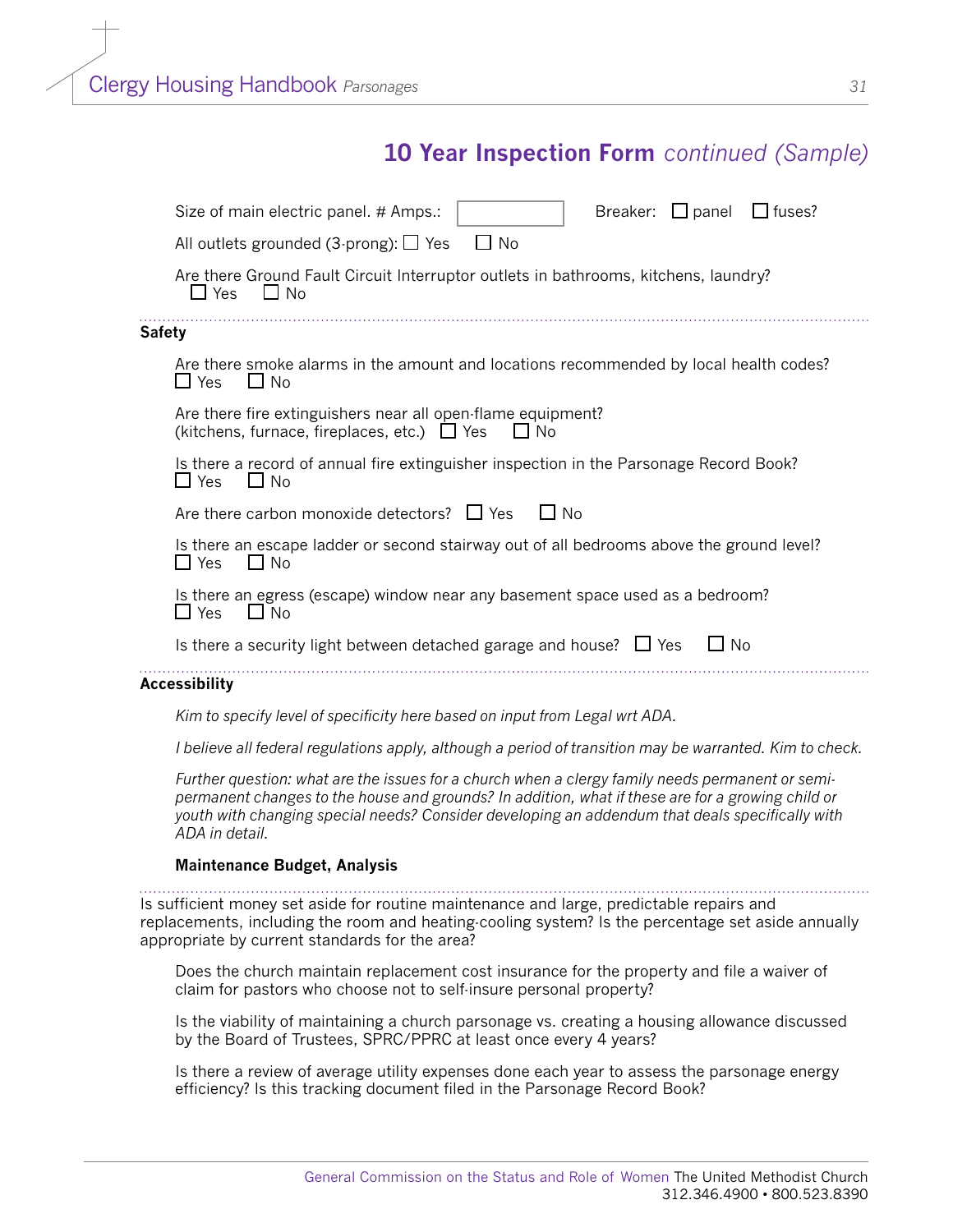# <span id="page-32-0"></span>**Annual Parsonage Review Report** *(Sample)*

| Church Name:        |
|---------------------|
|                     |
|                     |
| Church Address:     |
|                     |
|                     |
|                     |
| City:               |
| State:<br>Zip Code: |
| Church Phone:       |
| Email:              |
| Parsonage Address:  |
|                     |
|                     |
|                     |
| City:               |
| State:<br>Zip Code: |
| Parsonage Phone:    |
| Email:              |
|                     |
| Annual Conference:  |
| Address:            |
|                     |
|                     |
| City:               |
| State:<br>Zip Code: |
|                     |
| Phone:              |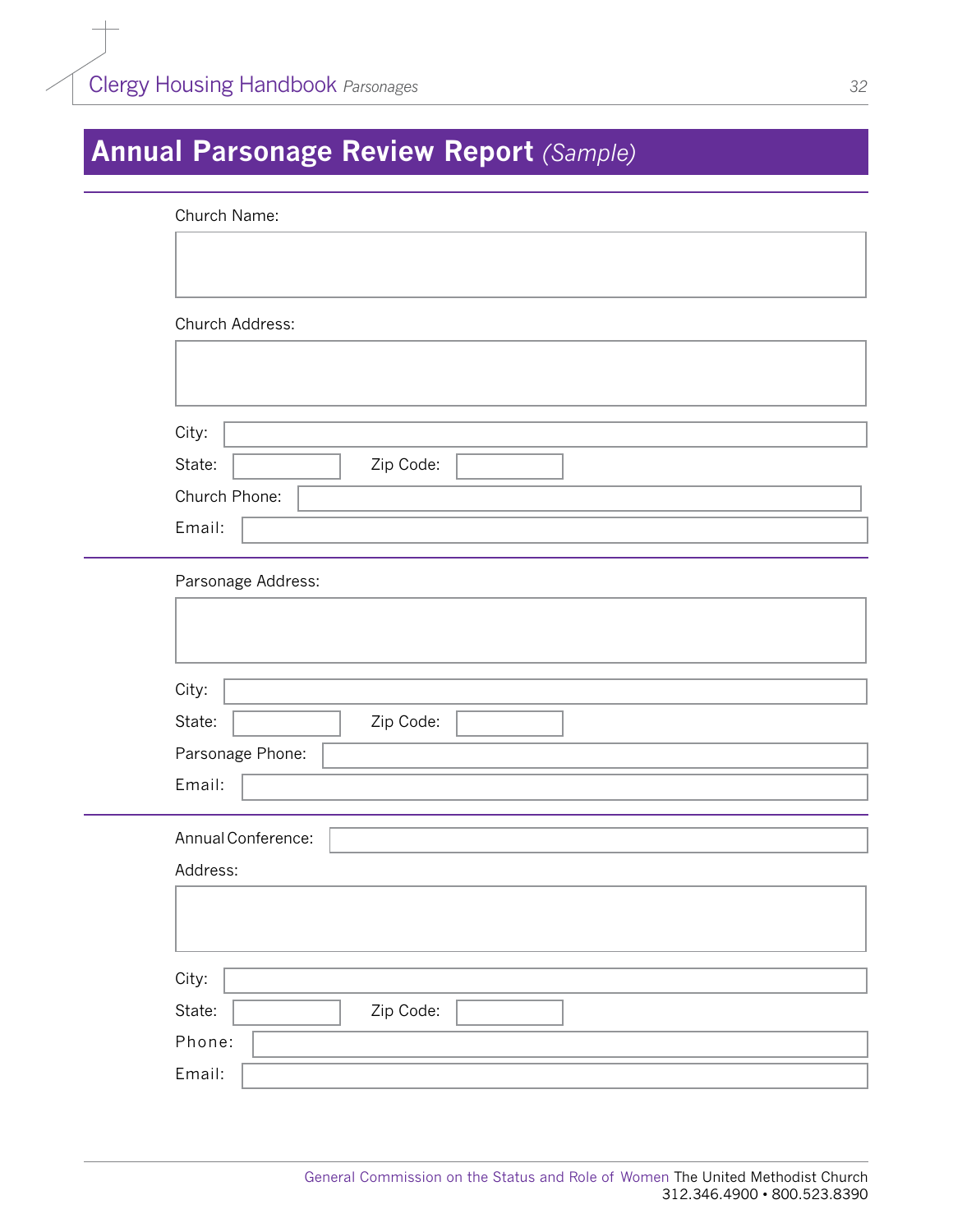### **Annual Parsonage Review Report** *continued (Sample)*

1. The annual on-site inspection of the parsonage as directed by conference action and The Book of Discipline was completed on: \_\_\_\_\_\_\_(date)

2. Those present for the annual parsonage inspection were: (list all adults present)

3. What repairs or improvements have been completed so far this year?

4. What repairs or improvements have been requested or recommended by the parsonage resident(s)?

5. If the parsonage is for a pastor serving more than one church, does each congregation share in the maintenance and improvement expenses?  $\Box$  Yes  $\Box$  No

6. What amount has been set in next year's budget(s) or by other means for parsonage repairs, improvements, and long-range savings? \$

7. Does the parsonage meet conference requirements for "ministerial residences"?  $\Box$  Yes  $\Box$  No

If not, what areas need to be addressed to meet the standards? (use additional sheets if necessary)

Pastor Date

Parsonage Committee Chair Date Chair Date of the United States of the Date Date Date Date Date

Address Phone

*Submitting this completed form to your District Superintendent completes the annual parsonage inspection.*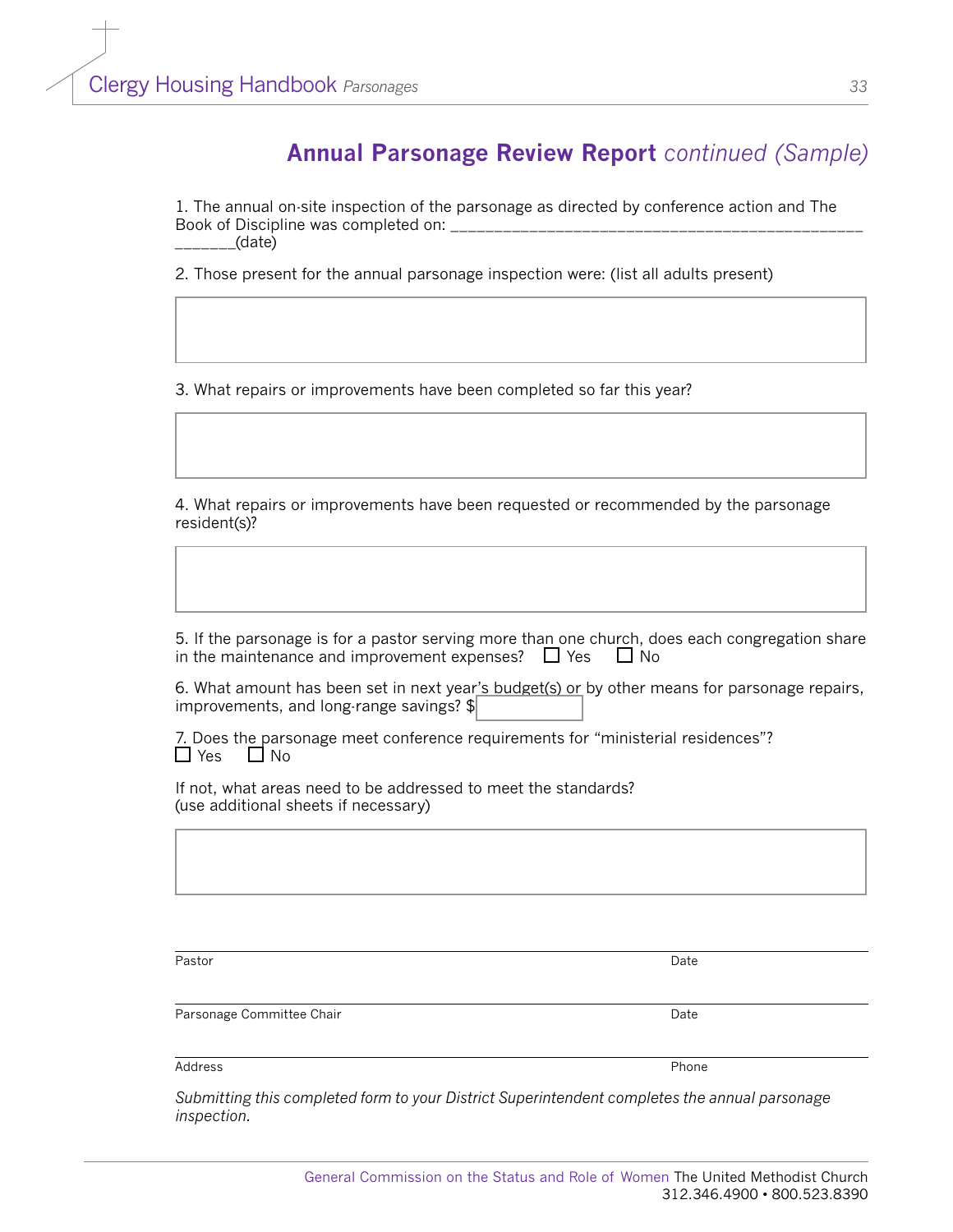# <span id="page-34-0"></span>**Checklist When Vacating a Parsonage: Pastor** *(Sample)*

|                                       | Church Address:    |
|---------------------------------------|--------------------|
|                                       |                    |
|                                       |                    |
| City:                                 |                    |
| State:                                | Zip Code:          |
|                                       | Church Phone:      |
| Email:                                |                    |
|                                       |                    |
|                                       | Parsonage Address: |
|                                       |                    |
|                                       |                    |
|                                       |                    |
|                                       |                    |
|                                       | Zip Code:          |
|                                       | Parsonage Phone:   |
|                                       |                    |
|                                       | Annual Conference: |
| City:<br>State:<br>Email:<br>Address: |                    |
|                                       |                    |
|                                       |                    |
|                                       |                    |
| City:<br>State:                       | Zip Code:          |

*Chairperson.*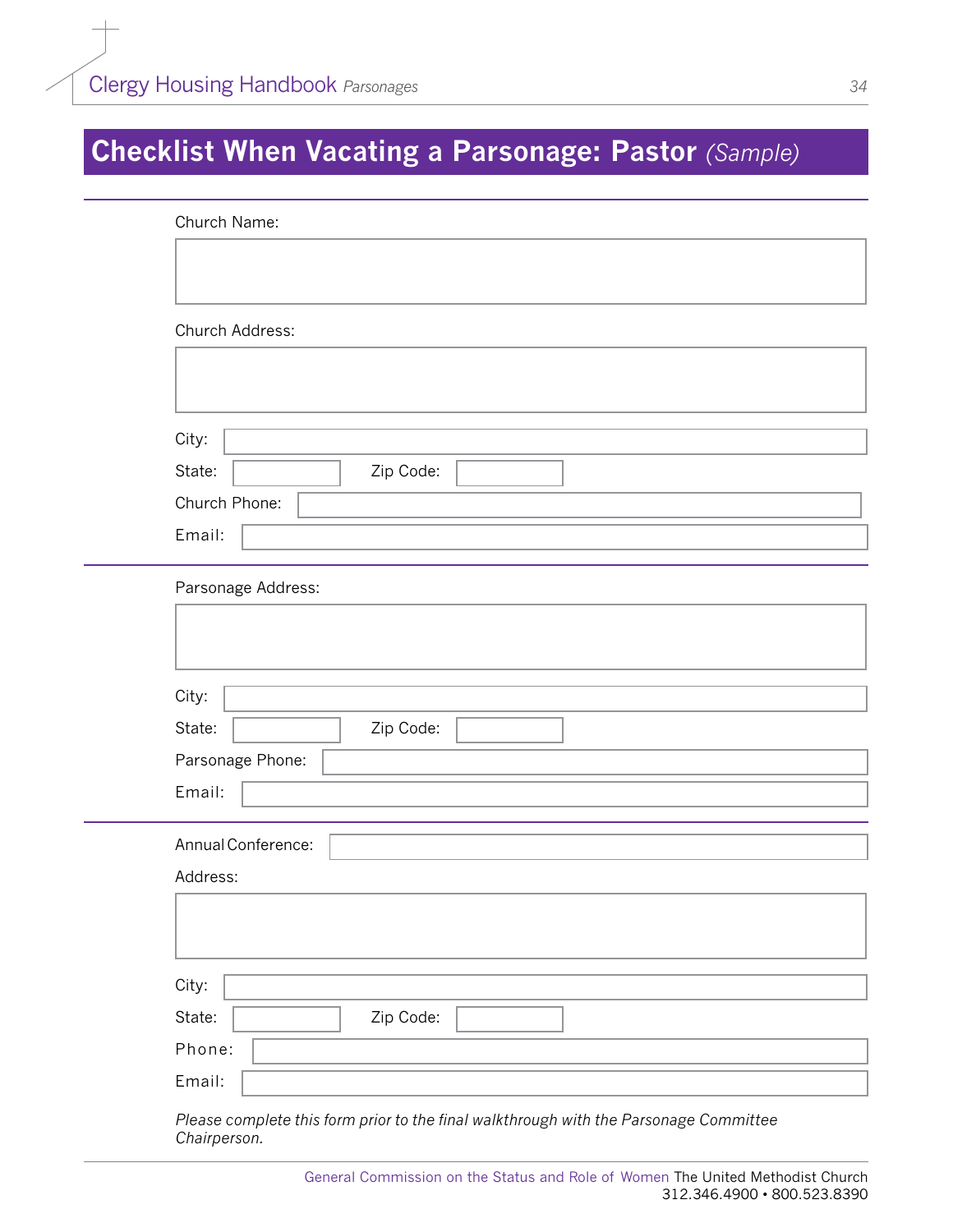### **Checklist When Vacating a Parsonage: Pastor** *continued (Sample)*

1. I have conferred with the [SPRC/PPRC/Board of Trustees] about the following things which need attention:

- 2. For my part, I have completed the following items in preparation to vacate the parsonage:
	- $\Box$  A. Dust around ceiling, corners, door moldings, window sills and ceiling fans.
	- $\square$  B. Wash all light globes in ceiling fans, ceiling lights, and lamps.
	- $\Box$  C. Clean all baseboards, moving furniture from walls.
	- $\Box$  D. Wipe out all drawers, cabinets, shelves, and counters.
	- $\Box$  E. Clean mirrors.
	- $\Box$  F. Dust and polish all furniture.
	- $\Box$  G. Clean light switchplates.
	- $\Box$  H. Wipe down all walls in bathrooms and kitchens.
	- $\Box$  I. Clean floors. Vacuum if carpets are not being cleaned until later.
	- $\Box$  J. Polish/"liquid gold" all woodwork.
	- $\Box$  K. Wash painted-wood cabinets.
	- $\Box$  L. Clean garage and storage buildings of parsonage property.
	- $\Box$  M. Remove all trash and other recyclable/disposable items.
	- $\Box$  N. Clean fireplace area.

| Pastor                    | Date  |
|---------------------------|-------|
| Parsonage Committee Chair | Date  |
| Address                   | Phone |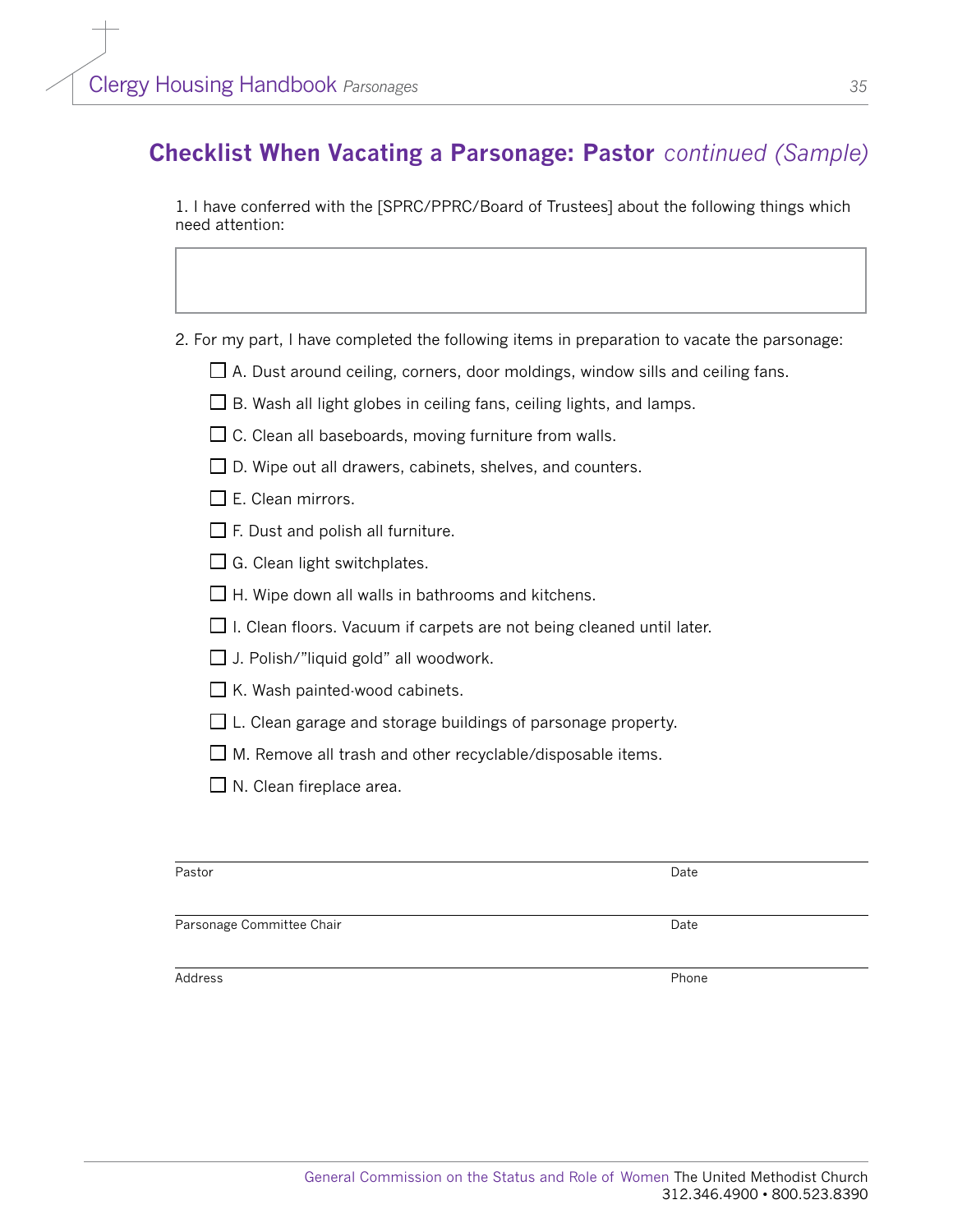# <span id="page-36-0"></span>**House Checklist**

|                               | Clean and<br>in good<br>working<br>order |                            | <b>House Checklist</b>                                                    | Party<br>Responsible<br>for<br>Resolution |        |                          |
|-------------------------------|------------------------------------------|----------------------------|---------------------------------------------------------------------------|-------------------------------------------|--------|--------------------------|
| Room/Area                     | Yes                                      | $\frac{\circ}{\mathsf{Z}}$ | Explain in detail any actions needed<br>to bring item up to working order | Church                                    | Pastor | <b>Follow</b><br>Up Date |
| <b>Kitchen</b>                |                                          |                            |                                                                           |                                           |        |                          |
| <b>Cabinet Doors</b>          | $\mathcal{L}$                            | $\Box$                     |                                                                           | $\Box$                                    | $\Box$ |                          |
| Counter Top                   | $\Box$                                   | $\Box$                     |                                                                           | $\Box$                                    | $\Box$ |                          |
| Dishwasher                    | $\Box$                                   | $\Box$                     |                                                                           | $\Box$                                    | $\Box$ |                          |
| Drain and Garbage<br>Disposal | $\Box$                                   | $\Box$                     |                                                                           | $\Box$                                    | $\Box$ |                          |
| <b>Electrical Outlets</b>     | ┓                                        | $\Box$                     |                                                                           | П                                         | $\Box$ |                          |
| Floor                         | $\perp$                                  | $\Box$                     |                                                                           | $\Box$                                    | $\Box$ |                          |
| <b>Windows and Screens</b>    | □                                        | $\Box$                     |                                                                           | $\Box$                                    | $\Box$ |                          |
| Window Coverings,<br>Rods     | $\Box$                                   | $\Box$                     |                                                                           | $\Box$                                    | $\Box$ |                          |
| Hood Fan and Light            | $\mathcal{L}$                            | П                          |                                                                           | $\Box$                                    | П      |                          |
| Light Fixtures                | $\sim$                                   | $\Box$                     |                                                                           | $\mathcal{L}_{\mathcal{A}}$               |        |                          |
| Microwave                     | $\Box$                                   | $\Box$                     |                                                                           | $\Box$                                    | $\Box$ |                          |
| Refrigerator                  | $\Box$                                   | $\Box$                     |                                                                           | $\Box$                                    | $\Box$ |                          |
| <b>Shelves and Drawers</b>    | $\Box$                                   | $\Box$                     |                                                                           | $\Box$                                    | $\Box$ |                          |
| Sink and Faucets              | $\Box$                                   | $\Box$                     |                                                                           | $\Box$                                    | $\Box$ |                          |
| Stove:                        | $\mathcal{L}_{\mathcal{A}}$              | $\Box$                     |                                                                           | $\Box$                                    | $\Box$ |                          |
| <b>Broiler Pan</b>            | $\Box$                                   | $\Box$                     |                                                                           | $\Box$                                    | П      |                          |
| <b>Burners</b>                | $\Box$                                   | $\Box$                     |                                                                           | $\Box$                                    | $\Box$ |                          |
| Drip Pans                     | $\Box$                                   | П                          |                                                                           | $\Box$                                    | $\Box$ |                          |
| Drip Rings                    | $\mathcal{L}_{\mathcal{A}}$              | $\Box$                     |                                                                           | $\Box$                                    | $\Box$ |                          |
| Lights                        | $\Box$                                   | $\Box$                     |                                                                           | $\Box$                                    | $\Box$ |                          |
| Racks                         | $\Box$                                   | $\Box$                     |                                                                           | $\Box$                                    | $\Box$ |                          |
| Timers and<br>Controls        | $\Box$                                   | □                          |                                                                           | $\Box$                                    | $\Box$ |                          |
| <b>Dining Rroom</b>           |                                          |                            |                                                                           |                                           |        |                          |
| Doors                         | $\Box$                                   | $\Box$                     |                                                                           | $\Box$                                    | $\Box$ |                          |
| <b>Electrical Outlets</b>     | $\mathcal{L}_{\mathcal{A}}$              | $\Box$                     |                                                                           | $\Box$                                    | $\Box$ |                          |
| Floor                         | $\Box$                                   | $\Box$                     |                                                                           | $\Box$                                    | $\Box$ |                          |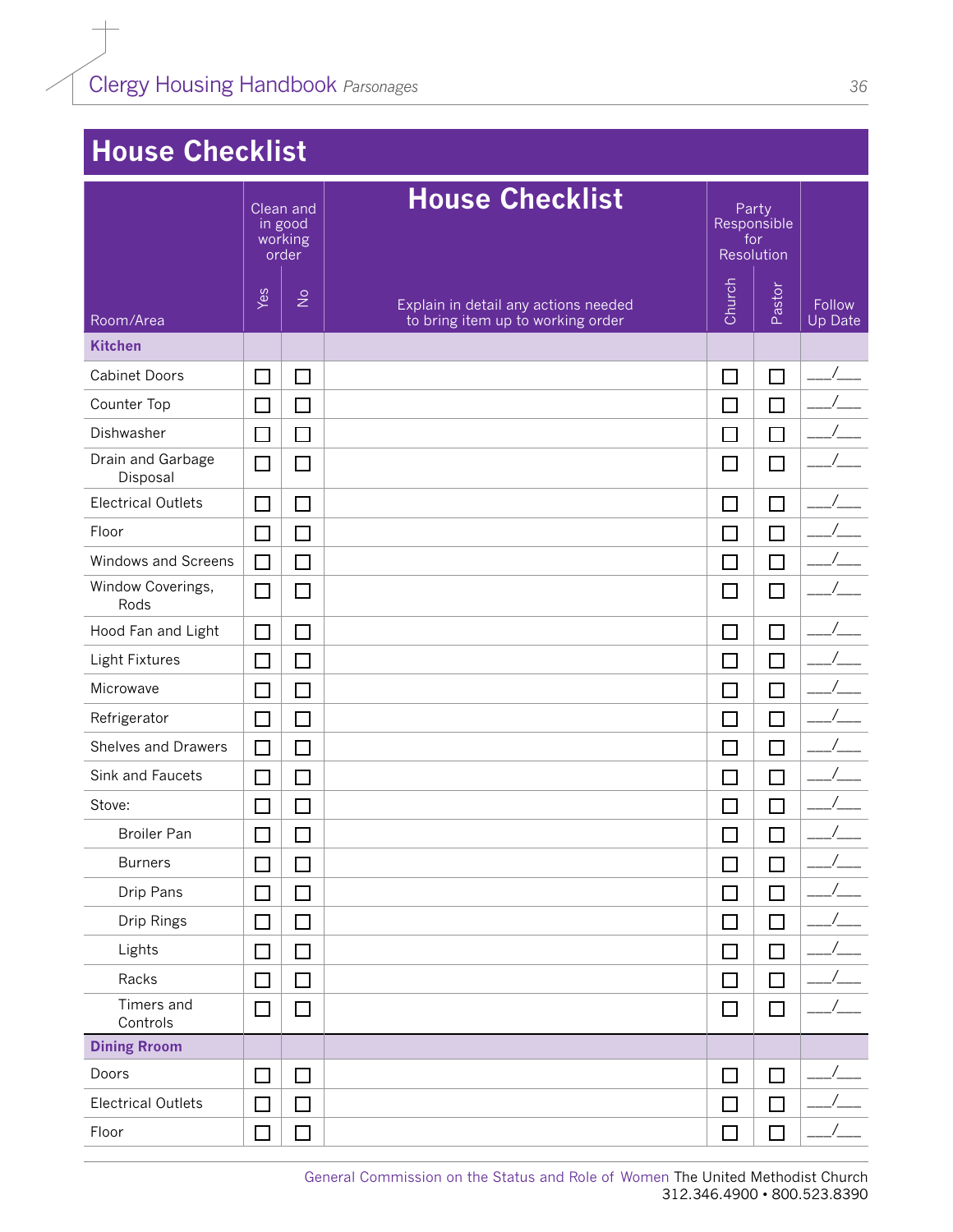|                           | Clean and<br>in good<br>working<br>order |               | <b>House Checklist</b>                                                    | Party<br>Responsible<br>for<br>Resolution |              |                          |
|---------------------------|------------------------------------------|---------------|---------------------------------------------------------------------------|-------------------------------------------|--------------|--------------------------|
| Room/Area                 | Yes                                      | $\frac{1}{2}$ | Explain in detail any actions needed<br>to bring item up to working order | Church                                    | Pastor       | Follow<br><b>Up Date</b> |
| Light Fixtures            | □                                        | $\Box$        |                                                                           | $\mathbb{Z}^2$                            | П            |                          |
| Windows and Screens       | $\Box$                                   | $\Box$        |                                                                           | $\Box$                                    | $\Box$       |                          |
| Window Coverings,<br>Rods | $\Box$                                   | $\Box$        |                                                                           | $\Box$                                    | $\Box$       |                          |
| Walls                     | $\Box$                                   | $\Box$        |                                                                           | $\Box$                                    | П            |                          |
| Storage/Closets           | $\Box$                                   | $\Box$        |                                                                           | $\Box$                                    | П            |                          |
| Livingroom                |                                          |               |                                                                           |                                           |              |                          |
| Doors                     | $\Box$                                   | $\Box$        |                                                                           | $\Box$                                    | $\Box$       |                          |
| <b>Electrical Outlets</b> | $\Box$                                   | $\Box$        |                                                                           | $\Box$                                    | П            |                          |
| Floor                     | $\Box$                                   | $\Box$        |                                                                           | $\Box$                                    | П            |                          |
| Light Fixtures            | $\Box$                                   | $\Box$        |                                                                           | $\overline{\phantom{a}}$                  | П            |                          |
| Windows and Screens       | $\Box$                                   | $\Box$        |                                                                           | $\Box$                                    | $\Box$       |                          |
| Window Coverings,<br>Rods | $\Box$                                   | $\Box$        |                                                                           | $\Box$                                    | $\Box$       |                          |
| Walls                     | $\Box$                                   | $\Box$        |                                                                           | $\Box$                                    | $\Box$       |                          |
| Storage/Closets           | □                                        | $\Box$        |                                                                           | $\Box$                                    | П            |                          |
| Family Room               | $\Box$                                   | □             |                                                                           | $\Box$                                    | $\Box$       |                          |
| Doors                     | $\mathbb{R}^n$                           | $\Box$        |                                                                           | П                                         | П            |                          |
| <b>Electrical Outlets</b> |                                          | $\Box$        |                                                                           | ٦                                         | П            |                          |
| Floor                     | $\Box$                                   | $\Box$        |                                                                           | ┓                                         | $\mathbf{I}$ |                          |
| Light Fixtures            | $\Box$                                   | $\Box$        |                                                                           | $\overline{\phantom{a}}$                  | $\Box$       |                          |
| Windows and Screens       | $\Box$                                   | $\Box$        |                                                                           | $\Box$                                    | $\Box$       |                          |
| Window Coverings,<br>Rods | $\Box$                                   | $\Box$        |                                                                           | □                                         | $\Box$       |                          |
| Walls                     | $\Box$                                   | □             |                                                                           | $\Box$                                    | П            |                          |
| Storage/Closets           | $\mathbf{I}$                             | $\Box$        |                                                                           | $\Box$                                    | $\Box$       |                          |
| <b>Bedroom 1</b>          |                                          |               |                                                                           |                                           |              |                          |
| Doors                     | □                                        | $\Box$        |                                                                           | $\Box$                                    | $\Box$       |                          |
| <b>Electrical Outlets</b> | $\Box$                                   | $\Box$        |                                                                           | $\Box$                                    | $\Box$       |                          |
| Floor                     | $\Box$                                   | $\Box$        |                                                                           | $\Box$                                    | П            |                          |
| Light Fixtures            | $\Box$                                   | $\Box$        |                                                                           | $\Box$                                    | $\Box$       |                          |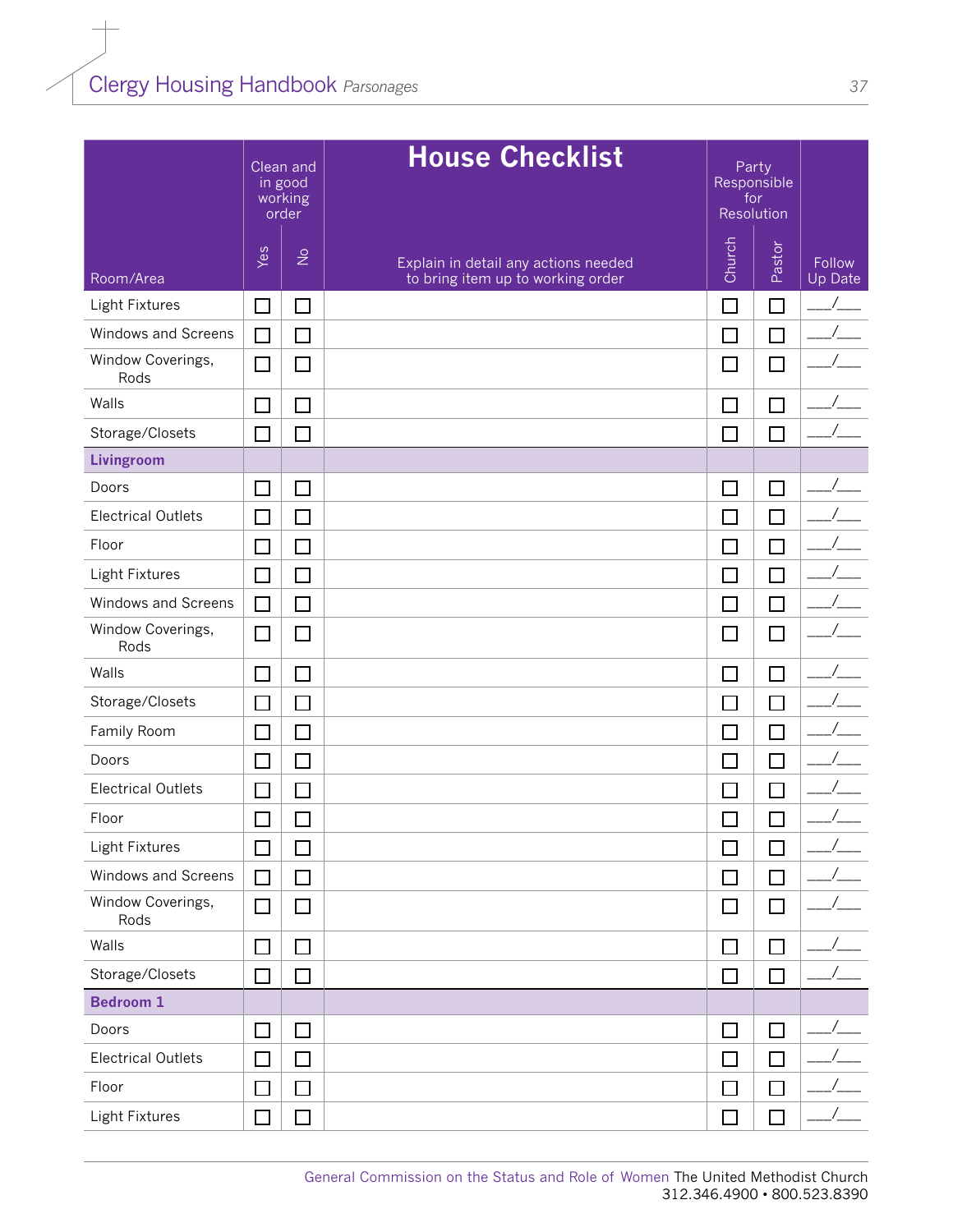|                           |        | Clean and<br>in good<br>working<br>order | <b>House Checklist</b>                                                    | Party<br>Responsible<br>for<br>Resolution |                             |                   |
|---------------------------|--------|------------------------------------------|---------------------------------------------------------------------------|-------------------------------------------|-----------------------------|-------------------|
| Room/Area                 | Yes    | $\frac{1}{2}$                            | Explain in detail any actions needed<br>to bring item up to working order | Church                                    | Pastor                      | Follow<br>Up Date |
| Windows and Screens       | $\Box$ | $\overline{\phantom{a}}$                 |                                                                           | $\Box$                                    | П                           |                   |
| Window Coverings,<br>Rods | $\Box$ | $\Box$                                   |                                                                           | $\Box$                                    | $\Box$                      |                   |
| Walls                     | $\Box$ | $\Box$                                   |                                                                           | П                                         | $\Box$                      |                   |
| Storage/Closets           | П      | $\Box$                                   |                                                                           | $\Box$                                    | П                           |                   |
| <b>Bedroom 2</b>          |        |                                          |                                                                           |                                           |                             |                   |
| Doors                     | $\Box$ | $\Box$                                   |                                                                           | $\Box$                                    | $\Box$                      |                   |
| <b>Electrical Outlets</b> | $\Box$ | $\Box$                                   |                                                                           | $\Box$                                    | $\Box$                      |                   |
| Floor                     | $\Box$ | $\Box$                                   |                                                                           | $\Box$                                    | П                           |                   |
| Light Fixtures            | $\Box$ | $\Box$                                   |                                                                           | П                                         | $\Box$                      |                   |
| Windows and Screens       | $\Box$ | $\Box$                                   |                                                                           | $\Box$                                    | $\Box$                      |                   |
| Window Coverings,<br>Rods | $\Box$ | $\Box$                                   |                                                                           | $\Box$                                    | $\Box$                      |                   |
| Walls                     | $\Box$ | $\Box$                                   |                                                                           | П                                         | П                           |                   |
| Storage/Closets           | $\Box$ | $\Box$                                   |                                                                           | $\Box$                                    |                             |                   |
| <b>Bedroom 3</b>          |        |                                          |                                                                           |                                           |                             |                   |
| Doors                     | $\Box$ | $\Box$                                   |                                                                           | $\Box$                                    | $\Box$                      |                   |
| <b>Electrical Outlets</b> | $\Box$ | $\Box$                                   |                                                                           | $\Box$                                    | $\Box$                      |                   |
| Floor                     | $\Box$ | $\Box$                                   |                                                                           | $\Box$                                    | $\Box$                      |                   |
| Light Fixtures            | $\Box$ | $\Box$                                   |                                                                           | $\Box$                                    | $\mathcal{L}_{\mathcal{A}}$ |                   |
| Windows and Screens       | $\Box$ | $\Box$                                   |                                                                           | $\Box$                                    | ⊔                           |                   |
| Window Coverings,<br>Rods | □      | □                                        |                                                                           | $\Box$                                    | $\Box$                      |                   |
| Walls                     | □      | $\Box$                                   |                                                                           | $\Box$                                    | □                           |                   |
| Storage/Closets           | $\Box$ | $\Box$                                   |                                                                           | $\Box$                                    | П                           |                   |
| <b>Additional Room</b>    |        |                                          |                                                                           |                                           |                             |                   |
| Doors                     | $\Box$ | $\Box$                                   |                                                                           | $\Box$                                    | $\Box$                      |                   |
| <b>Electrical Outlets</b> | $\Box$ | □                                        |                                                                           | $\Box$                                    | $\Box$                      |                   |
| Floor                     | $\Box$ | □                                        |                                                                           | $\Box$                                    | $\Box$                      |                   |
| Light Fixtures            | $\Box$ | $\Box$                                   |                                                                           | $\Box$                                    | $\Box$                      |                   |
| Windows and Screens       | $\Box$ | $\Box$                                   |                                                                           | $\Box$                                    | $\Box$                      |                   |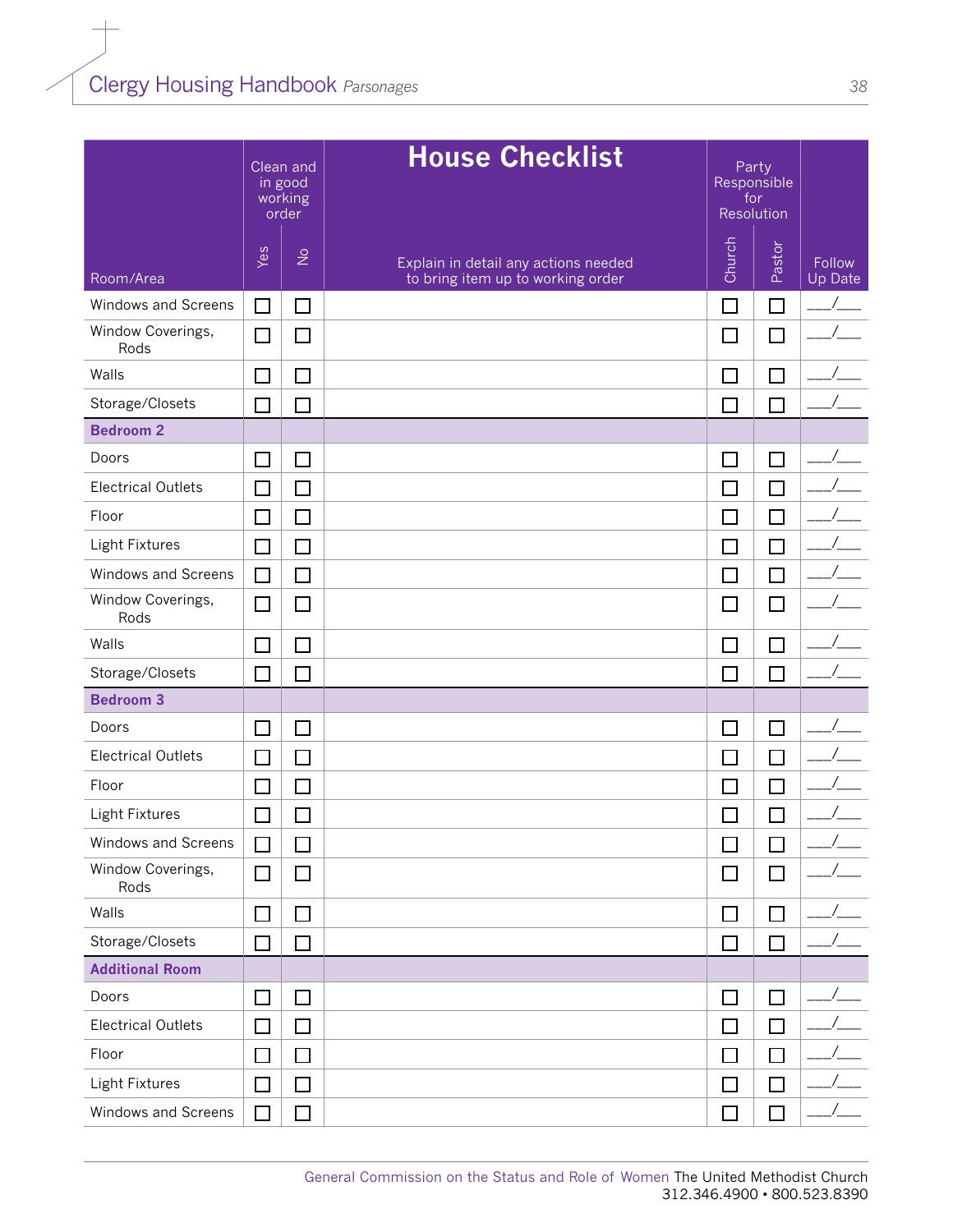|                               |                             | Clean and<br>in good<br>working<br>order | <b>House Checklist</b>                                                    | for                         | Party<br>Responsible<br>Resolution |                   |
|-------------------------------|-----------------------------|------------------------------------------|---------------------------------------------------------------------------|-----------------------------|------------------------------------|-------------------|
| Room/Area                     | Yes                         | $\frac{\circ}{\sim}$                     | Explain in detail any actions needed<br>to bring item up to working order | Church                      | Pastor                             | Follow<br>Up Date |
| Window Coverings,<br>Rods     | $\Box$                      | $\Box$                                   |                                                                           | $\Box$                      | $\Box$                             |                   |
| Walls                         | $\Box$                      | $\Box$                                   |                                                                           | $\Box$                      | $\Box$                             |                   |
| Storage/Closets               | $\Box$                      | $\Box$                                   |                                                                           | $\Box$                      | $\Box$                             |                   |
| <b>Bathroom 1</b>             |                             |                                          |                                                                           |                             |                                    |                   |
| <b>Basin</b>                  | $\mathbf{L}$                | $\Box$                                   |                                                                           |                             | L                                  |                   |
| Counter Tops                  | $\Box$                      | $\Box$                                   |                                                                           | $\Box$                      | $\Box$                             |                   |
| Doors                         | $\Box$                      | $\Box$                                   |                                                                           | $\Box$                      | $\Box$                             |                   |
| Drains: bath, shower,<br>sink | $\Box$                      | $\Box$                                   |                                                                           | $\Box$                      | $\Box$                             |                   |
| <b>Electrical Outlets</b>     | $\Box$                      | $\Box$                                   |                                                                           | $\Box$                      | $\Box$                             |                   |
| Faucets/Fixtures              | $\Box$                      | $\Box$                                   |                                                                           | $\mathsf{L}$                | $\Box$                             |                   |
| Floor                         | $\mathbf{I}$                | $\Box$                                   |                                                                           | $\mathcal{L}_{\mathcal{A}}$ | Г                                  |                   |
| Light Fixtures                | $\Box$                      | $\Box$                                   |                                                                           | $\Box$                      | Г                                  |                   |
| Mirror                        | $\Box$                      | $\Box$                                   |                                                                           | $\Box$                      | $\Box$                             |                   |
| Shelves                       | □                           | $\Box$                                   |                                                                           | $\Box$                      | $\Box$                             |                   |
| <b>Toilet Bowl and Seat</b>   | $\Box$                      | □                                        |                                                                           | $\mathcal{L}_{\mathcal{A}}$ | $\Box$                             |                   |
| <b>Towel Racks</b>            | $\Box$                      | $\Box$                                   |                                                                           | $\Box$                      | ┍                                  |                   |
| Tub and Shower                | $\Box$                      | $\Box$                                   |                                                                           | П                           | ⊏                                  |                   |
| Walls and Tile                | $\Box$                      | П                                        |                                                                           | $\Box$                      | I.                                 |                   |
| Windows and Screens           | $\Box$                      | $\Box$                                   |                                                                           | $\mathcal{L}_{\mathcal{A}}$ | $\Box$                             |                   |
| Window Coverings,<br>Rods     | $\Box$                      | □                                        |                                                                           | $\Box$                      | $\Box$                             |                   |
| <b>Bathroom 2</b>             |                             |                                          |                                                                           |                             |                                    |                   |
| <b>Basin</b>                  | $\mathcal{L}_{\mathcal{A}}$ | $\Box$                                   |                                                                           | $\Box$                      | $\mathcal{L}_{\mathcal{A}}$        |                   |
| Counter Tops                  | $\Box$                      | $\Box$                                   |                                                                           | $\Box$                      | $\Box$                             |                   |
| Doors                         | □                           | □                                        |                                                                           | $\Box$                      | $\Box$                             |                   |
| Drains: bath, shower,<br>sink | □                           | □                                        |                                                                           | $\Box$                      | $\Box$                             |                   |
| <b>Electrical Outlets</b>     | $\Box$                      | $\Box$                                   |                                                                           | $\Box$                      | $\Box$                             |                   |
| Faucets/Fixtures              | □                           | $\Box$                                   |                                                                           | $\Box$                      | $\Box$                             |                   |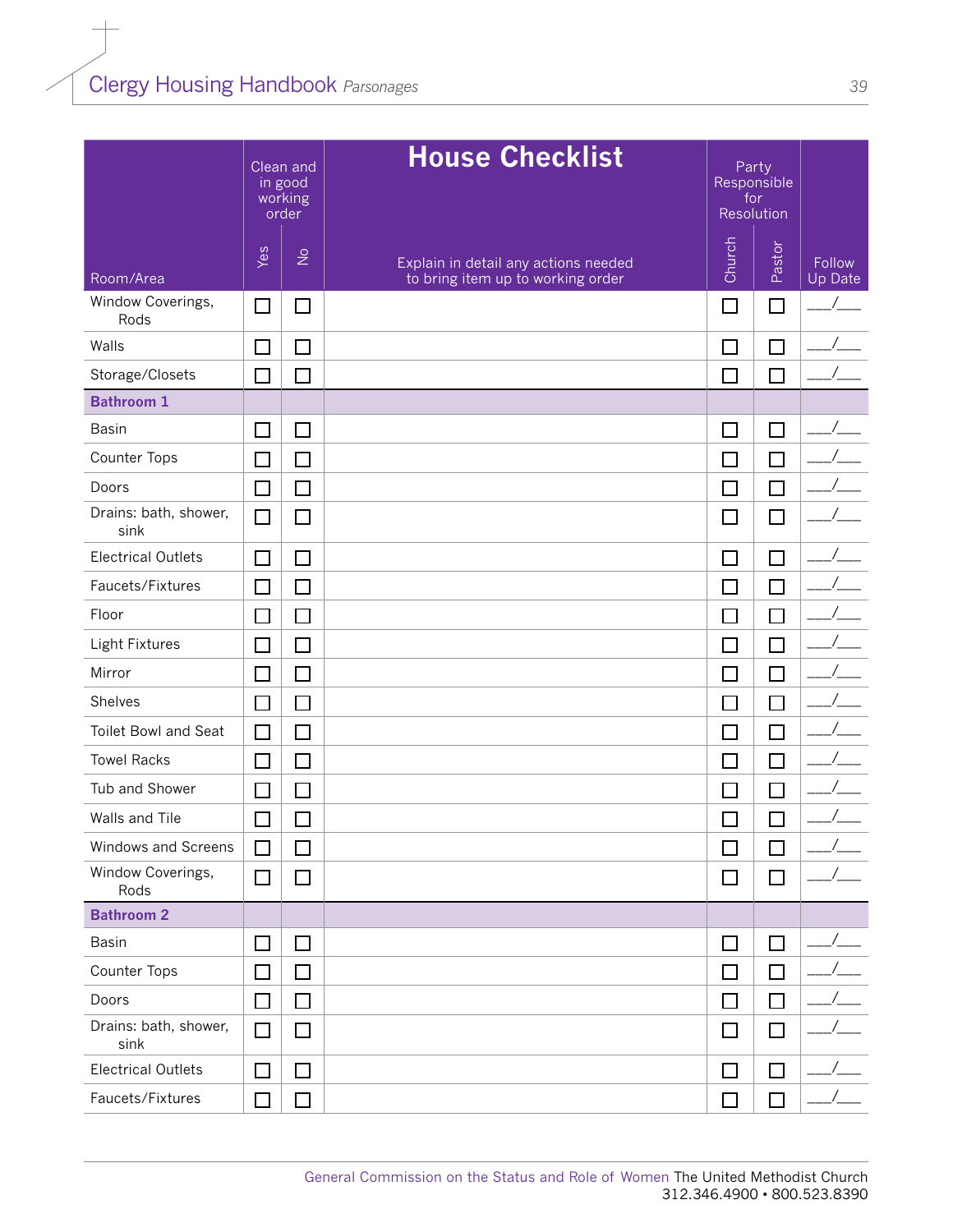|                             | Clean and<br>in good<br>working<br>order |                      |                                                                                  |                             | <b>House Checklist</b> |                   | Party<br>Responsible<br>for<br>Resolution |  |
|-----------------------------|------------------------------------------|----------------------|----------------------------------------------------------------------------------|-----------------------------|------------------------|-------------------|-------------------------------------------|--|
| Room/Area                   | Yes                                      | $\frac{\circ}{\sim}$ | Explain in detail any actions needed<br>to bring item up to working order        | Church                      | Pastor                 | Follow<br>Up Date |                                           |  |
| Floor                       | $\Box$                                   | $\Box$               |                                                                                  | $\Box$                      | $\Box$                 |                   |                                           |  |
| Light Fixtures              | $\Box$                                   | $\Box$               |                                                                                  | $\mathcal{L}_{\mathcal{A}}$ | $\Box$                 |                   |                                           |  |
| Mirror                      | $\Box$                                   | $\Box$               |                                                                                  | $\Box$                      | $\Box$                 |                   |                                           |  |
| Shelves                     | $\Box$                                   | $\Box$               |                                                                                  | $\mathbb{R}^n$              | $\Box$                 |                   |                                           |  |
| <b>Toilet Bowl and Seat</b> | $\Box$                                   | $\Box$               |                                                                                  | $\Box$                      | $\Box$                 |                   |                                           |  |
| <b>Towel Racks</b>          | □                                        | $\Box$               |                                                                                  | $\Box$                      | $\Box$                 |                   |                                           |  |
| Tub and Shower              | П                                        | $\Box$               |                                                                                  | $\Box$                      | П                      |                   |                                           |  |
| Walls and Tile              | П                                        | $\Box$               |                                                                                  | Г                           | П                      |                   |                                           |  |
| Windows and Screens         | $\Box$                                   | $\Box$               |                                                                                  | $\Box$                      | $\Box$                 |                   |                                           |  |
| Window Coverings,<br>Rods   | $\Box$                                   | $\Box$               |                                                                                  | $\Box$                      | $\Box$                 |                   |                                           |  |
| <b>Basement</b>             |                                          |                      |                                                                                  |                             |                        |                   |                                           |  |
| Doors                       | $\Box$                                   | $\Box$               |                                                                                  | $\Box$                      | $\Box$                 |                   |                                           |  |
| <b>Electrical Outlets</b>   | $\Box$                                   | $\Box$               |                                                                                  | П                           | $\Box$                 |                   |                                           |  |
| Floor                       | $\mathbf{I}$                             | $\Box$               |                                                                                  | $\mathbb{R}^n$              | I.                     |                   |                                           |  |
| Lights                      | $\Box$                                   | $\Box$               |                                                                                  | $\Box$                      | $\Box$                 |                   |                                           |  |
| Windows and Screens         | $\Box$                                   | $\Box$               |                                                                                  | $\Box$                      | $\Box$                 |                   |                                           |  |
| Window Coverings,<br>Rods   | $\Box$                                   | $\Box$               |                                                                                  | $\mathsf{L}$                | $\Box$                 |                   |                                           |  |
| Walls                       |                                          | J.                   |                                                                                  | $\Box$                      |                        |                   |                                           |  |
| <b>Halls, Stariways</b>     |                                          |                      |                                                                                  |                             |                        |                   |                                           |  |
| <b>Electrical Outlets</b>   | $\Box$                                   | □                    |                                                                                  | $\Box$                      | $\Box$                 |                   |                                           |  |
| Floors                      | $\Box$                                   | $\Box$               |                                                                                  | $\Box$                      | $\Box$                 |                   |                                           |  |
| Lights                      | $\Box$                                   | $\Box$               |                                                                                  | $\Box$                      | $\Box$                 |                   |                                           |  |
| Walls                       | $\Box$                                   | $\Box$               |                                                                                  | $\Box$                      | $\Box$                 |                   |                                           |  |
| <b>Hand Rails</b>           | $\mathbf{I}$                             | $\mathcal{L}$        |                                                                                  | $\Box$                      | $\Box$                 |                   |                                           |  |
| <b>Furnishings</b>          |                                          |                      | This list will vary widely, depending on whether furnishings are still included. |                             |                        |                   |                                           |  |
| Washer                      | $\Box$                                   | $\Box$               |                                                                                  | $\Box$                      | $\Box$                 |                   |                                           |  |
| Dryer                       | $\Box$                                   | $\Box$               |                                                                                  | $\Box$                      | □                      |                   |                                           |  |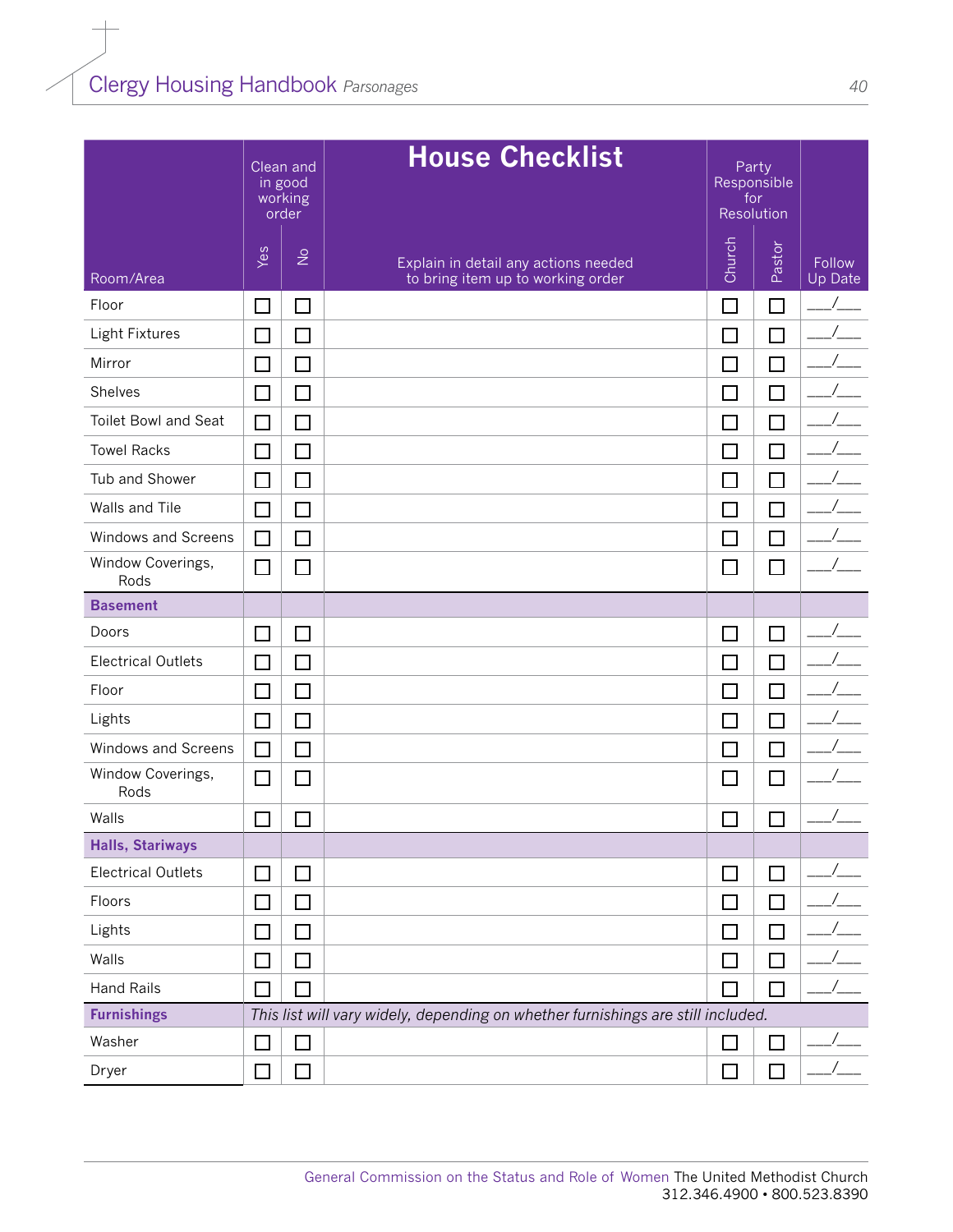|                                    |                             | Clean and<br>in good<br>working<br>order | <b>House Checklist</b>                                                    | Party<br>Responsible<br>for<br>Resolution |        |                   |
|------------------------------------|-----------------------------|------------------------------------------|---------------------------------------------------------------------------|-------------------------------------------|--------|-------------------|
| Room/Area                          | Yes                         | $\frac{1}{2}$                            | Explain in detail any actions needed<br>to bring item up to working order | Church                                    | Pastor | Follow<br>Up Date |
|                                    | $\Box$                      | $\Box$                                   |                                                                           | $\Box$                                    | $\Box$ |                   |
|                                    | $\Box$                      | $\Box$                                   |                                                                           | $\Box$                                    | П      |                   |
|                                    | $\Box$                      | $\Box$                                   |                                                                           | $\Box$                                    | $\Box$ |                   |
|                                    | $\mathcal{L}$               | П                                        |                                                                           | ┑                                         | П      |                   |
| <b>Mechanical</b>                  |                             |                                          |                                                                           |                                           |        |                   |
| Air Conditioner/<br>Central Air    | □                           | $\Box$                                   |                                                                           | $\Box$                                    | $\Box$ |                   |
| Furnance/Heating<br>Unit           | $\Box$                      | П                                        |                                                                           | $\Box$                                    | $\Box$ |                   |
| Water Heater                       | $\Box$                      | П                                        |                                                                           | $\Box$                                    | П      |                   |
| Humidifier                         | $\mathcal{L}_{\mathcal{A}}$ | $\Box$                                   |                                                                           | $\Box$                                    | П      |                   |
| Fireplace/<br>Woodburning<br>Stove | $\Box$                      | $\mathcal{L}_{\mathcal{A}}$              |                                                                           | $\overline{\phantom{0}}$                  | $\Box$ |                   |
| Sump Pump                          | □                           | $\mathcal{L}_{\mathcal{A}}$              |                                                                           | $\overline{\phantom{0}}$                  | П      |                   |
| Backup Generator                   | $\mathcal{L}$               | $\sim$                                   |                                                                           | ┐                                         | $\Box$ |                   |
| <b>Garage</b>                      |                             |                                          |                                                                           |                                           |        |                   |
| Overall Condition -<br>Inside      | $\Box$                      | $\mathcal{L}_{\mathcal{A}}$              |                                                                           | $\Box$                                    | П      |                   |
| Overall Condition -<br>Outside     | □                           | $\Box$                                   |                                                                           | $\Box$                                    | $\Box$ |                   |
| <b>Electrical Outlets</b>          | $\Box$                      | $\Box$                                   |                                                                           | $\Box$                                    | $\Box$ |                   |
| Garage Door(s) for<br>Cars         | $\Box$                      | $\Box$                                   |                                                                           | $\Box$                                    | $\Box$ |                   |
| Side Door                          | $\Box$                      | $\Box$                                   |                                                                           | $\Box$                                    | $\Box$ |                   |
| Garage Door Opener/<br>Remotes     | $\Box$                      | □                                        |                                                                           | $\Box$                                    | $\Box$ |                   |
| Lights                             | $\Box$                      | $\Box$                                   |                                                                           | $\Box$                                    | $\Box$ |                   |
| Floor, Driveway,<br>Approach       | $\Box$                      | $\Box$                                   |                                                                           | $\Box$                                    | $\Box$ |                   |
| <b>Patio/Deck</b>                  |                             |                                          |                                                                           |                                           |        |                   |
| Clean                              | □                           | $\Box$                                   |                                                                           | $\Box$                                    | $\Box$ |                   |
| Condition                          | $\Box$                      | $\Box$                                   |                                                                           | $\Box$                                    | $\Box$ |                   |
| <b>Electrical Outlets</b>          | $\Box$                      | $\Box$                                   |                                                                           | $\Box$                                    | П      |                   |
| Lights                             |                             | $\sim$                                   |                                                                           | J.                                        | $\Box$ |                   |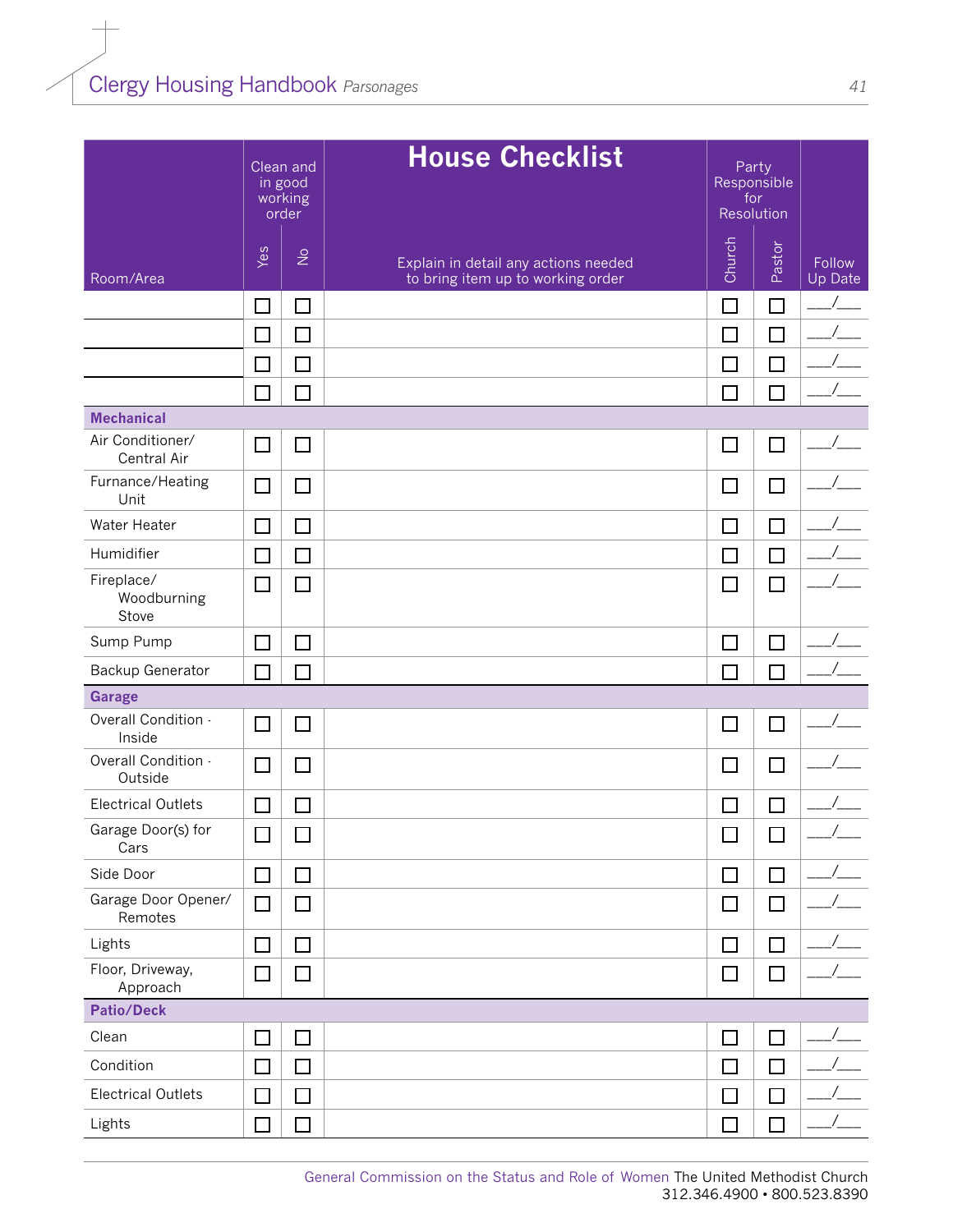|                                               | Clean and<br>in good<br>working<br>order |               | <b>House Checklist</b>                                                    | Party<br>Responsible<br>for<br>Resolution |        |                   |  |
|-----------------------------------------------|------------------------------------------|---------------|---------------------------------------------------------------------------|-------------------------------------------|--------|-------------------|--|
| Room/Area                                     | Yes                                      | $\frac{1}{2}$ | Explain in detail any actions needed<br>to bring item up to working order | Church                                    | Pastor | Follow<br>Up Date |  |
| <b>Exterior</b>                               |                                          |               |                                                                           |                                           |        |                   |  |
| Paint, Trim                                   | П                                        | $\Box$        |                                                                           | П                                         | $\Box$ |                   |  |
| Windows, Doors                                | П                                        | П             |                                                                           | П                                         | П      |                   |  |
| Operable                                      | ΙI                                       | $\Box$        |                                                                           | П                                         | П      |                   |  |
| Weather Tight                                 | $\Box$                                   | □             |                                                                           | $\Box$                                    | $\Box$ |                   |  |
| No Exposed Lead<br>Paint                      | П                                        | $\Box$        |                                                                           | $\Box$                                    | П      |                   |  |
| Secure                                        | $\mathbf{1}$                             | $\mathsf{L}$  |                                                                           | T.                                        | П      |                   |  |
| Landscaping                                   | П                                        | П             |                                                                           | П                                         | П      |                   |  |
| Fence                                         | П                                        | $\Box$        |                                                                           | П                                         | П      |                   |  |
| Other                                         |                                          |               |                                                                           | П                                         | П      |                   |  |
| <b>Other</b>                                  |                                          |               |                                                                           |                                           |        |                   |  |
| Locks                                         | ΙI                                       | $\Box$        |                                                                           | $\Box$                                    | $\Box$ |                   |  |
| Smoke, Radon,<br>Carbon Monoxide<br>Detectors | П                                        | П             |                                                                           | П                                         | П      |                   |  |
| Keys                                          | ΙI                                       |               |                                                                           | $\mathcal{L}$                             | П      |                   |  |
| <b>Additional Comments</b>                    |                                          |               |                                                                           |                                           |        |                   |  |

### **Signatures**

| Pastor                                 | Date  |
|----------------------------------------|-------|
|                                        |       |
| Parsonage Committee Chair              | Date  |
|                                        |       |
| Address                                | Phone |
|                                        |       |
| Date Parsonage Review Report Submitted |       |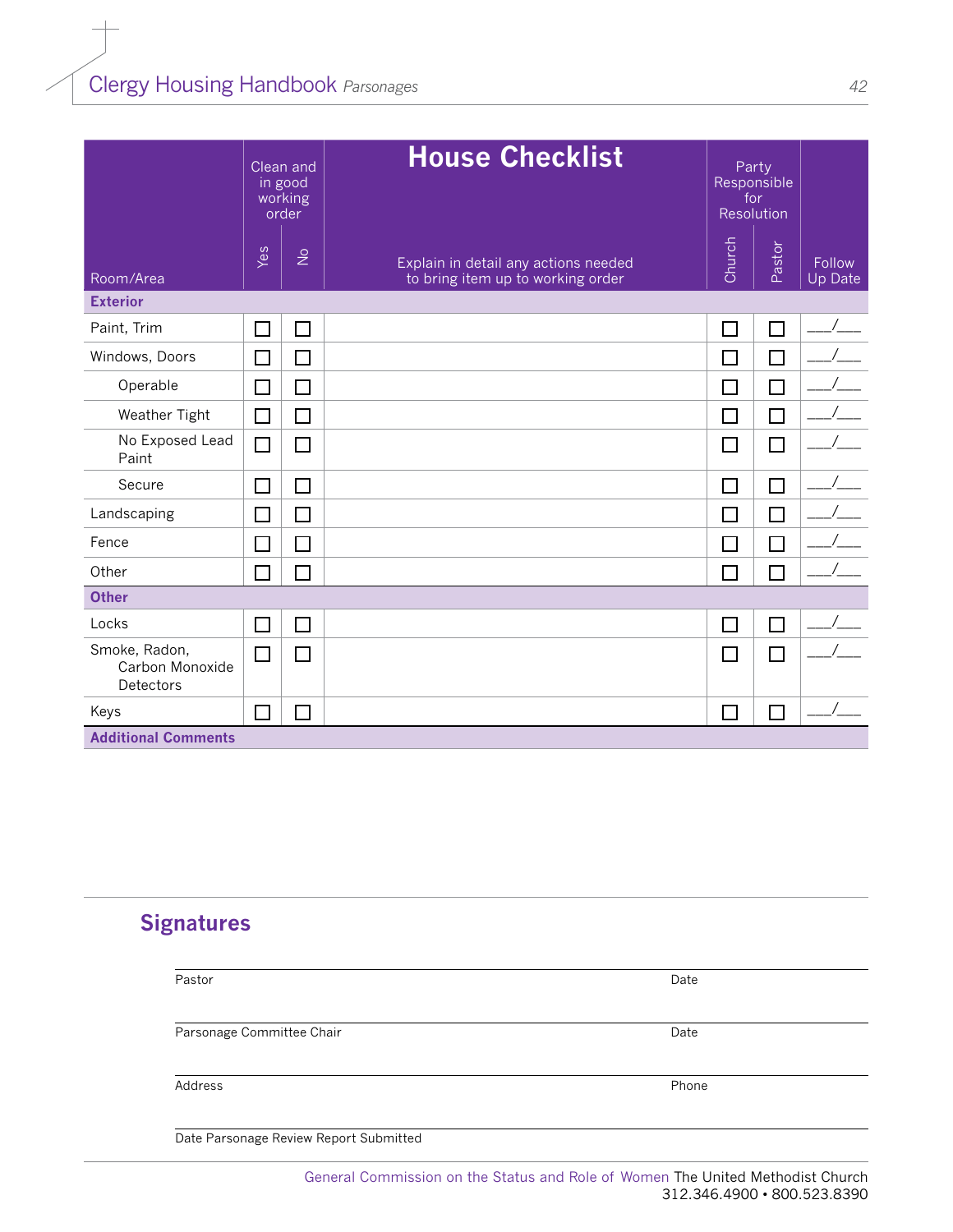# <span id="page-43-0"></span>**Move-In Form: Pastor** *(Sample)*

| Church Name:        |
|---------------------|
|                     |
|                     |
|                     |
| Church Address:     |
|                     |
|                     |
| City:               |
| State:<br>Zip Code: |
| Church Phone:       |
| Email:              |
|                     |
| Parsonage Address:  |
|                     |
|                     |
|                     |
| City:               |
| State:<br>Zip Code: |
| Parsonage Phone:    |
| Email:              |
|                     |
| Annual Conference:  |
| Address:            |
|                     |
|                     |
|                     |
| City:               |
| Zip Code:<br>State: |
| Phone:              |
| Email:              |
|                     |

*Pastor: Please send a copy of this completed form to the district superintendent within 5 days of moving in.*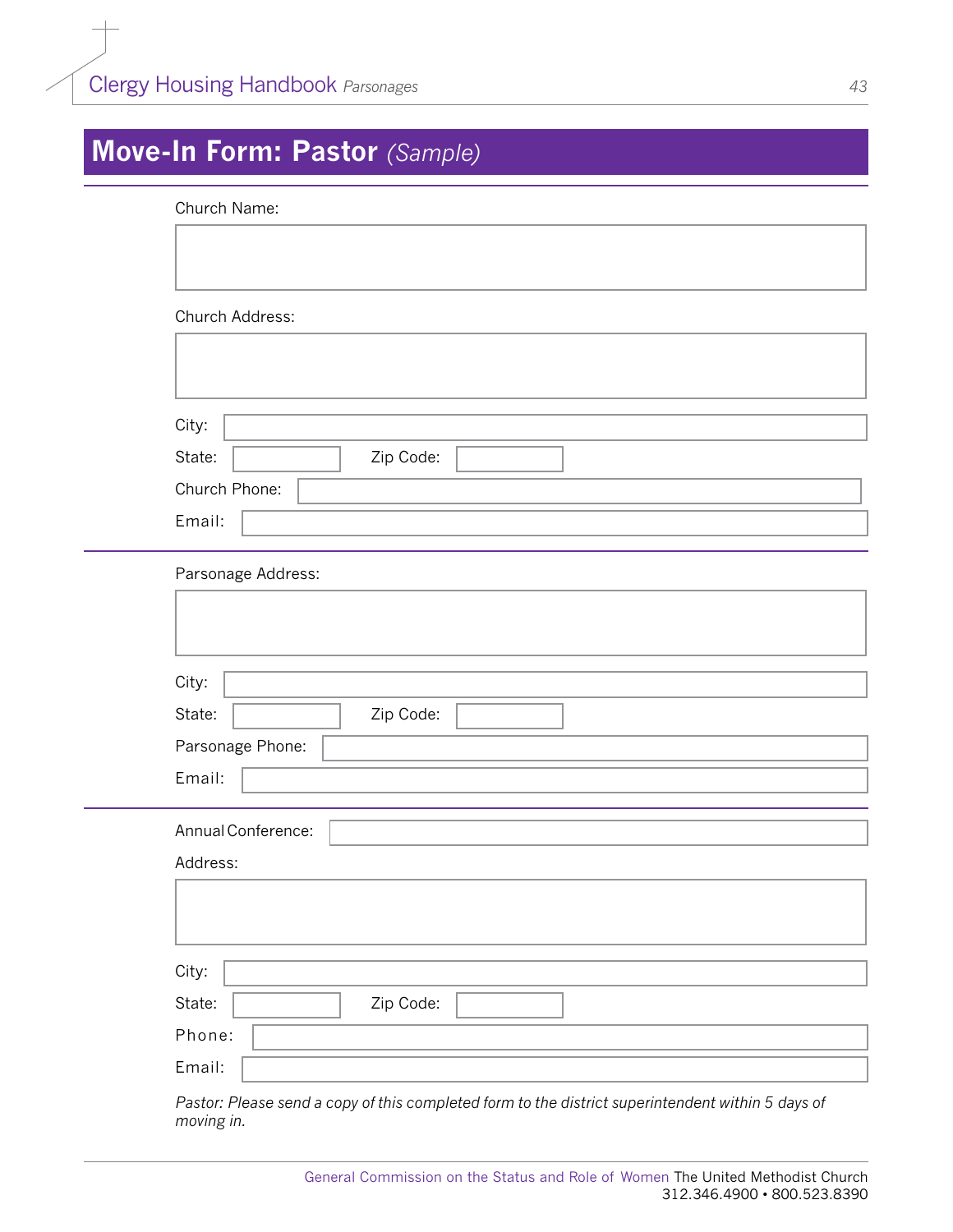### **Move-In Form: Pastor** *continued (Sample)*

- 1. I found the exterior surroundings in the following condition: Excellent LJ Satisfactory LJ Poor
- a. General Appearance

b. Driveway

c. Shrubbery and Trees

d. Lawn

#### e. Trash, Garbage

2. I found the overall condition of the parsonage in (condition)

3. Using a separate sheet if necessary, please comment on the inside cleanliness, furnishings, equipments of the parsonage:

a. Bathrooms

b. Kitchen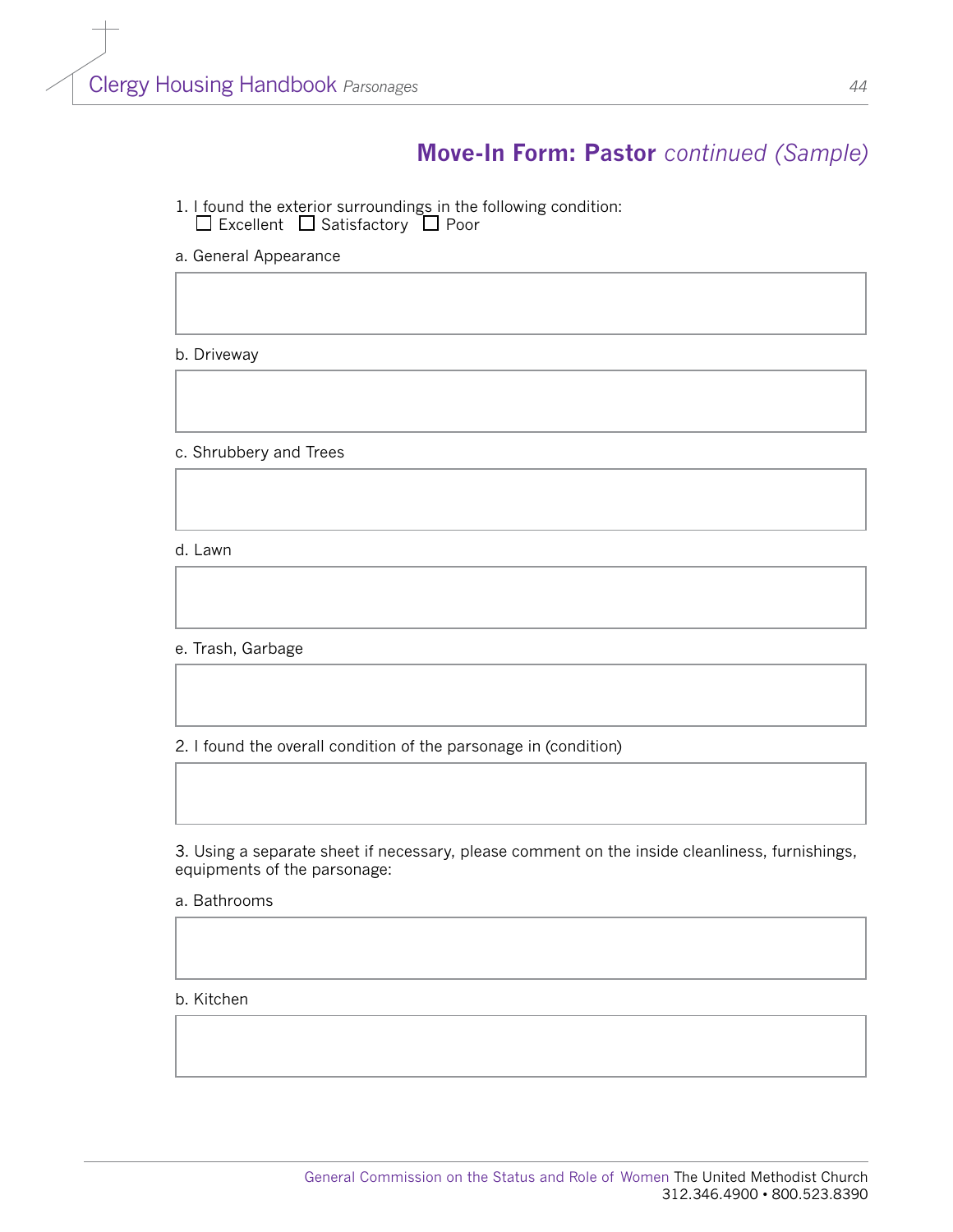### **Move-In Form: Pastor** *continued (Sample)*

c. General cleanliness of other areas. If unsatisfactory, please give specifics.

d. Is there reason to think that poor habits of general maintenance have been the case? If yes, please indicate reason(s) for this conclusion.

e. Are repairs needed that seem to be a result of unconcern? If yes, please indicate reason for this conclusion.

f. Have you requested work be done to make the parsonage "liveable"? What work is needed?

g. Do the windows, draperies, carpets, and appliances appear to be well maintained? If not, please explain.

h. Are there other helpful or corrective matters to report?

4. Has the PPRC/SPRC/Trustees complied with the Parsonage Guidelines? If not, please explain.

Pastor Date

SPRC/PPRC/Trustee's Chairperson: Date: Date:

*Note: Disputes will be addressed by the [District Superintendent or District Clergy Housing Subcommittee].*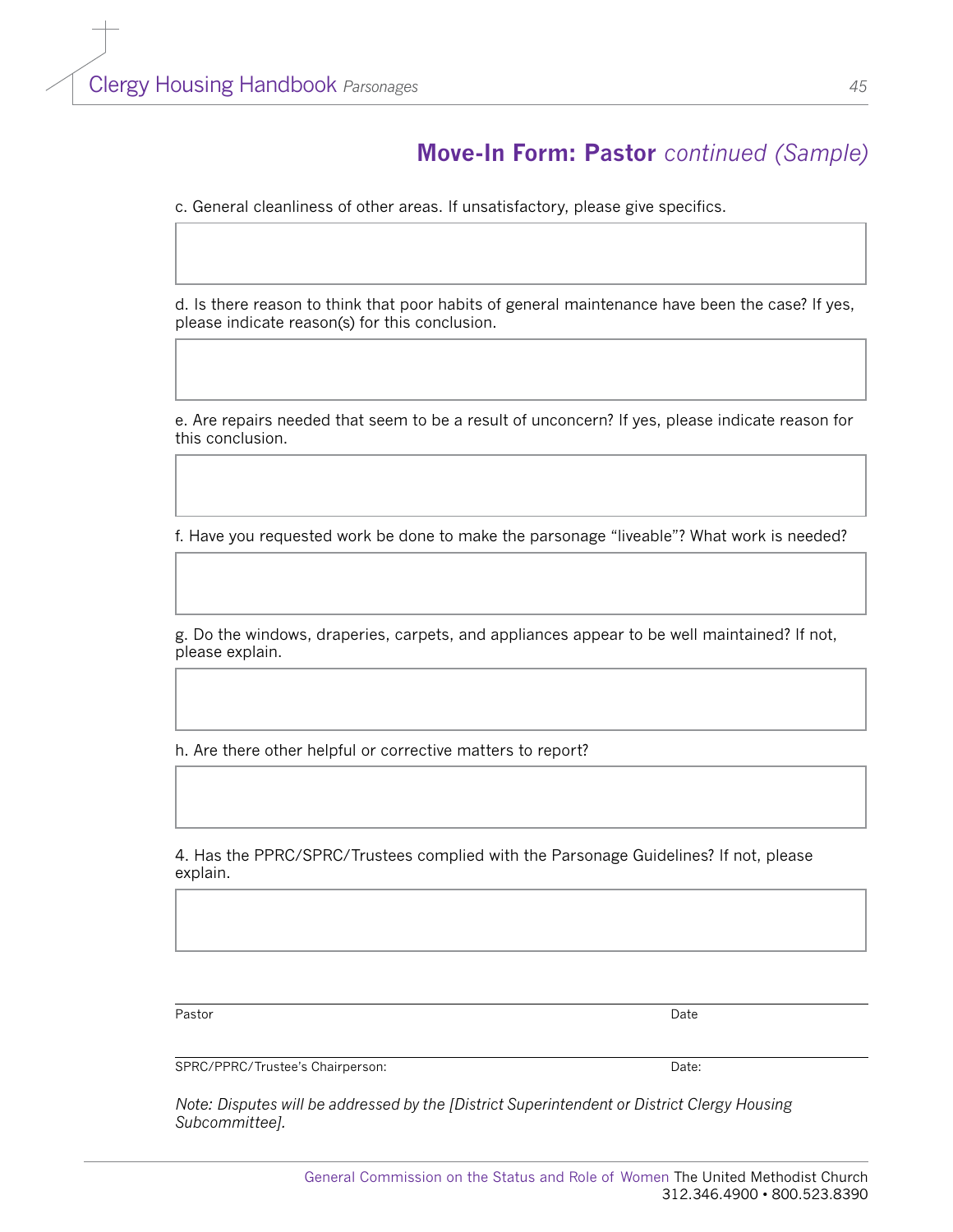# <span id="page-46-0"></span>**Six-Month Parsonage Inspection Form** *(Sample)*

| Church Name:       |           |  |
|--------------------|-----------|--|
|                    |           |  |
|                    |           |  |
| Church Address:    |           |  |
|                    |           |  |
|                    |           |  |
|                    |           |  |
| City:              |           |  |
| State:             | Zip Code: |  |
| Church Phone:      |           |  |
| Email:             |           |  |
|                    |           |  |
| Parsonage Address: |           |  |
|                    |           |  |
|                    |           |  |
|                    |           |  |
| City:              |           |  |
| State:             | Zip Code: |  |
| Parsonage Phone:   |           |  |
| Email:             |           |  |
|                    |           |  |
| Annual Conference: |           |  |
| Address:           |           |  |
|                    |           |  |
|                    |           |  |
| City:              |           |  |
| State:             | Zip Code: |  |
| Phone:             |           |  |
| Email:             |           |  |
|                    |           |  |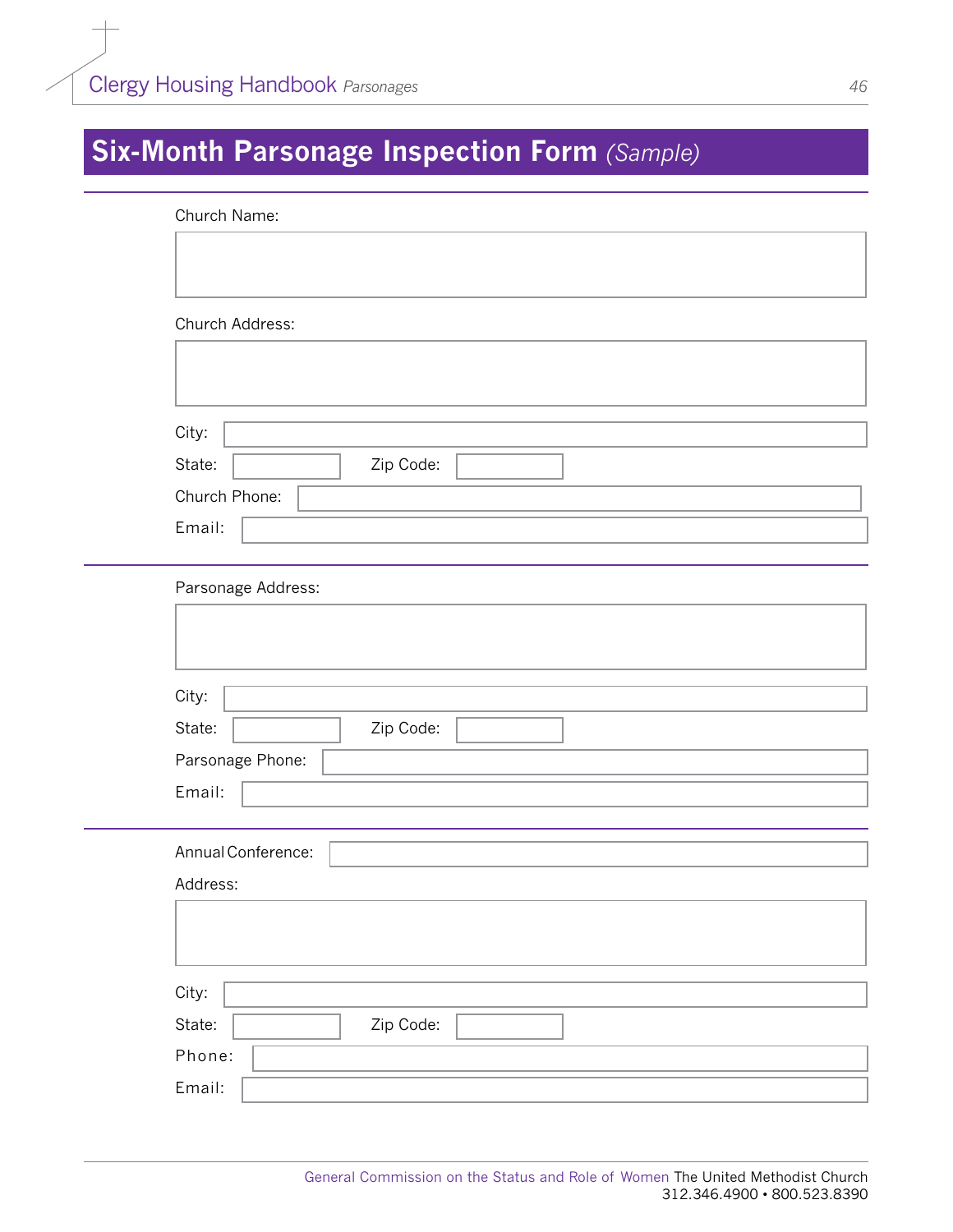## **Six-Month Parsonage Inspection Form** *continued (Sample)*

| Outside             |
|---------------------|
|                     |
| Entry               |
|                     |
| Living Room         |
|                     |
| Dining Area         |
|                     |
| Kitchen             |
|                     |
| Halls and Stairways |
|                     |
| Bedroom 1           |
|                     |
| Bedroom 2           |
|                     |
| Bedroom 3           |
|                     |
| Study               |
|                     |
| Family Room         |
|                     |
| Bathroom 1          |
|                     |
| Bathroom 2          |
|                     |
|                     |